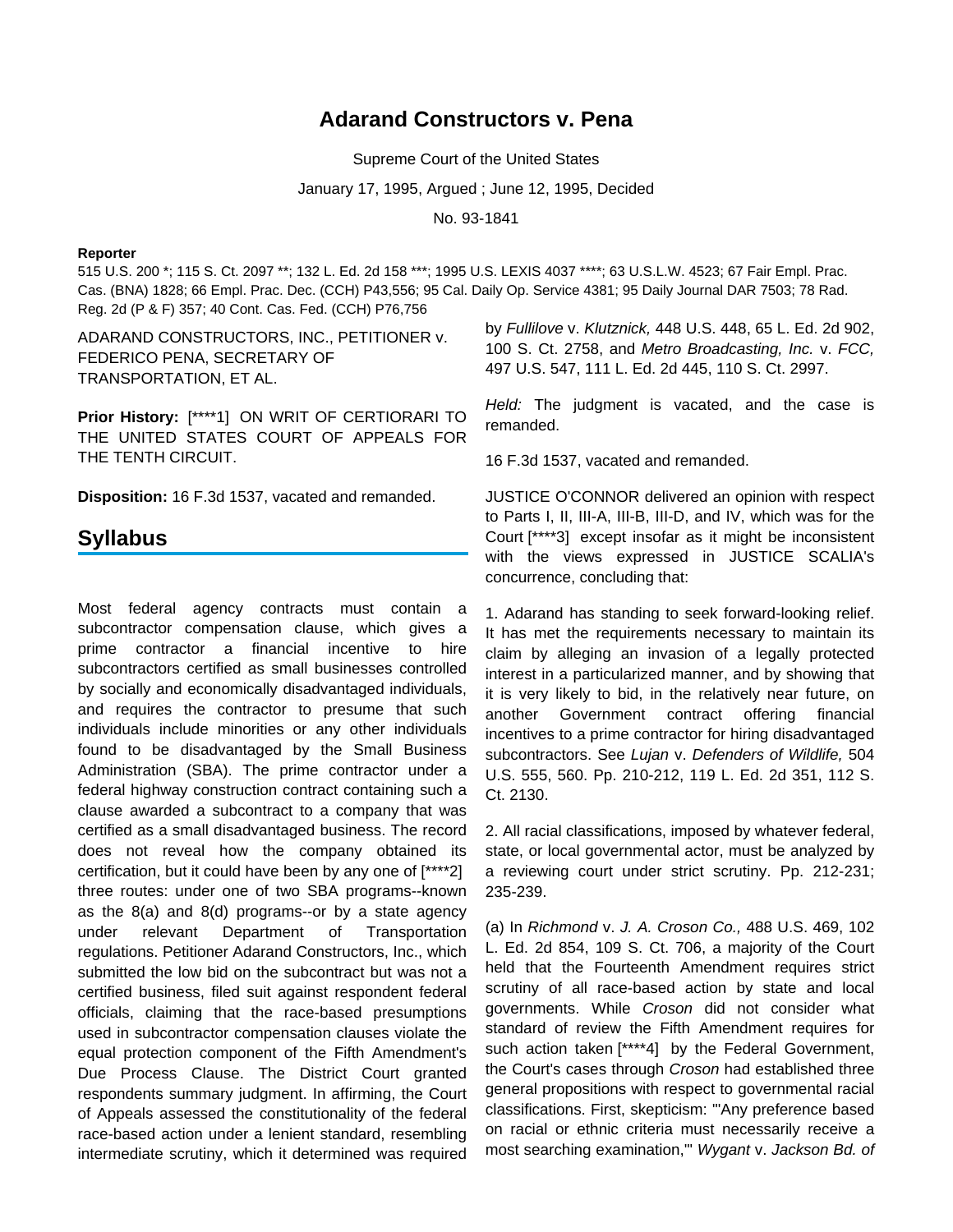Ed., 476 U.S. 267, 273-274, 90 L. Ed. 2d 260, 106 S. Ct. 1842. Second, consistency: "The standard of review under the Equal Protection Clause is not dependent on the race of those burdened or benefited by a particular classification," Croson, supra, at 494. And third, congruence: "Equal protection analysis in the Fifth Amendment area is the same as that under the Fourteenth Amendment," Buckley v. Valeo, 424 U.S. 1, 93, 46 L. Ed. 2d 659, 96 S. Ct. 612. Taken together, these propositions lead to the conclusion that any person, of whatever race, has the right to demand that any governmental actor subject to the Constitution justify any racial classification subjecting that person to unequal treatment under the strictest judicial scrutiny. Pp. 212-225.

(b) However, a year after Croson, the Court, in Metro Broadcasting, [\*\*\*\*5] upheld two federal race-based policies against a Fifth Amendment challenge. The Court repudiated the long-held notion that "it would be unthinkable that the same Constitution would impose a lesser duty on the Federal Government" than it does on a State to afford equal protection of the laws, Bolling v. Sharpe, 347 U.S. 497, 500, 98 L. Ed. 884, 74 S. Ct. 693, by holding that congressionally mandated "benign" racial classifications need only satisfy intermediate scrutiny. By adopting that standard, Metro Broadcasting departed from prior cases in two significant respects. First, it turned its back on Croson's explanation that strict scrutiny of governmental racial classifications is essential because it may not always be clear that a socalled preference is in fact benign. Second, it squarely rejected one of the three propositions established by this Court's earlier cases, namely, congruence between the standards applicable to federal and state race-based action, and in doing so also undermined the other two. Pp. 225-227.

(c) The propositions undermined by Metro Broadcasting all derive from the basic principle that the Fifth and Fourteenth Amendments [\*\*\*\*6] protect persons, not groups. It follows from that principle that all governmental action based on race--a group classification long recognized as in most circumstances irrelevant and therefore prohibited--should be subjected to detailed judicial inquiry to ensure that the personal right to equal protection has not been infringed. Thus, strict scrutiny is the proper standard for analysis of all racial classifications, whether imposed by a federal, state, or local actor. To the extent that Metro Broadcasting is inconsistent with that holding, it is overruled. Pp. 227-231.

(d) The decision here makes explicit that federal racial classifications, like those of a State, must serve a compelling governmental interest, and must be narrowly tailored to further that interest. Thus, to the extent that Fullilove held federal racial classifications to be subject to a less rigorous standard, it is no longer controlling. Requiring strict scrutiny is the best way to ensure that courts will consistently give racial classifications a detailed examination, as to both ends and means. It is not true that strict scrutiny is strict in theory, but fatal in fact. Government is not disqualified [\*\*\*\*7] from acting in response to the unhappy persistence of both the practice and the lingering effects of racial discrimination against minority groups in this country. When racebased action is necessary to further a compelling interest, such action is within constitutional constraints if it satisfies the "narrow tailoring" test set out in this Court's previous cases. Pp. 235-237.

3. Because this decision alters the playing field in some important respects, the case is remanded to the lower courts for further consideration. The Court of Appeals did not decide whether the interests served by the use of subcontractor compensation clauses are properly described as "compelling." Nor did it address the question of narrow tailoring in terms of this Court's strict scrutiny cases. Unresolved questions also remain concerning the details of the complex regulatory regimes implicated by the use of such clauses. Pp. 237- 238.

JUSTICE SCALIA agreed that strict scrutiny must be applied to racial classifications imposed by all governmental actors, but concluded that government can never have a "compelling interest" in discriminating on the basis of race in order to "make up" for past racial discrimination [\*\*\*\*8] in the opposite direction. Under the Constitution there can be no such thing as either a creditor or a debtor race. We are just one race in the eyes of government. P. 239.

O'CONNOR, J., announced the judgment of the Court and delivered an opinion with respect to Parts I, II, III-A, III-B, III-D, and IV, which was for the Court except insofar as it might be inconsistent with the views expressed in the concurrence of SCALIA, J., and an opinion with respect to Part III-C. Parts I, II, III-A, III-B, III-D, and IV of that opinion were joined by REHNQUIST, C. J., and KENNEDY and THOMAS, JJ., and by SCALIA, J., to the extent heretofore indicated; and Part III-C was joined by KENNEDY, J. SCALIA, J., post, p. 239, and THOMAS, J., post, p. 240, filed opinions concurring in part and concurring in the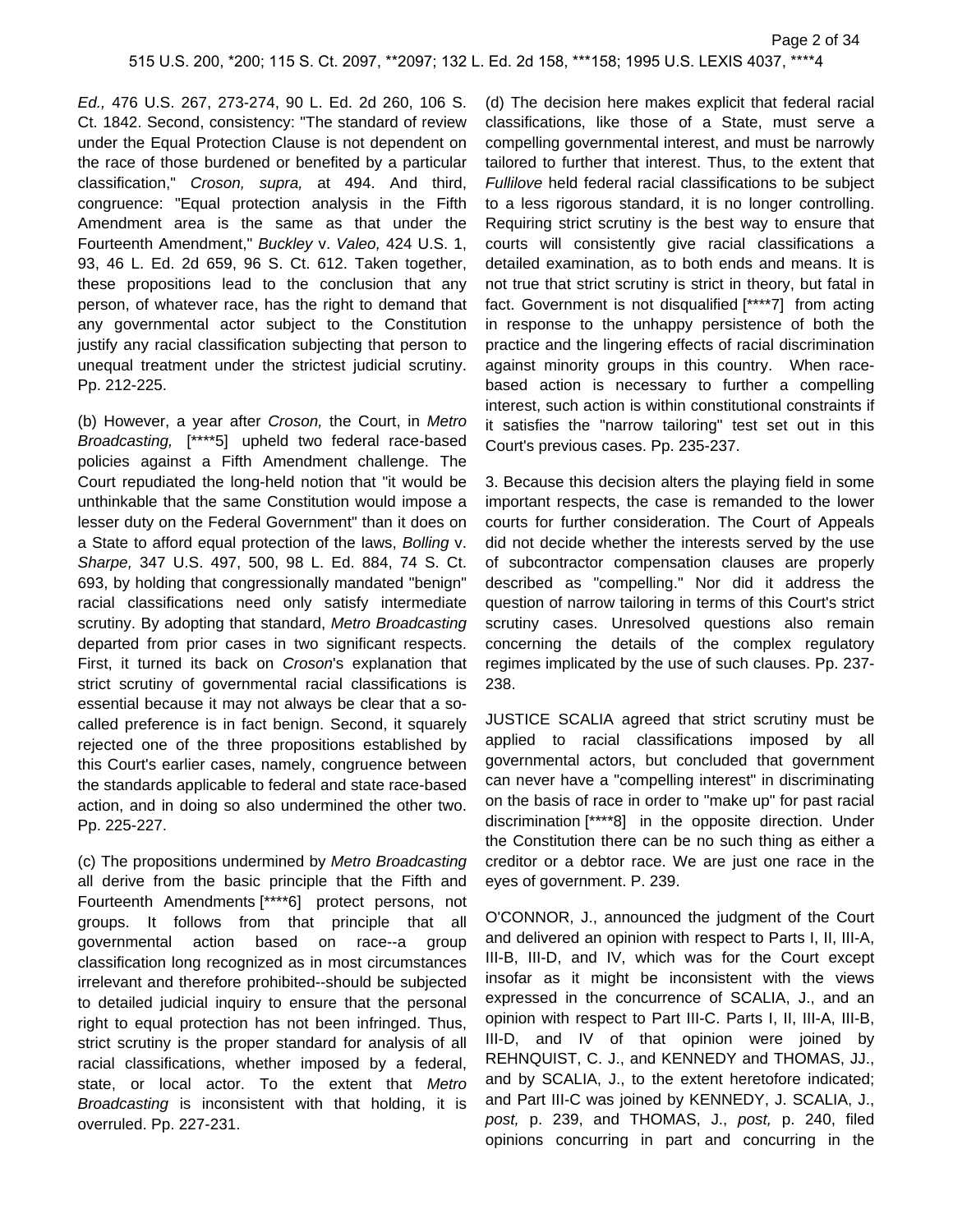judgment. STEVENS, J., filed a dissenting opinion, in which GINSBURG, J., joined, post, p. 242. SOUTER, J., filed a dissenting opinion, in which GINSBURG and BREYER, JJ., joined, post, p. 264. GINSBURG, J., filed a dissenting opinion, in which BREYER, J., joined, post, p. 271.

**Counsel:** William Perry Pendley argued the cause for petitioner. With him on the briefs were Todd [\*\*\*\*9] S. Welch and Steven J. Lechner.

Solicitor General Days argued the cause for respondents. With him on the brief were Assistant Attorney General Patrick, Deputy Solicitor General Bender, Cornelia T. L. Pillard, David K. Flynn, Lisa C. Wilson, Paul M. Geier, and Edward V. A. Kussy.

\* Briefs of amici curiae urging reversal were filed for Associated General Contractors of America, Inc., by John G. Roberts, Jr., David G. Leitch, and Michael E. Kennedy; for Atlantic Legal Foundation by Martin S. Kaufman; for the Federalist Society, Ohio State University College of Law Chapter, by Michael D. Rose; for L. S. Lee, Inc., et al. by Walter H. Ryland; for Pacific Legal Foundation by Ronald A. Zumbrun, John H. Findley, and Anthony T. Caso; and for the Washington Legal Foundation et al. by Daniel J. Popeo and Richard A. Samp.

Briefs of amici curiae urging affirmance were filed for the State of Maryland et al. by J. Joseph Curran, Jr., Attorney General of Maryland, and Evelyn O. Cannon, Assistant Attorney General, Grant Woods, Attorney General of Arizona, Richard Blumenthal, Attorney General of Connecticut, Robert A. Marks, Attorney General of Hawaii, Roland W. Burris, Attorney General of Illinois, Pamela F. Carter, Attorney General of Indiana, Scott Harshbarger, Attorney General of Massachusetts, Hubert H. Humphrey III, Attorney General of Minnesota, Tom Udall, Attorney General of New Mexico, G. Oliver Koppell, Attorney General of New York, Michael F. Easley, Attorney General of North Carolina, Lee Fisher, Attorney General of Ohio, Theodore R. Kulongoski, Attorney General of Oregon, Christine O. Gregoire, Attorney General of Washington, James E. Doyle, Attorney General of Wisconsin, Erias A. Hyman, Acting Corporation Counsel for the District of Columbia, and Eleni M. Constantine; for the Coalition for Economic Equity et al. by William C. McNeill III and Judith E. Kurtz; for the Congressional Asian Pacific American Caucus et al. by Koteles Alexander and Brian J. Murphy; for the Congressional Black Caucus by H. Russell Frisby, Jr., and Thomas J. Madden; for Equality in Enterprise Opportunities Association, Inc., by Kenneth A. Martin; for the Latin American Management Association by Pamela J. Mazza, for the Lawyers' Committee for Civil Rights Under Law et al. by John Payton, John H. Pickering, Michael A. Cooper, Herbert J. Hansell, Thomas J. Henderson, Richard T. Seymour, Sharon R. Vinick, Steven R. Shapiro, Donna R. Lenhoff, and Marcia

## [\*\*\*\*10]

**Judges:** O'CONNOR, J., announced the judgment of the Court and delivered an opinion with respect to Parts I, II, III-A, III-B, III-D, and IV, which was for the Court except insofar as it might be inconsistent with the views expressed in the concurrence of SCALIA, J., and an opinion with respect to Part III-C. Parts I, II, III-A, III-B, III-D, and IV of that opinion were joined by REHNQUIST, C. J., and KENNEDY and THOMAS, JJ., and by SCALIA, J., to the extent heretofore indicated; and Part III-C was joined by KENNEDY, J. SCALIA, J., post, p. 239, and THOMAS, J., post, p. 240, filed opinions concurring in part and concurring in the judgment. STEVENS, J., filed a dissenting opinion, in which GINSBURG, J., joined, post, p. 242. SOUTER, J., filed a dissenting opinion, in which GINSBURG and BREYER, JJ., joined, post, p. 264. GINSBURG, J., filed a dissenting opinion, in which BREYER, J., joined, post, p. 271.

Page 3 of 34

## **Opinion by:** O'CONNOR

# **Opinion**

 [\*204] [\*\*2101] [\*\*\*167] JUSTICE O'CONNOR announced the judgment of the Court and delivered an opinion with respect to Parts I, II, III-A, III-B, III-D, and IV, which is for the Court except insofar as it might be inconsistent with the views expressed in JUSTICE [\*\*\*\*11] SCALIA'S concurrence, and an opinion with respect to Part III-C in which JUSTICE KENNEDY joins.

D. Greenberger; for Minority Business Enterprise Legal Defense and Education Fund, Inc., et al. by Donald B. Verrilli, Jr., and Maureen F. Del Duca; for the Minority Media and Telecommunications Council et al. by David Honig and Angela Campbell; for the National Association for the Advancement of Colored People by Ronald D. Maines, Dennis Courtland Hayes, and Willie Abrams; and for the National Coalition of Minority Businesses by Weldon H. Latham.

Briefs of amici curiae were filed for the NAACP Legal Defense and Educational Fund, Inc., by Elaine R. Jones, Theodore M. Shaw, Charles Stephen Ralston, and Eric Schnapper; for the National Association of Minority Businesses by Carlos M. Sandoval and Warren W. Grossman; for the Maryland Women Business Entrepreneurs Association et al. by Kathleen T. Schwallie, Janice K. Cunningham, and Peter A. Teholiz; and for the National Bar Association et al. by J. Clay Smith, Jr.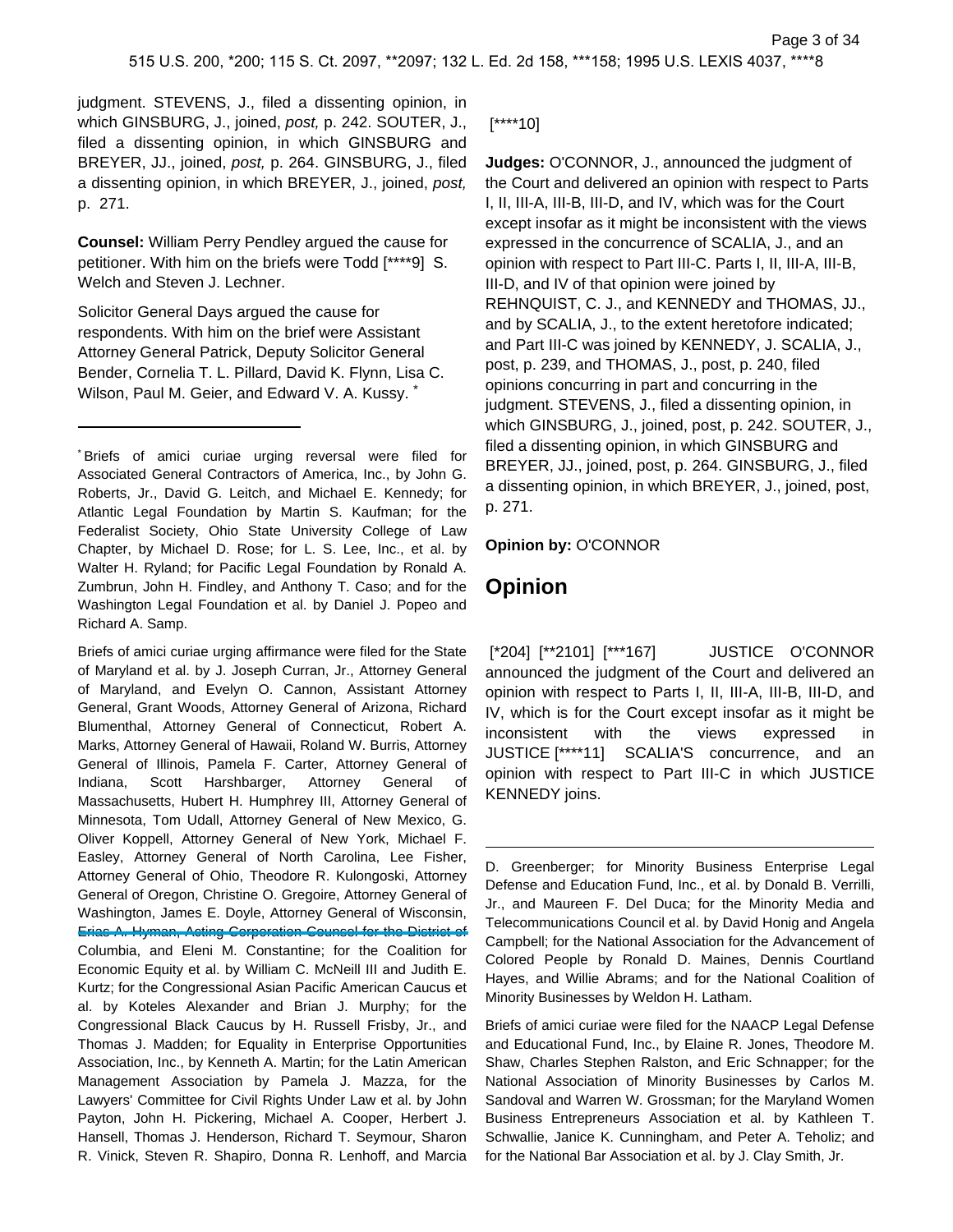[1A] [2A]Petitioner Adarand Constructors, Inc., claims that the Federal Government's practice of giving general contractors on Government projects a financial incentive to hire subcontractors controlled by "socially and economically disadvantaged individuals," and in particular, the Government's use of race-based presumptions in identifying such individuals, violates the equal protection component of the Fifth Amendment's Due Process Clause. The Court of Appeals rejected Adarand's claim. We conclude, however, that courts should analyze cases of this kind under [\*\*2102] a different standard of review than the one the Court of Appeals applied. We therefore [\*205] vacate the Court of Appeals' judgment and remand the case for further proceedings.

### I

In 1989, the Central Federal Lands Highway Division (CFLHD), which is part of the United States Department of Transportation (DOT), awarded the prime contract for a highway construction [\*\*\*\*12] project in Colorado to Mountain Gravel & Construction Company. Mountain Gravel then solicited bids from subcontractors for the guardrail portion of the contract. Adarand, a Coloradobased highway construction company specializing in guardrail work, submitted the low bid. Gonzales Construction Company also submitted a bid.

The prime contract's terms provide that Mountain Gravel would receive additional compensation if it hired subcontractors certified as small businesses controlled by "socially and economically disadvantaged individuals," App. 24. Gonzales is certified as such a business; Adarand is not. Mountain Gravel awarded the subcontract to Gonzales, despite Adarand's low bid, and Mountain Gravel's Chief Estimator has submitted an affidavit stating that Mountain Gravel would have accepted Adarand's bid, had it not been for the additional payment it received by hiring Gonzales instead. Id., at 28-31. Federal law requires that a subcontracting clause similar to the one used here must appear in most federal agency contracts, and it also requires the clause to state that "the contractor [\*\*\*\*13] shall presume that socially and economically disadvantaged individuals include Black Americans, Hispanic Americans, Native Americans, Asian Pacific Americans, and other minorities, or any [\*\*\*168] other individual found to be disadvantaged by the [Small Business] Administration pursuant to section 8(a) of the Small Business Act." 15 U.S.C. §§ 687(d)(2), (3). Adarand claims that the presumption set forth in that statute discriminates on the basis of [\*206] race in

violation of the Federal Government's Fifth Amendment obligation not to deny anyone equal protection of the laws.

These fairly straightforward facts implicate a complex scheme of federal statutes and regulations, to which we now turn. The Small Business Act (Act), 72 Stat. 384, as amended, 15 U.S.C. § 631 et seq., declares it to be "the policy of the United States that small business concerns, [and] small business concerns owned and controlled by socially and economically disadvantaged individuals, . . . shall have the maximum practicable opportunity to participate in [\*\*\*\*14] the performance of contracts let by any Federal agency." § 8(d)(1), 15 U.S.C. § 637(d)(1). The Act defines "socially disadvantaged individuals" as "those who have been subjected to racial or ethnic prejudice or cultural bias because of their identity as a member of a group without regard to their individual qualities," § 8(a)(5), 15 U.S.C. § 637(a)(5), and it defines "economically disadvantaged individuals" as "those socially disadvantaged individuals whose ability to compete in the free enterprise system has been impaired due to diminished capital and credit opportunities as compared to others in the same business area who are not socially disadvantaged." § 8(a)(6)(A), 15 U.S.C. § 637(a)(6)(A).

In furtherance of the policy stated in  $\S$  8(d)(1), the Act establishes "the Government-wide goal for participation by small business concerns owned and controlled by socially and economically disadvantaged individuals" at "not less than 5 percent of the total value of all prime contract and subcontract awards for each fiscal year." 15 U.S.C. § 644(g)(1). It also requires the head of each federal [\*\*\*\*15] agency to set agency-specific goals for participation by businesses controlled by socially and economically disadvantaged individuals. Ibid.

The Small Business Administration (SBA) has implemented these statutory directives in a variety of ways, two of which are relevant here. One is the "8(a) program," [\*207] which is available to small businesses controlled by socially and economically disadvantaged individuals as the SBA has defined those terms. The 8(a) program confers a wide range of benefits on participating businesses, see, e. g., 13 CFR §§ 124.303- 124.311, 124.403 (1994); 48 CFR subpt. 19.8 (1994), one of which is automatic eligibility for subcontractor compensation provisions of the kind at issue in [\*\*2103] this case, 15 U.S.C. § 637(d)(3)(C) (conferring presumptive eligibility on anyone "found to be disadvantaged . . . pursuant to section 8(a) of the Small Business Act"). To participate in the 8(a) program, a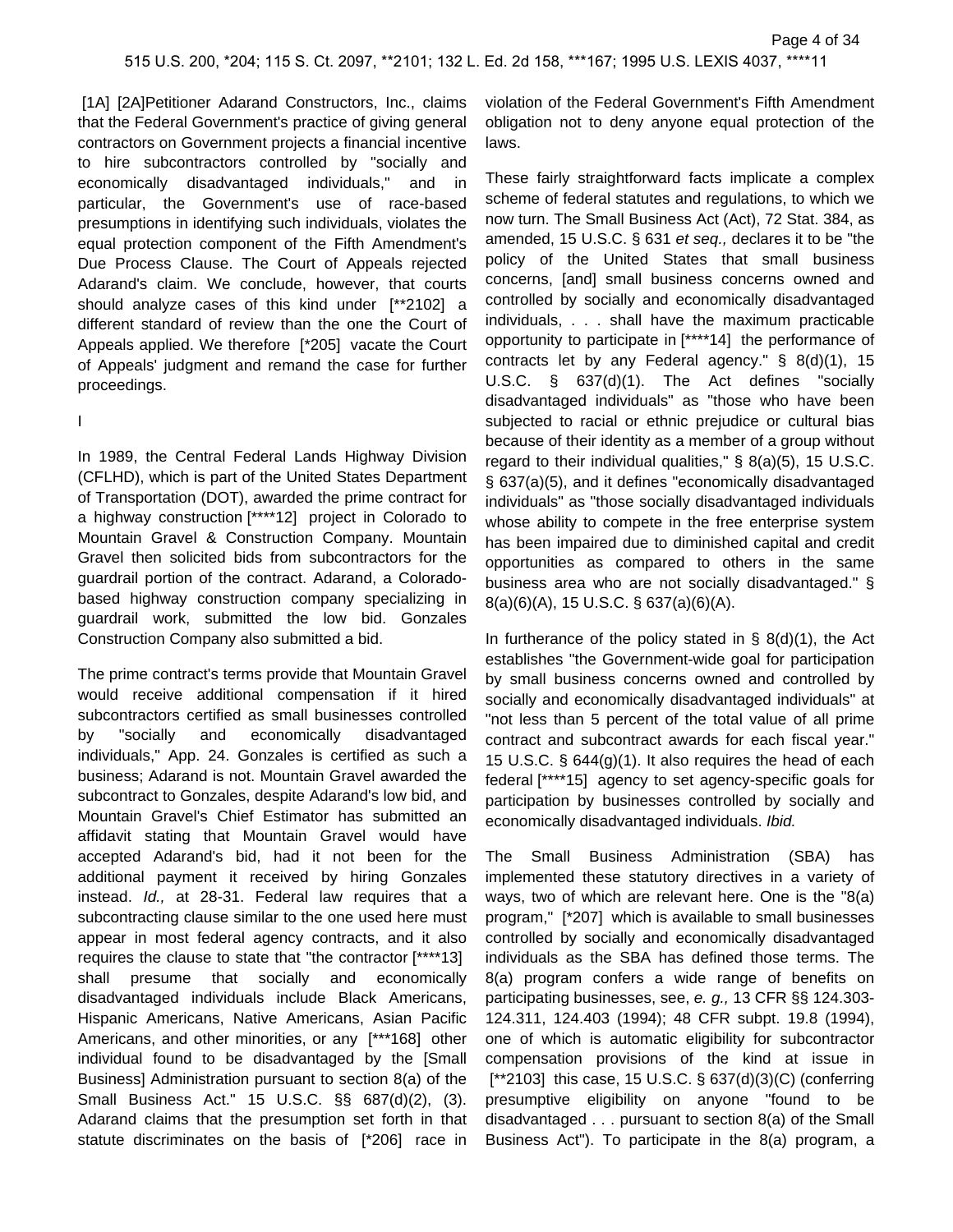business must be "small," as defined in 13 CFR § 124.102 (1994); and [\*\*\*\*16] it must be 51% owned by individuals who qualify as "socially and economically disadvantaged," § 124.103. The SBA presumes that black, Hispanic, Asian Pacific, Subcontinent Asian, and Native Americans, as well as "members of other groups designated from time [\*\*\*169] to time by SBA," are "socially disadvantaged," § 124.105(b)(1). It also allows any individual not a member of a listed group to prove social disadvantage "on the basis of clear and convincing evidence," as described in § 124.105(c). Social disadvantage is not enough to establish eligibility, however; SBA also requires each 8(a) program participant to prove "economic disadvantage" according to the criteria set forth in § 124.106(a).

The other SBA program relevant to this case is the "8(d) subcontracting program," which unlike the 8(a) program is limited to eligibility for subcontracting provisions like the one at issue here. In determining eligibility, the SBA presumes social disadvantage based on membership in certain minority groups, just as in the 8(a) program, and again appears to require an individualized, although [\*\*\*\*17] "less restrictive," showing of economic disadvantage, § 124.106(b). A different set of regulations, however, says that members of minority groups wishing to participate in the 8(d) subcontracting program are entitled to a race-based presumption of social and economic disadvantage. 48 CFR §§ 19.001, [\*208] 19.703(a)(2) (1994). We are left with some uncertainty as to whether participation in the 8(d) subcontracting program requires an individualized showing of economic disadvantage. In any event, in both the 8(a) and the 8(d) programs, the presumptions of disadvantage are rebuttable if a third party comes forward with evidence suggesting that the participant is not, in fact, either economically or socially disadvantaged. 13 CFR §§ 124.111(c)-(d), 124.601- 124.609 (1994).

The contract giving rise to the dispute in this case came about as a result of the Surface Transportation and Uniform Relocation Assistance Act of 1987, Pub. L. 100- 17, 101 Stat. 132 (STURAA), a DOT appropriations measure. Section 106(c)(1) of STURAA provides [\*\*\*\*18] that "not less than 10 percent" of the appropriated funds "shall be expended with small business concerns owned and controlled by socially and economically disadvantaged individuals." 101 Stat. 145. STURAA adopts the Small Business Act's definition of "socially and economically disadvantaged individual," including the applicable race-based presumptions, and adds that "women shall be presumed to be socially and

economically disadvantaged individuals for purposes of this subsection." § 106(c)(2)(B), 101 Stat. 146. STURAA also requires the Secretary of Transportation to establish "minimum uniform criteria for State governments to use in certifying whether a concern qualifies for purposes of this subsection." § 106(c)(4), 101 Stat. 146. The Secretary has done so in 49 CFR pt. 23, subpt. D (1994). Those regulations say that the certifying authority should presume both social and economic disadvantage (*i.e.*, eligibility to participate) if the applicant belongs to certain racial groups, or is a woman. 49 CFR § 23.62 (1994); 49 CFR pt. 23, subpt. D, App. C (1994). As with the SBA programs, third parties may come forward with evidence in an effort to rebut [\*\*\*\*19] the presumption of disadvantage for a particular business. 49 CFR § 23.69 (1994).

The operative clause in the contract in this case reads as follows:

[\*209] "Subcontracting. This subsection is supplemented to include a Disadvantaged Business Enterprise (DBE) Development and Subcontracting Provision as follows:

" [\*\*\*170] Monetary compensation is offered for awarding subcontracts to small business concerns owned and controlled by socially and economically disadvantaged individuals. . . .

"A small business concern will be considered a DBE after it has been certified as such by the U.S. Small Business Administration or any State Highway Agency. Certification by other Government agencies, [\*\*2104] counties, or cities may be acceptable on an individual basis provided the Contracting Officer has determined the certifying agency has an acceptable and viable DBE certification program. If the Contractor requests payment under this provision, the Contractor shall furnish the engineer with acceptable evidence of the subcontractor(s) DBE certification and shall furnish one certified copy of the executed subcontract(s).

- . . . .
- "The [\*\*\*\*20] Contractor will be paid an amount computed as follows:
- "1. If a subcontract is awarded to one DBE, 10 percent of the final amount of the approved DBE subcontract, not to exceed 1.5 percent of the original contract amount.

"2. If subcontracts are awarded to two or more DBEs, 10 percent of the final amount of the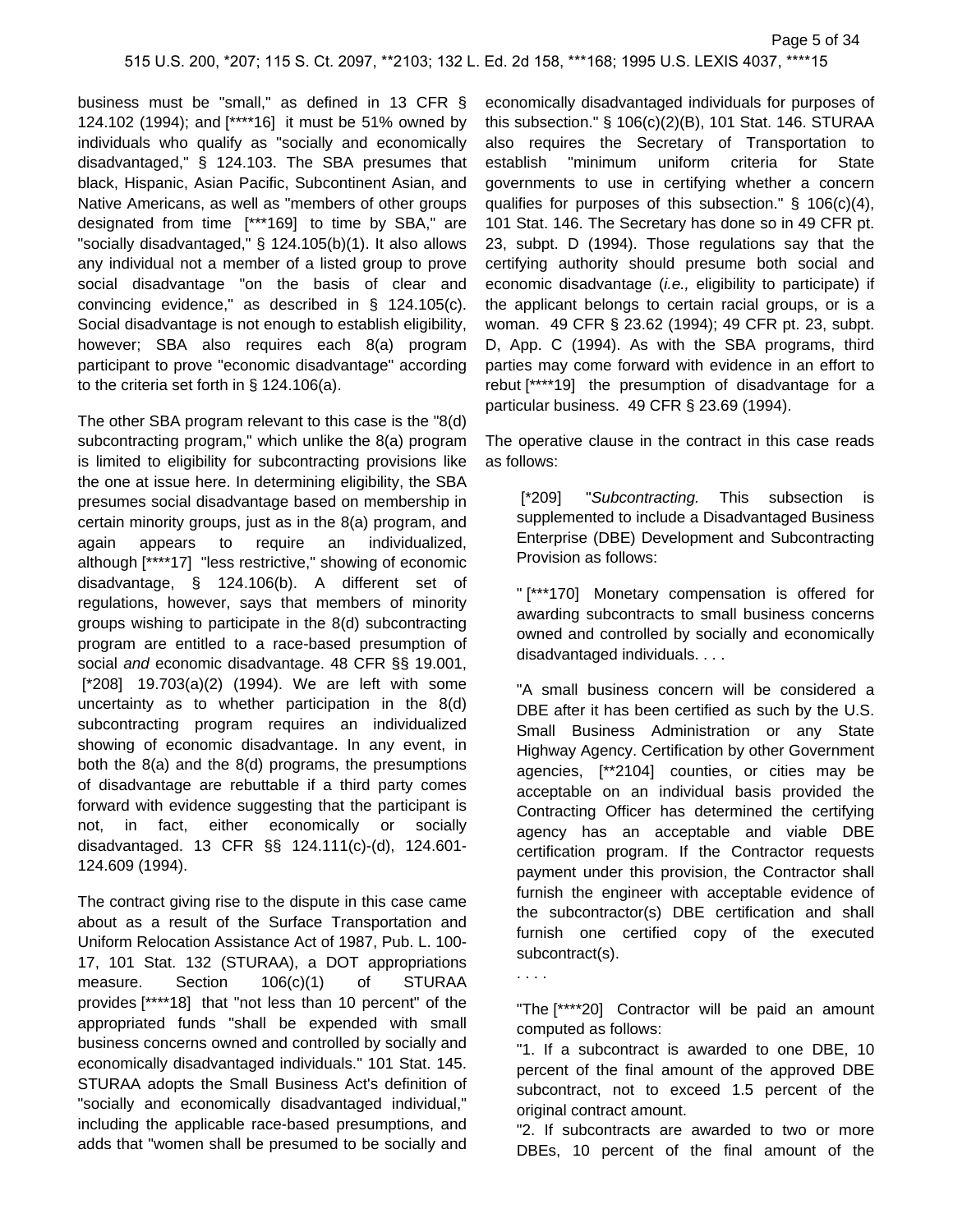approved DBE subcontracts, not to exceed 2 percent of the original contract amount." App. 24- 26.

To benefit from this clause, Mountain Gravel had to hire a subcontractor who had been certified as a small disadvantaged business by the SBA, a state highway agency, or some other certifying authority acceptable to the contracting officer. Any of the three routes to such certification described above--SBA's 8(a) or 8(d) program, or certification by a State [\*210] under the DOT regulations--would meet that requirement. The record does not reveal how Gonzales obtained its certification as a small disadvantaged business.

After losing the guardrail subcontract to Gonzales, Adarand filed suit against various federal officials in the United States District Court for the District of Colorado, claiming that the race-based presumptions involved in the use of subcontracting [\*\*\*\*21] compensation clauses violate Adarand's right to equal protection. The District Court granted the Government's motion for summary judgment. Adarand Constructors, Inc. v. Skinner, 790 F. Supp. 240 (1992). The Court of Appeals for the Tenth Circuit affirmed. 16 F.3d 1537 (1994). It understood our decision in Fullilove v. Klutznick, 448 U.S. 448, 65 L. Ed. 2d 902, 100 S. Ct. 2758 (1980), to have adopted "a lenient standard, resembling intermediate scrutiny, in assessing" the constitutionality of federal race-based action. 16 F.3d at 1544. Applying that "lenient standard," as further developed in Metro Broadcasting, Inc. v. FCC, 497 U.S. 547, 111 L. Ed. 2d 445, 110 S. Ct. 2997 (1990), the Court of Appeals upheld the use of subcontractor compensation clauses. 16 F.3d at 1547. We granted certiorari. 512 U.S. 1288 (1994).

II

[3A] [4] [5]Adarand, in addition [\*\*\*\*22] to its general prayer for "such other and further relief as to the Court seems just and equitable," specifically seeks declaratory and injunctive relief against any future use of subcontractor compensation clauses. [\*\*\*171] App. 22- 23 (complaint). Before reaching the merits of Adarand's challenge, we must consider whether Adarand has standing to seek forward-looking relief. Adarand's allegation that it has lost a contract in the past because of a subcontractor compensation clause of course entitles it to seek damages for the loss of that contract (we express no view, however, as to whether sovereign immunity would bar such relief on these facts). But as we explained in Los Angeles v. Lyons, 461 U.S. 95, 75

L. Ed. 2d 675, 103 S. Ct. 1660 (1983), the fact of past injury, "while presumably affording [the plaintiff] standing to claim damages . . ., does [\*211] nothing to establish a real and immediate threat that he would again" suffer similar injury in the future. Id., at 105.

[3B] [\*\*\*\*23] [6] If Adarand is to maintain its claim for forward-looking relief, our cases require it to allege that the use of subcontractor compensation clauses in the future constitutes "an invasion of a legally protected interest which is (a) concrete and particularized, and (b) actual or imminent, not conjectural or hypothetical." Lujan v. Defenders of Wildlife, 504 U.S. 555, 560, 119 L. Ed. 2d 351, 112 S. Ct. 2130 (1992) (footnote, citations, and internal quotation marks omitted). Adarand's claim that the Government's use of subcontractor compensation clauses denies it equal protection of the laws of course alleges an invasion of a legally protected interest, and it does so in a manner that is "particularized" [\*\*2105] as to Adarand. We note that, contrary to respondents' suggestion, see Brief for Respondents 29-30, Adarand need not demonstrate that it has been, or will be, the low bidder on a Government contract. [\*\*\*\*24] The injury in cases of this kind is that a "discriminatory classification prevent[s] the plaintiff from competing on an equal footing." Northeastern Fla. Chapter, Associated Gen. Contractors of America v. Jacksonville, 508 U.S. 656, 667, 124 L. Ed. 2d 586, 113 S. Ct. 2297 (1993). The aggrieved party "need not allege that he would have obtained the benefit but for the barrier in order to establish standing." Id., at 666.

[3C]It is less clear, however, that the future use of subcontractor compensation clauses will cause Adarand "imminent" injury. We said in Lujan that "although 'imminence' is concededly a somewhat elastic concept, it cannot be stretched beyond its purpose, which is to ensure that the alleged injury is not too speculative for Article III purposes--that the injury is 'certainly impending." Lujan, supra, at 565, n. 2. We therefore must ask whether Adarand has made an adequate showing that sometime in the relatively near future it will [\*\*\*\*25] bid on another Government contract that offers financial incentives to a prime contractor for hiring disadvantaged subcontractors.

 [\*212] We conclude that Adarand has satisfied this requirement. Adarand's general manager said in a deposition that his company bids on every guardrail project in Colorado. See Reply Brief for Petitioner 5-A. According to documents produced in discovery, the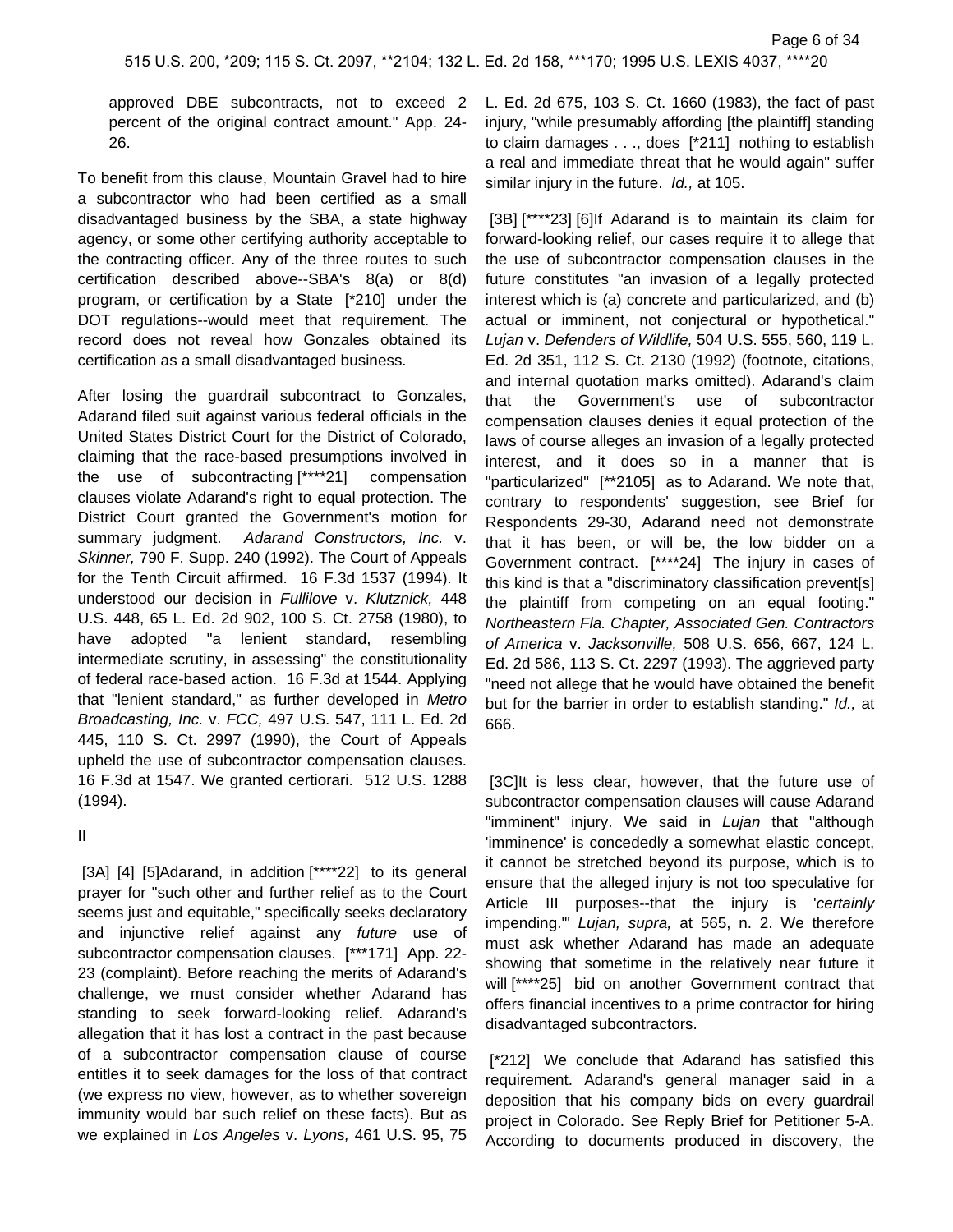CFLHD let 14 prime contracts in Colorado that included guardrail work between 1983 and 1990. Plaintiff's Motion for Summary Judgment in No. 90-C-1413, Exh. I, Attachment A (D. Colo.). Two of those contracts do not present the kind of injury Adarand alleges [\*\*\*172] here. In one, the prime contractor did not subcontract out the guardrail work; in another, the prime contractor was itself a disadvantaged business, and in such cases the contract generally does not include a subcontractor compensation clause. Ibid.; see also id., Supplemental Exhibits, Deposition of Craig Act is 14 (testimony of CFLHD employee that 8(a) contracts do not include subcontractor compensation clauses). Thus, statistics from the years 1983 through 1990 indicate that the CFLHD lets on average 1 1/2 contracts [\*\*\*\*26] per year that could injure Adarand in the manner it alleges here. Nothing in the record suggests that the CFLHD has altered the frequency with which it lets contracts that include guardrail work. And the record indicates that Adarand often must compete for contracts against companies certified as small disadvantaged businesses. See id., Exh. F, Attachments 1-3. Because the evidence in this case indicates that the CFLHD is likely to let contracts involving guardrail work that contain a subcontractor compensation clause at least once per year in Colorado, that Adarand is very likely to bid on each such contract, and that Adarand often must compete for such contracts against small disadvantaged businesses, we are satisfied that Adarand has standing to bring this lawsuit.

III

## **Respondents**

 [1B]urge that "the Subcontracting Compensation Clause program is . . . a program based on disadvantage, not on race," and thus that it is subject only to "the most [\*213] relaxed judicial scrutiny." Brief for Respondents 26. To the extent that the statutes and regulations involved in this case are race neutral, [\*\*\*\*27] we agree. Respondents concede, however, that "the race-based rebuttable presumption used in some certification determinations under the Subcontracting Compensation Clause" is subject to some heightened level of scrutiny. Id., at 27. The parties disagree as to what that level should be. (We note, incidentally, that this case concerns only classifications based explicitly on race, and presents none of the additional difficulties posed by laws that, although facially race neutral, result in racially disproportionate impact and are motivated by a racially discriminatory purpose. See generally Arlington Heights v.

Metropolitan Housing Development Corp., 429 U.S. 252, 50 L. Ed. 2d 450, 97 S. Ct. 555 (1977); Washington v. Davis, 426 U.S. 229, 48 L. Ed. 2d 597, 96 S. Ct. 2040 (1976).)

Page 7 of 34

Adarand's claim arises under the Fifth Amendment to the Constitution, which provides that "No person shall . . . be deprived [\*\*2106] of life, liberty, or property, without due process of law." Although this Court has always understood that Clause to provide some [\*\*\*\*28] measure of protection against arbitrary treatment by the Federal Government, it is not as explicit a guarantee of equal treatment as the Fourteenth Amendment, which provides that "No State shall . . . deny to any person within its jurisdiction the equal protection of the laws" (emphasis added). Our cases have accorded varying degrees of significance to the difference in the language of those two Clauses. We think it necessary to revisit the issue here.

### A

Through the 1940's, this Court had routinely taken the view in non-race-related [\*\*\*173] cases that, "unlike the Fourteenth Amendment, the Fifth contains no equal protection clause and it provides no guaranty against discriminatory legislation by Congress." Detroit Bank v. United States, 317 U.S. 329, 337, 87 L. Ed. 304, 63 S. Ct. 297 (1943); see also, e.g., Helvering v. Lerner Stores Corp., 314 U.S. 463, 468, 86 L. Ed. 343, 62 S. Ct. 341 (1941); LaBelle Iron Works v. United [\*214] States, 256 U.S. 377, 392, 65 L. Ed. 998, 41 S. Ct. 528 (1921) [\*\*\*\*29] ("Reference is made to cases decided under the equal protection clause of the Fourteenth Amendment . . .; but clearly they are not in point. The Fifth Amendment has no equal protection clause"). When the Court first faced a Fifth Amendment equal protection challenge to a federal racial classification, it adopted a similar approach, with most unfortunate results. In Hirabayashi v. United States, 320 U.S. 81, 87 L. Ed. 1774, 63 S. Ct. 1375 (1943), the Court considered a curfew applicable only to persons of Japanese ancestry. The Court observed--correctly--that "distinctions between citizens solely because of their ancestry are by their very nature odious to a free people whose institutions are founded upon the doctrine of equality," and that "racial discriminations are in most circumstances irrelevant and therefore prohibited." Id., at 100. But it also cited Detroit Bank for the proposition that the Fifth Amendment "restrains only such discriminatory legislation by Congress as amounts to a denial of due process," 320 U.S. at 100, and upheld the curfew because "circumstances within the knowledge of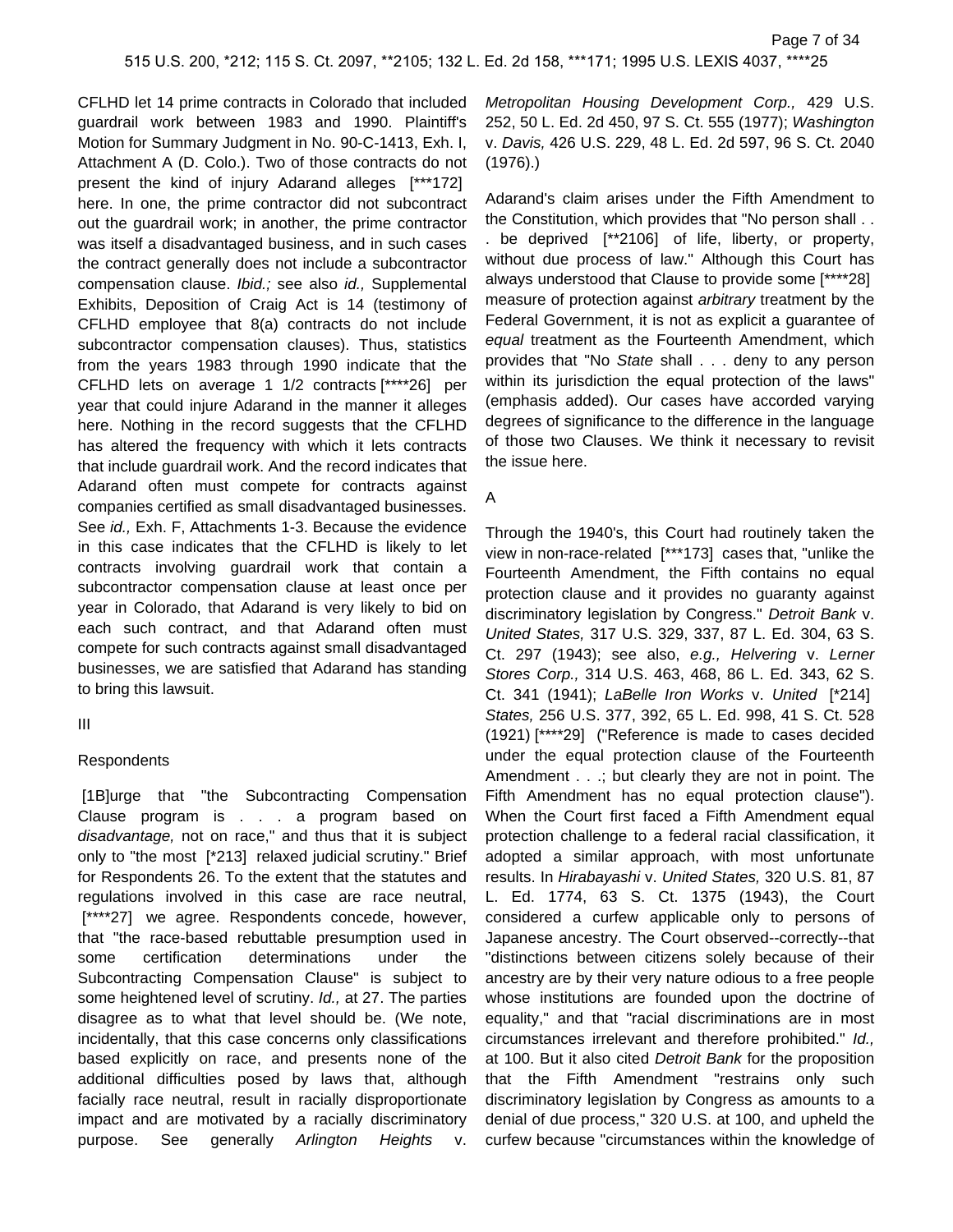those charged with the responsibility [\*\*\*\*30] for maintaining the national defense afforded a rational basis for the decision which they made." Id., at 102.

Eighteen months later, the Court again approved wartime measures directed at persons of Japanese ancestry. Korematsu v. United States, 323 U.S. 214, 89 L. Ed. 194, 65 S. Ct. 193 (1944), concerned an order that completely excluded such persons from particular areas. The Court did not address the view, expressed in cases like Hirabayashi and Detroit Bank, that the Federal Government's obligation to provide equal protection differs significantly from that of the States. Instead, it began by noting that "all legal restrictions which curtail the civil rights of a single racial group are immediately suspect . . . [and] courts must subject them to the most rigid scrutiny." 323 U.S. at 216. That promising dictum might be read to undermine the view that the Federal Government is under a lesser obligation to avoid injurious racial classifications [\*215] than are the States. Cf. id., at 234-235 (Murphy, J., dissenting) ("The order deprives all those within its scope of the equal protection of the [\*\*\*\*31] laws as guaranteed by the Fifth Amendment"). But in spite of the "most rigid scrutiny" standard it had just set forth, the Court then inexplicably relied on "the principles we announced in the Hirabayashi case," id., at 217, to conclude that, although "exclusion from the area in which one's home is located is a far greater deprivation than constant confinement to the home from 8 p.m. to 6 a.m.," id., at 218, the racially discriminatory [\*\*\*174] order was nonetheless within the Federal Government's power. \*

[\*\*\*\*32] [\*\*2107] In Bolling v. Sharpe, 347 U.S. 497, 98 L. Ed. 884, 74 S. Ct. 693 (1954), the Court for the first time explicitly questioned the existence of any difference between the obligations of the Federal Government and the States to avoid racial classifications. Bolling did note that "the 'equal protection of the laws' is a more explicit safeguard of prohibited unfairness than 'due process of law,'" id., at 499. But Bolling then concluded that, "in view of [the] decision that the Constitution prohibits the states from

maintaining racially segregated public schools, it would be unthinkable that the same Constitution would impose a lesser duty on the Federal Government." Id., at 500.

Bolling's facts concerned school desegregation, but its reasoning was not so limited. The Court's observations that "distinctions between citizens solely because of their ancestry are by their very nature odious," Hirabayashi, supra, at 100, and that "all legal restrictions which curtail the civil rights of a single racial group are immediately suspect," [\*216] Korematsu, supra, at 216, carry [\*\*\*\*33] no less force in the context of federal action than in the context of action by the States- indeed, they first appeared in cases concerning action by the Federal Government. Bolling relied on those observations, 347 U.S. at 499, n. 3, and reiterated "'that the Constitution of the United States, in its present form, forbids, so far as civil and political rights are concerned, discrimination by the General Government, or by the States, against any citizen because of his race," id., at 499 (quoting Gibson v. Mississippi, 162 U.S. 565, 591, 40 L. Ed. 1075, 16 S. Ct. 904 (1896)) (emphasis added). The Court's application of that general principle to the case before it, and the resulting imposition on the Federal Government of an obligation equivalent to that of the States, followed as a matter of course.

Later cases in contexts other than school desegregation did not distinguish between the duties of the States and the Federal Government to avoid racial classifications. Consider, for example, the following passage from McLaughlin v. Florida, 379 U.S. 184, 13 L. Ed. 2d 222, 85 S. Ct. 283, a 1964 case that struck [\*\*\*\*34] down a race-based state law:

"We deal here with a classification based upon the race of the participants, which must be viewed in light of the historical fact that the central purpose of the Fourteenth Amendment was to eliminate racial discrimination emanating from official sources in the States. This strong policy renders racial classifications 'constitutionally suspect,' Bolling v. Sharpe, 347 U.S. 497, 499, 98 L. Ed. 884, 74 S. Ct. 693; and subject to the 'most rigid scrutiny,' Korematsu v. United States, 323 U.S. 214, 216, 89 L. Ed. 194, [\*\*\*175] 65 S. Ct. 193; and 'in most circumstances irrelevant' to any constitutionally acceptable legislative purpose, Hirabayashi v. United States, 320 U.S. 81, 100, 87 L. Ed. 1774, 63 S. Ct. 1375." Id., at 191-192.

<sup>\*</sup> Justices Roberts, Murphy, and Jackson filed vigorous dissents; Justice Murphy argued that the challenged order "falls into the ugly abyss of racism." Korematsu, 323 U.S. at 233. Congress has recently agreed with the dissenters' position, and has attempted to make amends. See Pub. L. 100-383, § 2(a), 102 Stat. 903 ("The Congress recognizes that . . . a grave injustice was done to both citizens and permanent resident aliens of Japanese ancestry by the evacuation, relocation, and internment of civilians during World War II").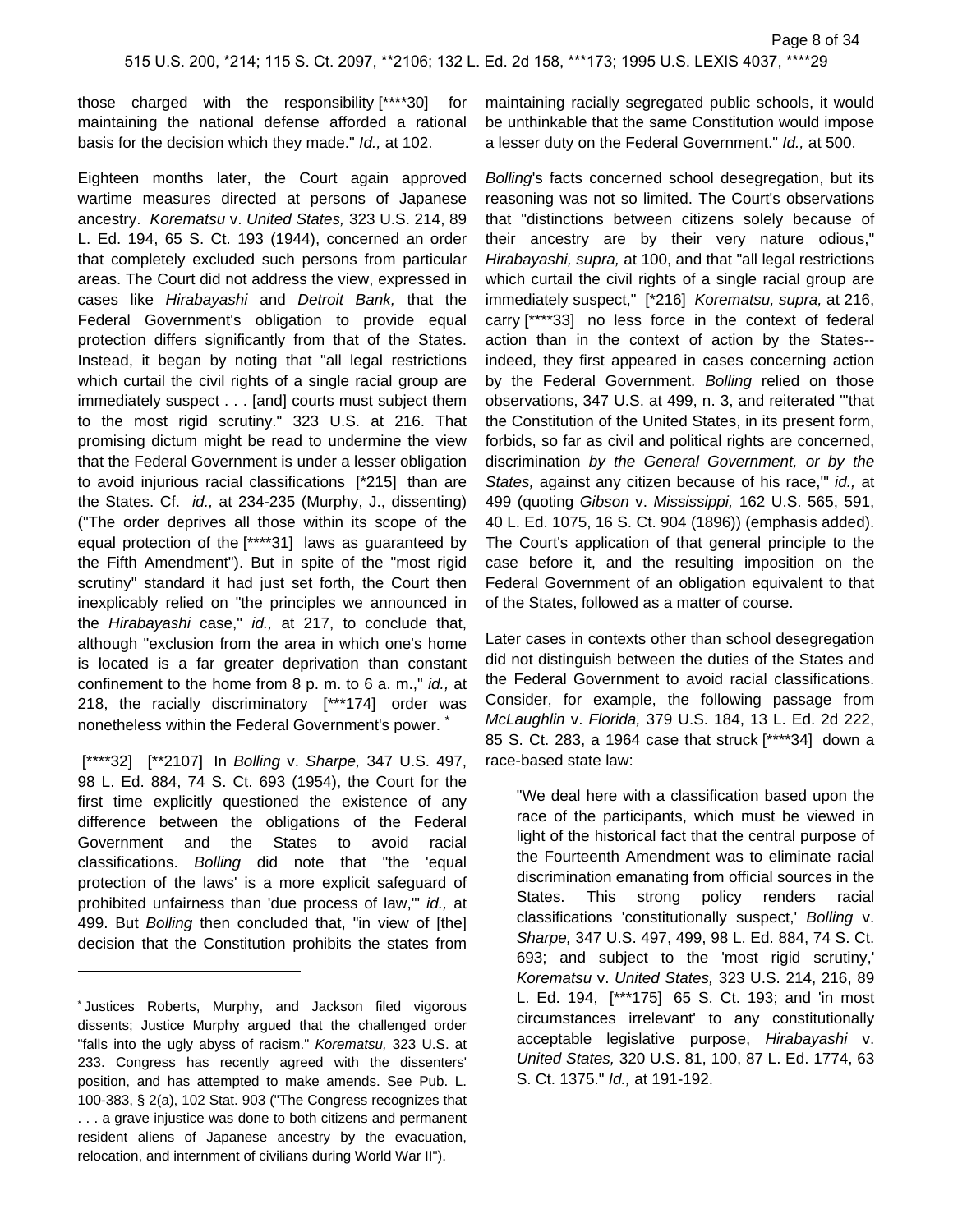McLaughlin's reliance on cases involving federal action for the standards applicable to a case involving state legislation [\*217] suggests that the Court understood the standards for federal and state racial classifications to be the same.

Cases decided after McLaughlin continued to treat the equal protection obligations imposed [\*\*\*\*35] by the Fifth and the Fourteenth Amendments as indistinguishable; one commentator observed that "in case after case, fifth amendment equal protection problems are discussed on the assumption that fourteenth amendment precedents are controlling." Karst, The Fifth Amendment's Guarantee of Equal Protection, 55 N. C. L. Rev. 541, 554 (1977). Loving v. Virginia, 388 U.S. 1, 18 L. Ed. 2d 1010, 87 S. Ct. 1817 (1967), which struck down a race-based state law, cited Korematsu for the proposition that "the Equal Protection Clause demands that racial classifications . . . be subjected to the 'most rigid scrutiny.'" 388 U.S. at 11. The various opinions in Frontiero v. Richardson, 411 U.S. 677, 36 L. Ed. 2d 583, 93 S. Ct. 1764 (1973), which concerned sex discrimination by the Federal Government, took their equal protection standard of review from Reed v. Reed, 404 U.S. 71, 30 L. Ed. 2d 225, 92 S. Ct. 251 (1971), a case that invalidated sex discrimination by a State, without mentioning [\*\*2108] any possibility of a difference between the standards applicable to state and federal action. Frontiero, 411 U.S. at 682-684 [\*\*\*\*36] (plurality opinion of Brennan, J.); id., at 691 (Stewart, J., concurring in judgment); id., at 692 (Powell, J., concurring in judgment). Thus, in 1975, the Court stated explicitly that "this Court's approach to Fifth Amendment equal protection claims has always been precisely the same as to equal protection claims under the Fourteenth Amendment." Weinberger v. Wiesenfeld, 420 U.S. 636, 638, n. 2, 43 L. Ed. 2d 514, 95 S. Ct. 1225 (1975); see also Buckley v. Valeo, 424 U.S. 1, 93, 46 L. Ed. 2d 659, 96 S. Ct. 612 (1976) ("Equal protection analysis in the Fifth Amendment area is the same as that under the Fourteenth Amendment"); United States v. Paradise, 480 U.S. 149, 166, n. 16, 94 L. Ed. 2d 203, 107 S. Ct. 1053 (1987) (plurality opinion of Brennan, J.) ("The reach of the equal protection guarantee of the Fifth Amendment is coextensive with that of the Fourteenth"). We do not understand a few contrary suggestions appearing in cases in which we found special deference to [\*218] the political [\*\*\*\*37] branches of the Federal Government to be appropriate, e.g., Hampton v. Mow Sun Wong, 426 U.S. 88, 100, 101-102, n. 21, 48 L. Ed. 2d 495, 96 S. Ct. 1895 (1976) (federal power over immigration), to detract from this general rule.

B

Most of the cases discussed above involved classifications burdening groups that have suffered discrimination in our society. In 1978, the Court confronted the question whether race-based governmental action designed to benefit such groups should also be subject to "the most rigid scrutiny." Regents of Univ. of Cal. v. Bakke, 438 U.S. 265, 57 L. Ed. 2d 750, [\*\*\*176] 98 S. Ct. 2733, involved an equal protection challenge to a state-run medical school's practice of reserving a number of spaces in its entering class for minority students. The petitioners argued that "strict scrutiny" should apply only to "classifications that disadvantage 'discrete and insular minorities.'" Id., at 287-288 (opinion of Powell, J.) (citing United States v. Carolene Products Co., 304 U.S. 144, 152, n. 4, 82 L. Ed. 1234, 58 S. Ct. 778 (1938)). Bakke did not produce an opinion for the [\*\*\*\*38] Court, but Justice Powell's opinion announcing the Court's judgment rejected the argument. In a passage joined by Justice White, Justice Powell wrote that "the guarantee of equal protection cannot mean one thing when applied to one individual and something else when applied to a person of another color. " 438 U.S. at 289-290. He concluded that "racial and ethnic distinctions of any sort are inherently suspect and thus call for the most exacting judicial examination." Id., at 291. On the other hand, four Justices in Bakke would have applied a less stringent standard of review to racial classifications "designed to further remedial purposes," see id., at 359 (Brennan, White, Marshall, and Blackmun, JJ., concurring in judgment in part and dissenting in part). And four Justices thought the case should be decided on statutory grounds. Id., at 411-412, 421 (STEVENS, J., joined by Burger, C. J., and Stewart and REHNQUIST, [\*219] JJ., concurring in judgment in part and dissenting in part).

Two years after Bakke, the Court faced another challenge to remedial race-based action, this time involving action undertaken by the Federal [\*\*\*\*39] Government. In Fullilove v. Klutznick, 448 U.S. 448, 65 L. Ed. 2d 902, 100 S. Ct. 2758 (1980), the Court upheld Congress' inclusion of a 10% set-aside for minorityowned businesses in the Public Works Employment Act of 1977. As in Bakke, there was no opinion for the Court. Chief Justice Burger, in an opinion joined by Justices White and Powell, observed that "any preference based on racial or ethnic criteria must necessarily receive a most searching examination to make sure that it does not conflict with constitutional guarantees." 448 U.S. at 491. That opinion, however, "did not adopt, either expressly or implicitly, the formulas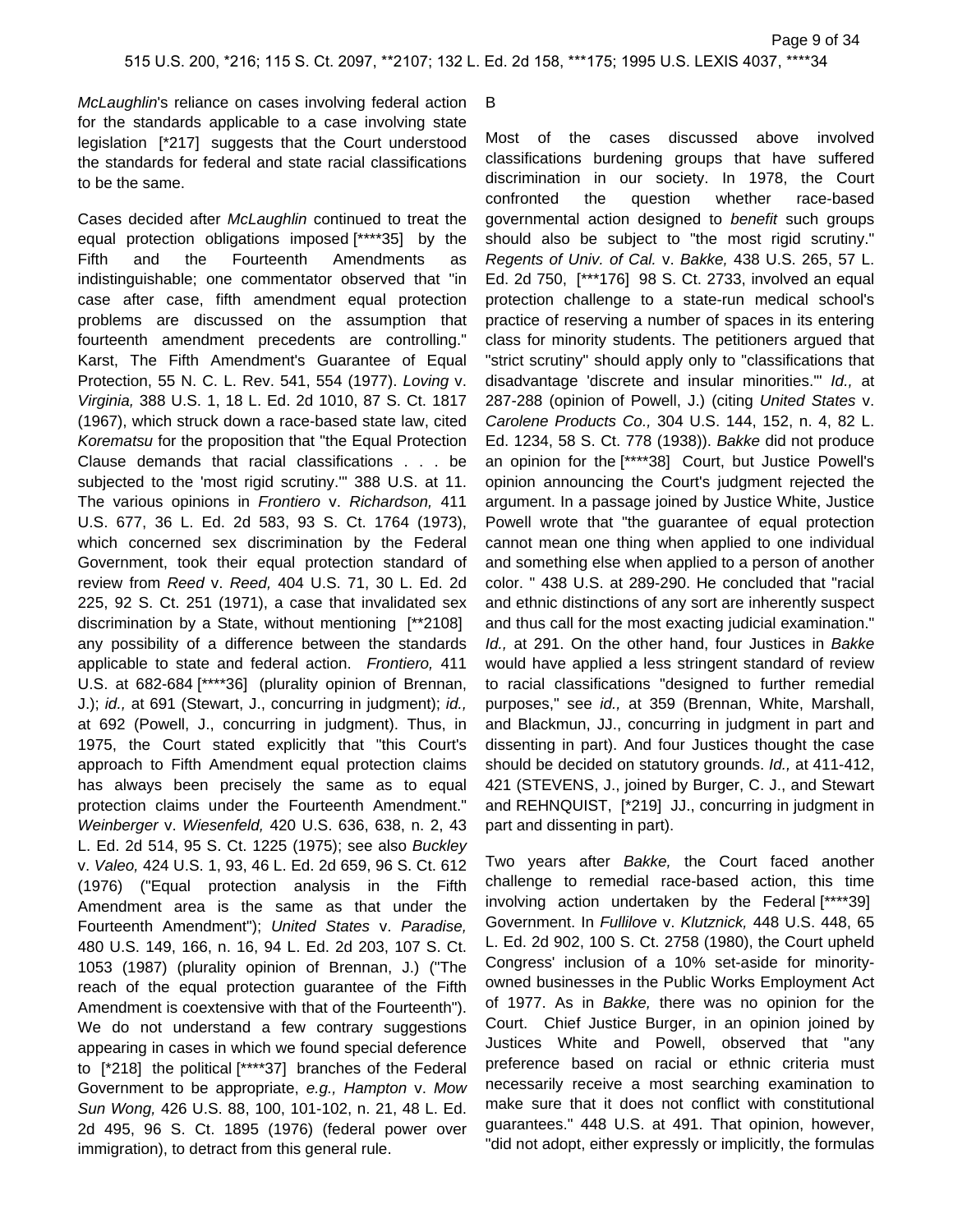of analysis articulated in such cases as [Bakke]." Id., at 492. It employed instead [\*\*2109] a two-part test which asked, first, "whether the objectives of the legislation are within the power of Congress," and second, "whether the limited use of racial and ethnic criteria, in the context presented, is a constitutionally permissible means for achieving the congressional objectives." Id., at 473. It then upheld the program under that test, adding at the end of the opinion [\*\*\*\*40] that the program also "would survive judicial review under either 'test' articulated in the several Bakke opinions." Id., at 492. Justice Powell wrote separately to express his view that the plurality opinion had essentially applied " strict scrutiny" as described in his Bakke opinion--i. e., it had determined that the set-aside was "a necessary means of advancing a compelling governmental interest"--and [\*\*\*177] had done so correctly. 448 U.S. at 496 (concurring opinion). Justice Stewart (joined by then-JUSTICE REHNQUIST) dissented, arguing that the Constitution required the Federal Government to meet the same strict standard as the States when enacting racial classifications, id., at 523, and n. 1, and that the program before the Court failed that standard. JUSTICE STEVENS also dissented, [\*220] arguing that "racial classifications are simply too pernicious to permit any but the most exact connection between justification and classification," id., at 537, and that the program before the Court could not be characterized "as a 'narrowly tailored' remedial measure." Id., at 541. Justice [\*\*\*\*41] Marshall (joined by Justices Brennan and Blackmun) concurred in the judgment, reiterating the view of four Justices in Bakke that any race-based governmental action designed to "remedy the present effects of past racial discrimination" should be upheld if it was "substantially related" to the achievement of an "important governmental objective"- i.e., such action should be subjected only to what we now call "intermediate scrutiny." 448 U.S. at 518-519.

In Wygant v. Jackson Bd. of Ed., 476 U.S. 267, 90 L. Ed. 2d 260, 106 S. Ct. 1842 (1986), the Court considered a Fourteenth Amendment challenge to another form of remedial racial classification. The issue in Wygant was whether a school board could adopt race-based preferences in determining which teachers to lay off. Justice Powell's plurality opinion observed that "the level of scrutiny does not change merely because the challenged classification operates against a group that historically has not been subject to governmental discrimination," id., at 273, and stated the two-part inquiry as "whether the layoff provision is supported by a compelling state purpose and whether [\*\*\*\*42] the means chosen to accomplish that purpose are narrowly tailored." Id., at 274. In other words, "racial

classifications of any sort must be subjected to 'strict scrutiny.' " *Id.*, at 285 (O'CONNOR, J., concurring in part and concurring in judgment). The plurality then concluded that the school board's interest in "providing minority role models for its minority students, as an attempt to alleviate the effects of societal discrimination," id., at 274, was not a compelling interest that could justify the use of a racial classification. It added that "societal discrimination, without more, is too amorphous a basis for imposing a racially classified remedy," id., at 276, and insisted instead that "a public employer . . . must [\*221] ensure that, before it embarks on an affirmative-action program, it has convincing evidence that remedial action is warranted. That is, it must have sufficient evidence to justify the conclusion that there has been prior discrimination," id., at 277. Justice White concurred only in the judgment, although he agreed that the school board's asserted interests could not, [\*\*\*\*43] "singly or together, justify this racially discriminatory layoff policy." Id., at 295. Four Justices dissented, three [\*\*\*178] of whom again argued for intermediate scrutiny of remedial race-based government action. Id., at 301-302 (Marshall, J., joined by Brennan and Blackmun, JJ., dissenting).

The Court's failure to produce a majority opinion in Bakke, Fullilove, and Wygant left unresolved the proper analysis for remedial race-based governmental action. See United States v. Paradise, 480 U.S. at 166 [\*\*2110] (plurality opinion of Brennan, J.) ("Although this Court has consistently held that some elevated level of scrutiny is required when a racial or ethnic distinction is made for remedial purposes, it has yet to reach consensus on the appropriate constitutional analysis"); Sheet Metal Workers' v. EEOC, 478 U.S. 421, 480, 92 L. Ed. 2d 344, 106 S. Ct. 3019 (1986) (plurality opinion of Brennan, J.). Lower courts found this lack of guidance unsettling. See, e.g., Kromnick v. School Dist. of Philadelphia, 739 F.2d 894, 901 (CA3 1984) ("The absence of an Opinion of the [\*\*\*\*44] Court in either Bakke or Fullilove and the concomitant failure of the Court to articulate an analytic framework supporting the judgments makes the position of the lower federal courts considering the constitutionality of affirmative action programs somewhat vulnerable"), cert. denied, 469 U.S. 1107, 83 L. Ed. 2d 777, 105 S. Ct. 782 (1985); Williams v. New Orleans, 729 F.2d 1554, 1567 (CA5 1984) (en banc) (Higginbotham, J., concurring specially); South Florida Chapter of Associated General Contractors of America, Inc. v. Metropolitan Dade County, Fla., 723 F.2d 846, 851 (CA11), cert. denied, 469 U.S. 871, 83 L. Ed. 2d 150, 105 S. Ct. 220 (1984).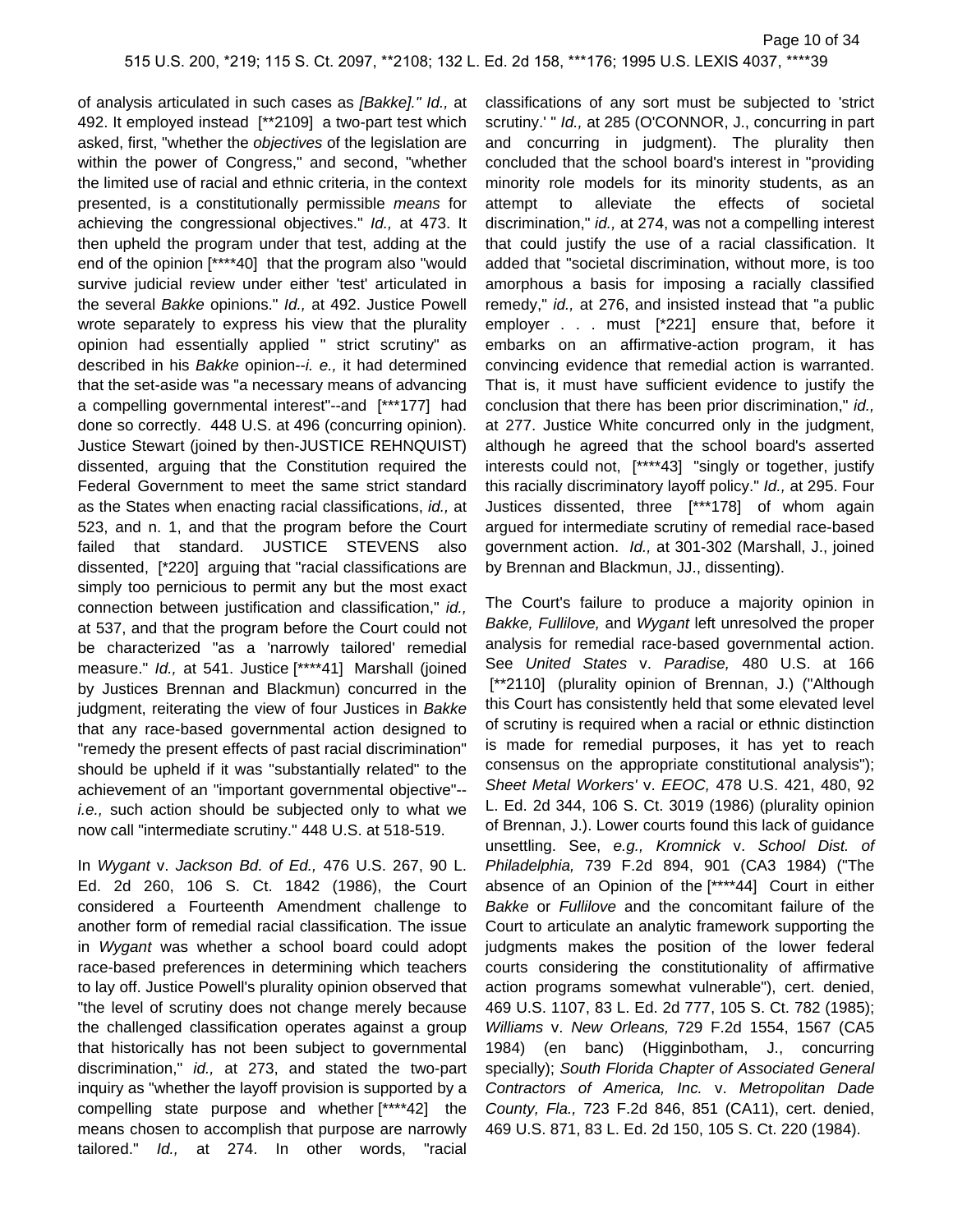The Court resolved the issue, at least in part, in 1989. Richmond v. J. A. Croson Co., 488 U.S. 469, 102 L. Ed. 2d 854, 109 S. Ct. 706 (1989), concerned a [\*222] city's determination that 30% of its contracting work should go to minority-owned businesses. A majority of the Court in Croson held that "the standard of review under the Equal [\*\*\*\*45] Protection Clause is not dependent on the race of those burdened or benefited by a particular classification," and that the single standard of review for racial classifications should be "strict scrutiny." Id., at 493-494 (opinion of O'CONNOR, J., joined by REHNQUIST, C. J., and White and KENNEDY, JJ.); id., at 520 (SCALIA, J., concurring in judgment) ("I agree . . . with JUSTICE O'CONNOR's conclusion that strict scrutiny must be applied to all governmental classification by race"). As to the classification before the Court, the plurality agreed that "a state or local subdivision . . . has the authority to eradicate the effects of private discrimination within its own legislative jurisdiction," id., at 491-492, but the Court thought that the city had not acted with "a 'strong basis in evidence for its conclusion that remedial action was necessary," id., at 500 (majority opinion) (quoting Wygant, supra, at 277 (plurality opinion)). The Court also thought it "obvious that [the] program is not narrowly tailored to remedy the effects of prior discrimination." 488 U.S. at 508.

With [\*\*\*\*46] Croson, the Court finally agreed that the Fourteenth Amendment requires strict scrutiny of all race-based action by state and local [\*\*\*179] governments. But Croson of course had no occasion to declare what standard of review the Fifth Amendment requires for such action taken by the Federal Government. Croson observed simply that the Court's "treatment of an exercise of congressional power in Fullilove cannot be dispositive here," because Croson's facts did not implicate Congress' broad power under § 5 of the Fourteenth Amendment. Id., at 491 (plurality opinion); see also id., at 522 (SCALIA, J., concurring in judgment) ("Without revisiting what we held in Fullilove. . ., I do not believe our decision in that case controls the one before us here"). On the other hand, the Court subsequently indicated that Croson had at least some bearing on federal race-based action [\*223] when it vacated a decision upholding such action and remanded for further consideration in light of Croson. H. K. Porter Co. v. Metropolitan Dade County, 489 U.S. 1062, 103 L. Ed. 2d 804, 109 S. Ct. 1333 (1989); see also [\*\*\*\*47] Shurberg Broadcasting of Hartford, Inc. v. FCC, 278 U.S. App. D.C. 24, 876 F.2d 902, 915, n. 16 (CADC 1989) (opinion of Silberman, J.) (noting the Court's action in H. K. Porter Co.), rev'd sub nom. Metro

Broadcasting, Inc. v. FCC, 497 U.S. 547, 111 L. Ed. 2d 445, 110 S. Ct. 2997 (1990). Thus, some uncertainty persisted with respect to the standard of review for federal racial classifications. See, e.g., Mann v. Albany, 883 F.2d 999, 1006 (CA11 1989) (Croson "may be applicable to race-based classifications imposed by Congress"); Shurberg, 876 F.2d at 910 (noting the difficulty of extracting general principles [\*\*2111] from the Court's fractured opinions); id., at 959 (Wald, J., dissenting from denial of rehearing en banc) ("Croson certainly did not resolve the substantial questions posed by congressional programs which mandate the use of racial preferences"); Winter Park Communications, Inc. v. FCC, 277 U.S. App. D.C. 134, 873 F.2d 347, 366 (CADC 1989) (Williams, J., concurring in part and dissenting in part) ("The unresolved ambiguity of Fullilove and [\*\*\*\*48] Croson leaves it impossible to reach a firm opinion as to the evidence of discrimination needed to sustain a congressional mandate of racial preferences"), aff'd sub nom. Metro Broadcasting, supra.

Despite lingering uncertainty in the details, however, the Court's cases through Croson had established three general propositions with respect to governmental racial classifications. First, skepticism: "'Any preference based on racial or ethnic criteria must necessarily receive a most searching examination,'" Wygant, 476 U.S. at 273 (plurality opinion of Powell, J.); Fullilove, 448 U.S. at 491 (opinion of Burger, C. J.); see also id., at 523 (Stewart, J., dissenting) ("Any official action that treats a person differently on account of his race or ethnic origin is inherently suspect"); McLaughlin, 379 U.S. at 192 ("Racial classifications [are] 'constitutionally suspect'"); Hirabayashi, 320 U.S. at 100 ("Distinctions [\*224] between citizens solely because of their ancestry are by their very [\*\*\*\*49] nature odious to a free people"). Second, consistency: "The standard of review under the Equal Protection Clause is not dependent on the race of those burdened or benefited by a particular classification," Croson, 488 U.S. at 494 (plurality opinion); id., at 520 [\*\*\*180] (SCALIA, J., concurring in judgment); see also Bakke, 438 U.S. at 289-290 (opinion of Powell, J.), i.e., all racial classifications reviewable under the Equal Protection Clause must be strictly scrutinized. And third, congruence: "Equal protection analysis in the Fifth Amendment area is the same as that under the Fourteenth Amendment," Buckley v. Valeo, 424 U.S. at 93; see also Weinberger v. Wiesenfeld, 420 U.S. at 638, n. 2; Bolling v. Sharpe, 347 U.S. at 500. Taken together, these three propositions lead to the conclusion that any person, of whatever race, has the right to demand that any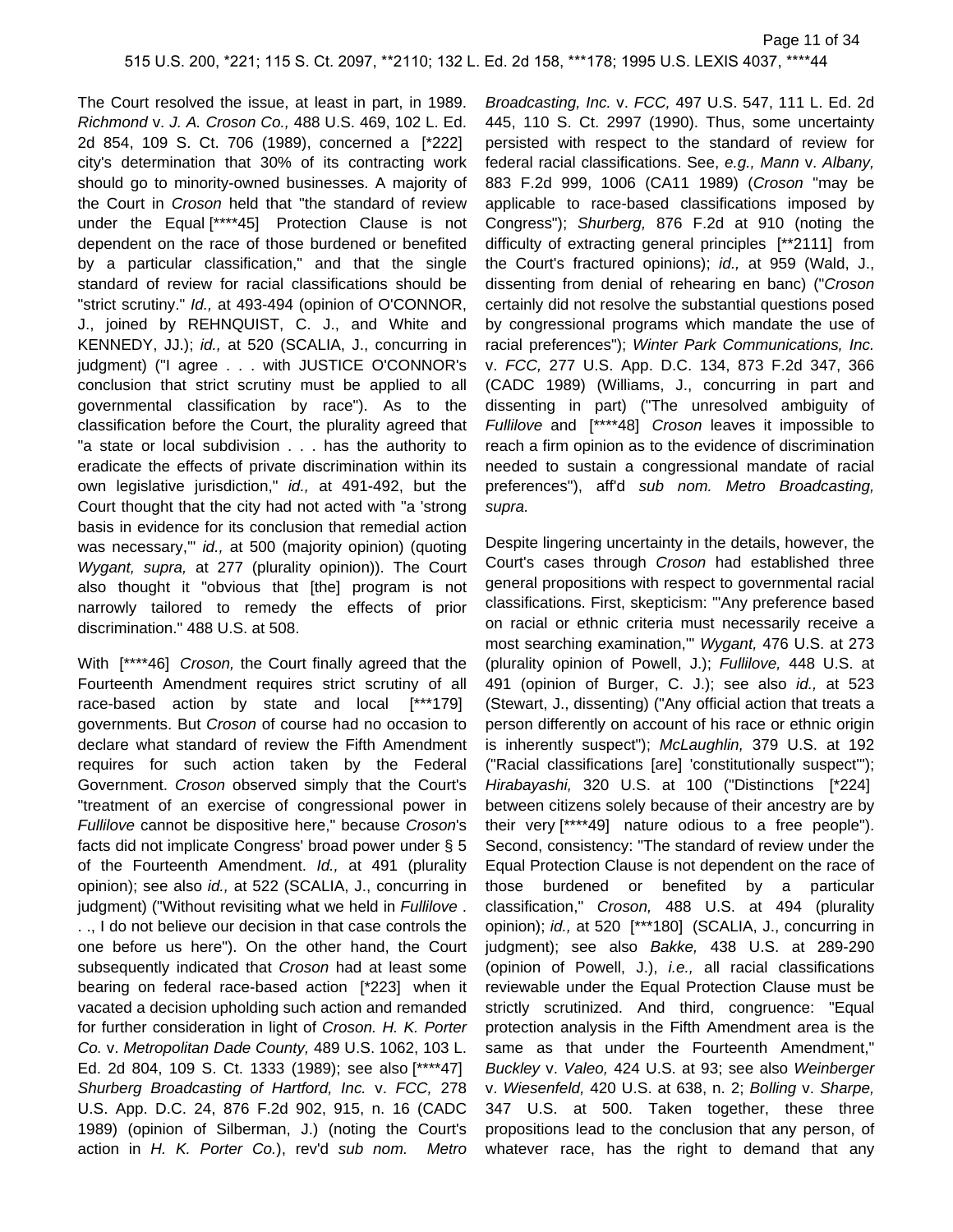governmental actor subject to the Constitution justify any racial classification subjecting that person to unequal treatment under the strictest judicial scrutiny. Justice Powell's defense of this conclusion [\*\*\*\*50] bears repeating here:

"If it is the individual who is entitled to judicial protection against classifications based upon his racial or ethnic background because such distinctions impinge upon personal rights, rather than the individual only because of his membership in a particular group, then constitutional standards may be applied consistently. Political judgments regarding the necessity for the particular classification may be weighed in the constitutional balance, [Korematsu], but the standard of justification will remain constant. This is as it should be, since those political judgments are the product of rough compromise struck by contending groups within the democratic process. When they touch upon an individual's race or ethnic background, he is entitled to a judicial determination that the burden he is asked to bear on that basis is precisely tailored to serve a compelling [\*225] governmental interest. The Constitution guarantees that right to every person regardless of his background. Shelley v. Kraemer, 334 U.S. [1, 22 (1948)]." Bakke, supra, at 299 (opinion of Powell, J.) (footnote omitted).

A year later, however, the [\*\*\*\*51] Court took a surprising turn. Metro Broadcasting, Inc. v. FCC, supra, involved a Fifth Amendment challenge to two racebased policies of the Federal Communications Commission (FCC). In Metro Broadcasting, the Court repudiated the long-held notion that "it would be unthinkable that the same Constitution would impose a lesser duty on the Federal Government" than it does on a State to afford equal protection of the laws, Bolling, supra, at 500. [\*\*2112] It did so by holding that "benign" federal racial classifications need only satisfy intermediate scrutiny, even though Croson had recently concluded that such classifications enacted by a State must satisfy strict scrutiny. "Benign" federal racial classifications, the Court said, "--even if those measures are not 'remedial' in the sense of being designed to compensate victims of past governmental or societal discrimination--are constitutionally permissible to the extent that they serve *important* governmental objectives within the power of Congress and are substantially related to achievement of [\*\*\*\*52] those objectives. [\*\*\*181] " Metro Broadcasting, 497 U.S. at 564-565 (emphasis added). The Court did not explain how to tell whether a racial classification should be

deemed "benign," other than to express "confidence that an 'examination of the legislative scheme and its history' will separate benign measures from other types of racial classifications." Id., at 564, n. 12 (citation omitted).

Applying this test, the Court first noted that the FCC policies at issue did not serve as a remedy for past discrimination. Id., at 566. Proceeding on the assumption that the policies were nonetheless "benign," it concluded that they served the "important governmental objective" of "enhancing broadcast diversity,"  $id.$ , at 566-567, and that they were  $[^*226]$ "substantially related" to that objective, id., at 569. It therefore upheld the policies.

 [1C]By adopting intermediate scrutiny as the standard of review for congressionally mandated "benign" racial classifications, Metro Broadcasting departed from prior cases in [\*\*\*\*53] two significant respects. First, it turned its back on Croson's explanation of why strict scrutiny of all governmental racial classifications is essential:

"Absent searching judicial inquiry into the justification for such race-based measures, there is simply no way of determining what classifications are 'benign' or 'remedial' and what classifications are in fact motivated by illegitimate notions of racial inferiority or simple racial politics. Indeed, the purpose of strict scrutiny is to 'smoke out' illegitimate uses of race by assuring that the legislative body is pursuing a goal important enough to warrant use of a highly suspect tool. The test also ensures that the means chosen 'fit' this compelling goal so closely that there is little or no possibility that the motive for the classification was illegitimate racial prejudice or stereotype." Croson, supra, at 493 (plurality opinion of O'CONNOR, J.).

We adhere to that view today, despite the surface appeal of holding "benign" racial classifications to a lower standard, because "it may not always be clear that a so-called preference is in fact benign," Bakke, supra, at 298 (opinion [\*\*\*\*54] of Powell, J.). "More than good motives should be required when government seeks to allocate its resources by way of an explicit racial classification system." Days, Fullilove, 96 Yale L. J. 453, 485 (1987).

Second, Metro Broadcasting squarely rejected one of the three propositions established by the Court's earlier equal protection cases, namely, congruence between the standards applicable to federal and state racial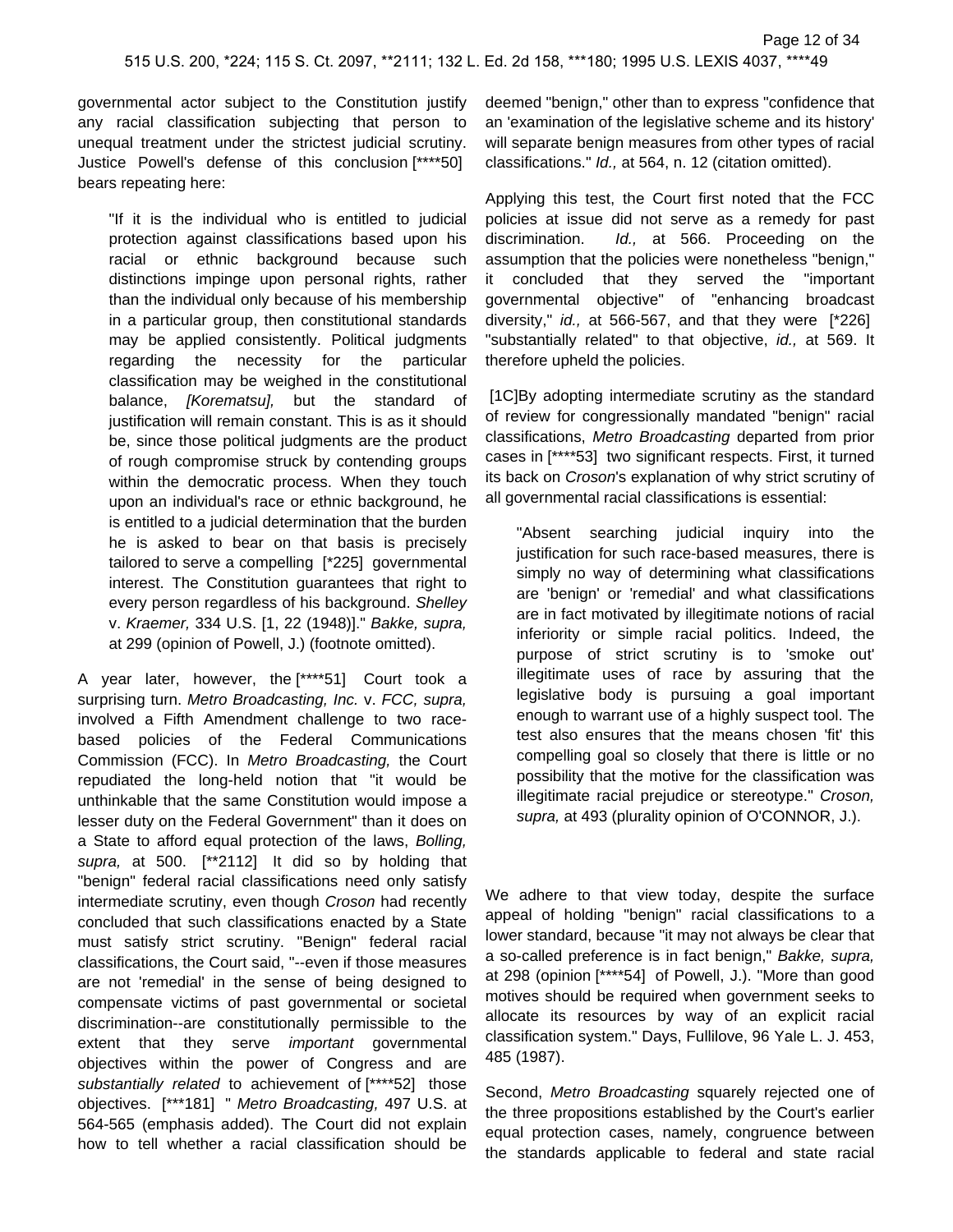classifications, and in so doing also undermined the other two--skepticism of all racial [\*227] classifications and consistency of treatment irrespective of the race of the burdened or benefited group. See supra, at 223- 224. Under Metro Broadcasting, certain racial classifications ("benign" ones enacted by the Federal Government) should be treated less skeptically than others; and the race of the benefited group is critical to the determination of which standard of review to apply. Metro Broadcasting [\*\*\*182] was thus a significant departure from much of what had come before it.

The three propositions undermined by Metro Broadcasting [\*\*\*\*55] all derive from the basic principle that the Fifth and Fourteenth Amendments to the Constitution protect persons, not groups. It follows from that principle that all governmental action based on race--a group classification long recognized as "in most circumstances irrelevant and therefore prohibited," Hirabayashi, 320 U.S. at 100 [\*\*2113] --should be subjected to detailed judicial inquiry to ensure that the personal right to equal protection of the laws has not been infringed. These ideas have long been central to this Court's understanding of equal protection, and holding "benign" state and federal racial classifications to different standards does not square with them. "[A] free people whose institutions are founded upon the doctrine of equality," ibid., should tolerate no retreat from the principle that government may treat people differently because of their race only for the most compelling reasons. Accordingly, we hold today that all racial classifications, imposed by whatever federal, state, or local governmental actor, must be analyzed [\*\*\*\*56] by a reviewing court under strict scrutiny. In other words, such classifications are constitutional only if they are narrowly tailored measures that further compelling governmental interests. To the extent that Metro Broadcasting is inconsistent with that holding, it is overruled.

In dissent, JUSTICE STEVENS criticizes us for "delivering a disconcerting lecture about the evils of governmental racial classifications," post, at 242. With respect, we believe his criticisms reflect a serious misunderstanding of our opinion.

 [\*228] JUSTICE STEVENS concurs in our view that courts should take a skeptical view of all governmental racial classifications. Ibid. He also allows that "nothing is inherently wrong with applying a single standard to fundamentally different situations, as long as that standard takes relevant differences into account." Post, at 246. What he fails to recognize is that strict scrutiny

does take "relevant differences" into account--indeed, that is its fundamental purpose. The point of carefully examining the interest asserted by the government in support of a racial classification, and the evidence offered to show that the classification [\*\*\*\*57] is needed, is precisely to distinguish legitimate from illegitimate uses of race in governmental decisionmaking. See supra, at 226. And JUSTICE STEVENS concedes that "some cases may be difficult to classify," post, at 245, and n. 4; all the more reason, in our view, to examine all racial classifications carefully. Strict scrutiny does not "treat dissimilar race-based decisions as though they were equally objectionable," post, at 245; to the contrary, it evaluates carefully all governmental race-based decisions in order to decide which are constitutionally objectionable and which are not. By requiring strict scrutiny of racial classifications, we require courts to make sure that a governmental classification based on race, which " so seldom provide[s] a relevant basis for disparate treatment," Fullilove, 448 U.S. at 534 [\*\*\*183] (STEVENS, J., dissenting), is legitimate, before permitting unequal treatment based on race to proceed.

JUSTICE STEVENS chides us for our "supposed inability to differentiate between 'invidious' and 'benign' discrimination," because it is in his view sufficient that "people understand the difference between good intentions [\*\*\*\*58] and bad." Post, at 245. But, as we have just explained, the point of strict scrutiny is to "differentiate between" permissible and impermissible governmental use of race. And JUSTICE STEVENS himself has already explained in his dissent in Fullilove why "good intentions" alone are not enough to sustain [\*229] a supposedly "benign" racial classification: "Even though it is not the actual predicate for this legislation, a statute of this kind inevitably is perceived by many as resting on an assumption that those who are granted this special preference are less qualified in some respect that is identified purely by their race. Because that perception--especially when fostered by the Congress of the United States--can only exacerbate rather than reduce racial prejudice, it will delay the time when race will become a truly irrelevant, or at least insignificant, factor. Unless Congress clearly articulates the need and basis for a racial classification, and also tailors the classification to its justification, the Court should not uphold this kind of statute." Fullilove, 448 U.S. at 545 (dissenting opinion) (emphasis added; footnote omitted); see [\*\*\*\*59] also id., at 537 ("Racial classifications are simply too pernicious to permit any but the most exact connection between justification and classification"); Croson, 488 U.S. at 516-517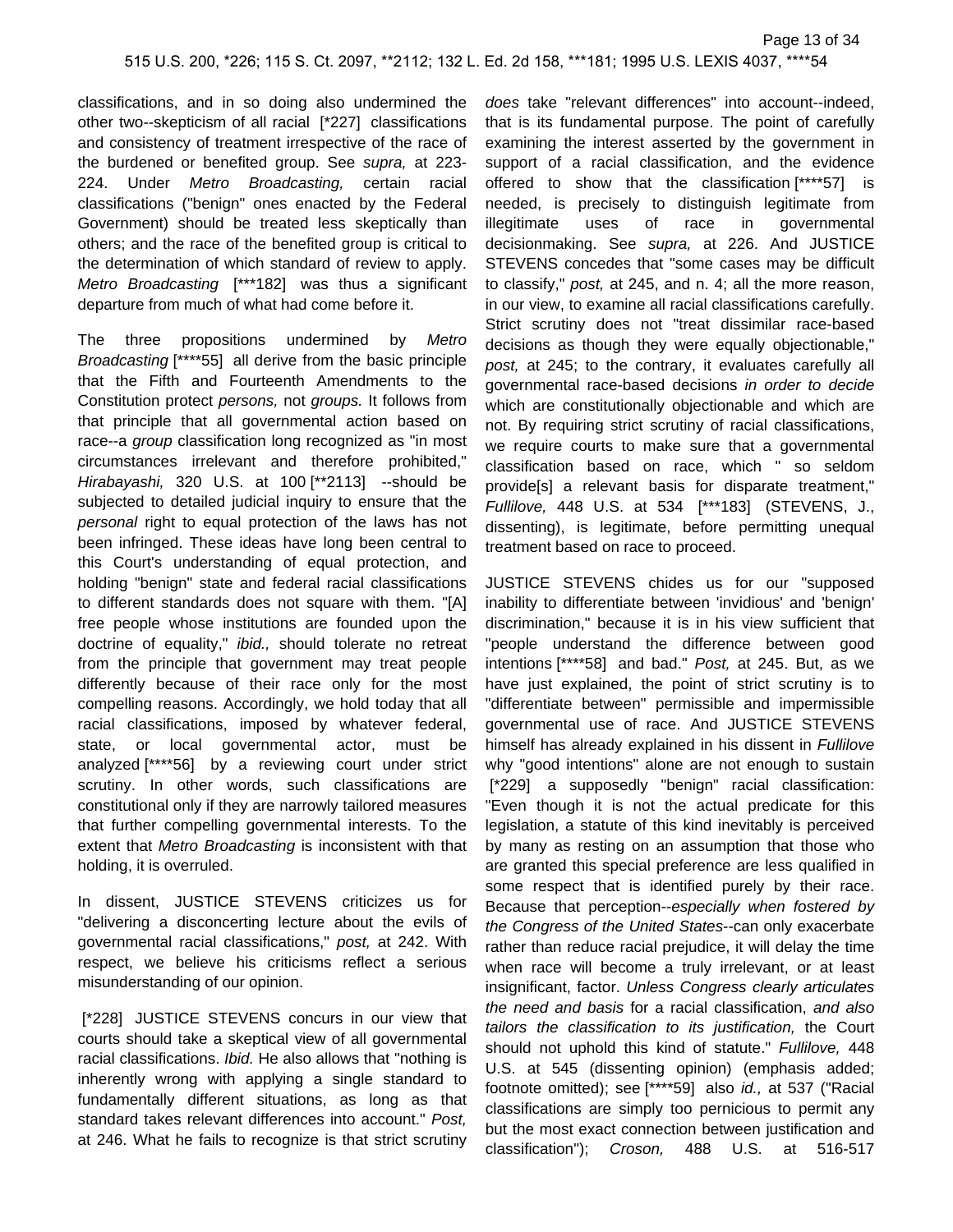(STEVENS, J., concurring in part and concurring in judgment) [\*\*2114] ("Although [the legislation at issue] stigmatizes the disadvantaged class with the unproven charge of past racial discrimination, it actually imposes a greater stigma on its supposed beneficiaries"); supra, at 226; but cf. post, at 245-246 (STEVENS, J., dissenting). These passages make a persuasive case for requiring strict scrutiny of congressional racial classifications.

Perhaps it is not the standard of strict scrutiny itself, but our use of the concepts of "consistency" and "congruence" in conjunction with it, that leads JUSTICE STEVENS to dissent. According to JUSTICE STEVENS, our view of consistency "equate[s] remedial preferences with invidious discrimination," post, at 246, and ignores the difference between "an engine of oppression" and an effort "to foster equality in society," or, more colorfully, "between a 'No Trespassing' sign and a welcome mat," post, at 243, [\*\*\*\*60] 245. It does nothing of the kind. The principle of consistency simply means that whenever the government treats any person unequally because [\*230] of his or her race, that person has suffered an injury that falls squarely within the language and spirit of the Constitution's guarantee of equal protection. It says nothing about the ultimate validity of any particular law; that determination is the job of the court applying strict scrutiny. The principle of consistency explains the circumstances in which the injury requiring strict scrutiny occurs. The application of strict scrutiny, in turn, [\*\*\*184] determines whether a compelling governmental interest justifies the infliction of that injury.

Consistency does recognize that any individual suffers an injury when he or she is disadvantaged by the government because of his or her race, whatever that race may be. This Court clearly stated that principle in Croson, see 488 U.S. at 493-494 (plurality opinion); id., at 520-521 (SCALIA, J., concurring in judgment); see also Shaw v. Reno, 509 U.S. 630, 643, 125 L. Ed. 2d 511, 113 S. Ct. 2816 (1993); Powers v. Ohio, 499 U.S. 400, 410, 113 L. Ed. 2d 411, 111 S. Ct. 1364 (1991). [\*\*\*\*61] JUSTICE STEVENS does not explain how his views square with Croson, or with the long line of cases understanding equal protection as a personal right.

JUSTICE STEVENS also claims that we have ignored any difference between federal and state legislatures. But requiring that Congress, like the States, enact racial classifications only when doing so is necessary to further a "compelling interest" does not contravene any principle of appropriate respect for a coequal branch of the Government. It is true that various Members of this Court have taken different views of the authority § 5 of the Fourteenth Amendment confers upon Congress to deal with the problem of racial discrimination, and the extent to which courts should defer to Congress' exercise of that authority. See, e. g., Metro Broadcasting, 497 U.S. at 605-606 (O'CONNOR, J., dissenting); Croson, 488 U.S. at 486-493 (opinion of O'CONNOR, J., joined by REHNQUIST, C. J., and White, J.); id., at 518-519 (KENNEDY, J., concurring in part and concurring in judgment); id., at 521-524 (SCALIA, J., concurring in judgment); Fullilove, 448 U.S. at 472-473 [\*\*\*\*62] (opinion of Burger, [\*231] C. J.); id., at 500-502, and nn. 2-3, 515, and n. 14 (Powell, J., concurring); id., at 526-527 (Stewart, J., dissenting). We need not, and do not, address these differences today. For now, it is enough to observe that JUSTICE STEVENS' suggestion that any Member of this Court has repudiated in this case his or her previously expressed views on the subject, post, at 249-253, 256- 257, is incorrect.

#### C

"Although adherence to precedent is not rigidly required in constitutional cases, any departure from the doctrine of stare decisis demands special justification." Arizona v. Rumsey, 467 U.S. 203, 212, 81 L. Ed. 2d 164, 104 S. Ct. 2305 (1984). In deciding whether this case presents such justification, we recall Justice Frankfurter's admonition that "stare decisis is a principle of policy and not a mechanical formula of adherence to the latest decision, however recent and questionable, [\*\*2115] when such adherence involves collision with a prior doctrine more embracing in its scope, intrinsically [\*\*\*\*63] sounder, and verified by experience." Helvering v. Hallock, 309 U.S. 106, 119, 84 L. Ed. 604, 60 S. Ct. 444 (1940). Remaining true to an "intrinsically sounder" doctrine established in prior cases better serves the values of stare decisis than would following a more recently decided case inconsistent with the decisions that came before it; the latter course would [\*\*\*185] simply compound the recent error and would likely make the unjustified break from previously established doctrine complete. In such a situation, "special justification" exists to depart from the recently decided case.

As we have explained, Metro Broadcasting undermined important principles of this Court's equal protection jurisprudence, established in a line of cases stretching back over 50 years, see supra, at 213-225. Those principles together stood for an "embracing" and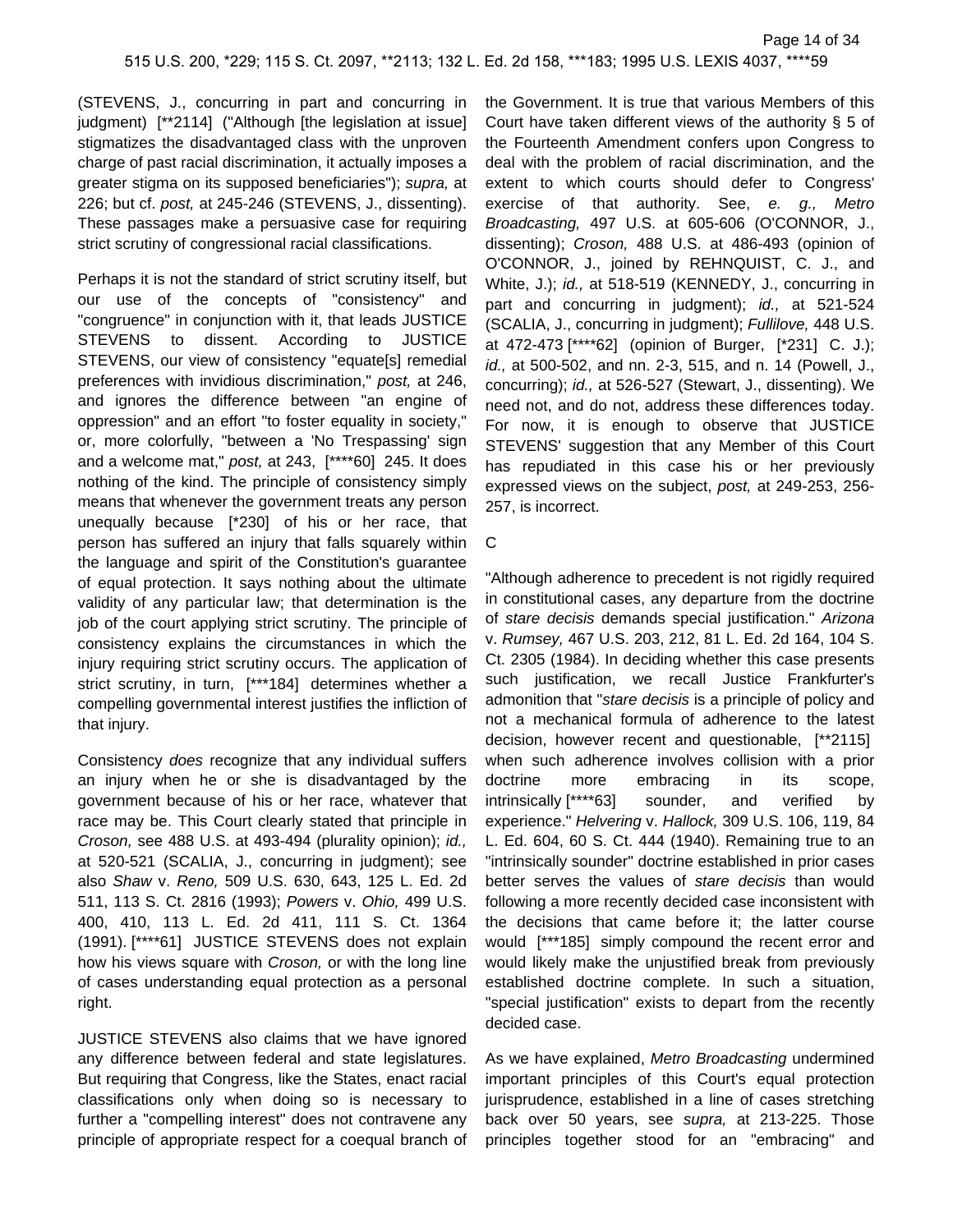"intrinsically sound" understanding of equal protection "verified by experience," namely, that the Constitution imposes upon federal, state, and local governmental actors the same obligation to respect [\*232] the personal right to equal protection of the laws. This case therefore presents precisely the [\*\*\*\*64] situation described by Justice Frankfurter in Helvering: We cannot adhere to our most recent decision without colliding with an accepted and established doctrine. We also note that Metro Broadcasting's application of different standards of review to federal and state racial classifications has been consistently criticized by commentators. See, e. g., Fried, Metro Broadcasting, Inc. v. FCC: Two Concepts of Equality, 104 Harv. L. Rev. 107, 113-117 (1990) (arguing that Metro Broadcasting's adoption of different standards of review for federal and state racial classifications placed the law in an "unstable condition," and advocating strict scrutiny across the board); Comment, Metro Broadcasting, Inc. v. FCC: Requiem for a Heavyweight, 69 Texas L. Rev. 125, 145-146 (1990) (same); Linder, Review of Affirmative Action After Metro Broadcasting v. FCC: The Solution Almost Nobody Wanted, 59 UMKC L. Rev. 293, 297, 316-317 (1991) (criticizing "anomalous results as exemplified by the two different standards of review"); Katz, Public Affirmative Action and the Fourteenth Amendment: The Fragmentation of Theory After Richmond v. [\*\*\*\*65] J. A. Croson Co. and Metro Broadcasting, Inc. v. Federal Communications Commission, 17 T. Marshall L. Rev. 317, 319, 354-355, 357 (1992) (arguing that "the current fragmentation of doctrine must be seen as a dangerous and seriously flawed approach to constitutional interpretation," and advocating intermediate scrutiny across the board).

Our past practice in similar situations supports our action today. In United States v. Dixon, 509 U.S. 688, 125 L. Ed. 2d 556, 113 S. Ct. 2849 (1993), we overruled the recent case of Grady v. Corbin, 495 U.S. 508, 109 L. Ed. 2d 548, 110 S. Ct. 2084 (1990), because Grady "lacked constitutional roots" and was "wholly inconsistent with earlier Supreme Court precedent." Dixon, supra, at 704, 712. In Solorio v. United States, 483 U.S. 435, 97 L. Ed. 2d 364, 107 S. Ct. 2924 (1987), we overruled O'Callahan v. Parker, 395 U.S. 258, 23 L. Ed. 2d 291, 89 S. Ct. 1683 (1969), which had caused "confusion" and had rejected "an unbroken line of decisions from 1866 to 1960." Solorio, [\*233] supra, at 439-441, 450-451. And in Continental T. V., Inc. v. GTE Sylvania Inc., 433 U.S. 36, 53 L. Ed. 2d 568, 97 S. Ct. 2549 (1977), [\*\*\*\*66] we overruled United States v. Arnold, Schwinn & Co., 388 U.S. 365, 18 L. Ed. 2d 1249, 87 S. Ct. 1856 (1967), which was "an abrupt and

largely unexplained departure" from precedent, [\*\*\*186] and of which "the great weight of scholarly opinion had been critical." Continental T. V., supra, at 47-48, 58. See also, e. g., Payne v. Tennessee, 501 U.S. 808, 830, 115 L. Ed. 2d 720, 111 S. Ct. 2597 (1991) (overruling Booth v. Maryland, 482 U.S. 496, 96 L. Ed. 2d 440, 107 S. Ct. 2529 (1987), and South Carolina v. Gathers, 490 U.S. 805, 104 L. Ed. 2d 876, 109 S. Ct. 2207 (1989)); Monell v. New York City Dept. of Social Servs., 436 U.S. 658, 695-701, 56 L. Ed. 2d 611, 98 S. Ct. 2018 (1978) (partially overruling Monroe v. Pape, 365 U.S. 167, 5 L. Ed. 2d 492, 81 S. Ct. 473 (1961), because Monroe was a "departure from prior practice" that had not [\*\*2116] engendered substantial reliance); Swift & Co. v. Wickham, 382 U.S. 111, 128- 129, 15 L. Ed. 2d 194, 86 S. Ct. 258 (1965) (overruling Kesler v. Department of Public Safety of Utah, 369 U.S. 153, 7 L. Ed. 2d 641, 82 S. Ct. 807 (1962), [\*\*\*\*67] to reaffirm "pre-Kesler precedent" and restore the law to the "view . . . which this Court has traditionally taken" in older cases).

It is worth pointing out the difference between the applications of stare decisis in this case and in Planned Parenthood of Southeastern Pa. v. Casey, 505 U.S. 833, 120 L. Ed. 2d 674, 112 S. Ct. 2791 (1992). Casey explained how considerations of stare decisis inform the decision whether to overrule a long-established precedent that has become integrated into the fabric of the law. Overruling precedent of that kind naturally may have consequences for "the ideal of the rule of law," *id.*, at 854. In addition, such precedent is likely to have engendered substantial reliance, as was true in Casey itself, id., at 856 ("For two decades of economic and social developments, people have organized intimate relationships and made choices that define their views of themselves and their places in society, in reliance on the availability of abortion in the event that contraception should fail"). But in this case, as we have explained, we do not face a precedent of that kind, because Metro [\*\*\*\*68] Broadcasting itself departed from our prior cases--and did so quite recently. By refusing to follow [\*234] Metro Broadcasting, then, we do not depart from the fabric of the law; we restore it. We also note that reliance on a case that has recently departed from precedent is likely to be minimal, particularly where, as here, the rule set forth in that case is unlikely to affect primary conduct in any event. Cf. Allied-Bruce Terminix Cos. v. Dobson, 513 U.S. 265, 272, 130 L. Ed. 2d 753, 115 S. Ct. 834 (1995) (declining to overrule Southland Corp. v. Keating, 465 U.S. 1, 79 L. Ed. 2d 1, 104 S. Ct. 852 (1984), where "private parties have likely written contracts relying upon Southland as authority" in the 10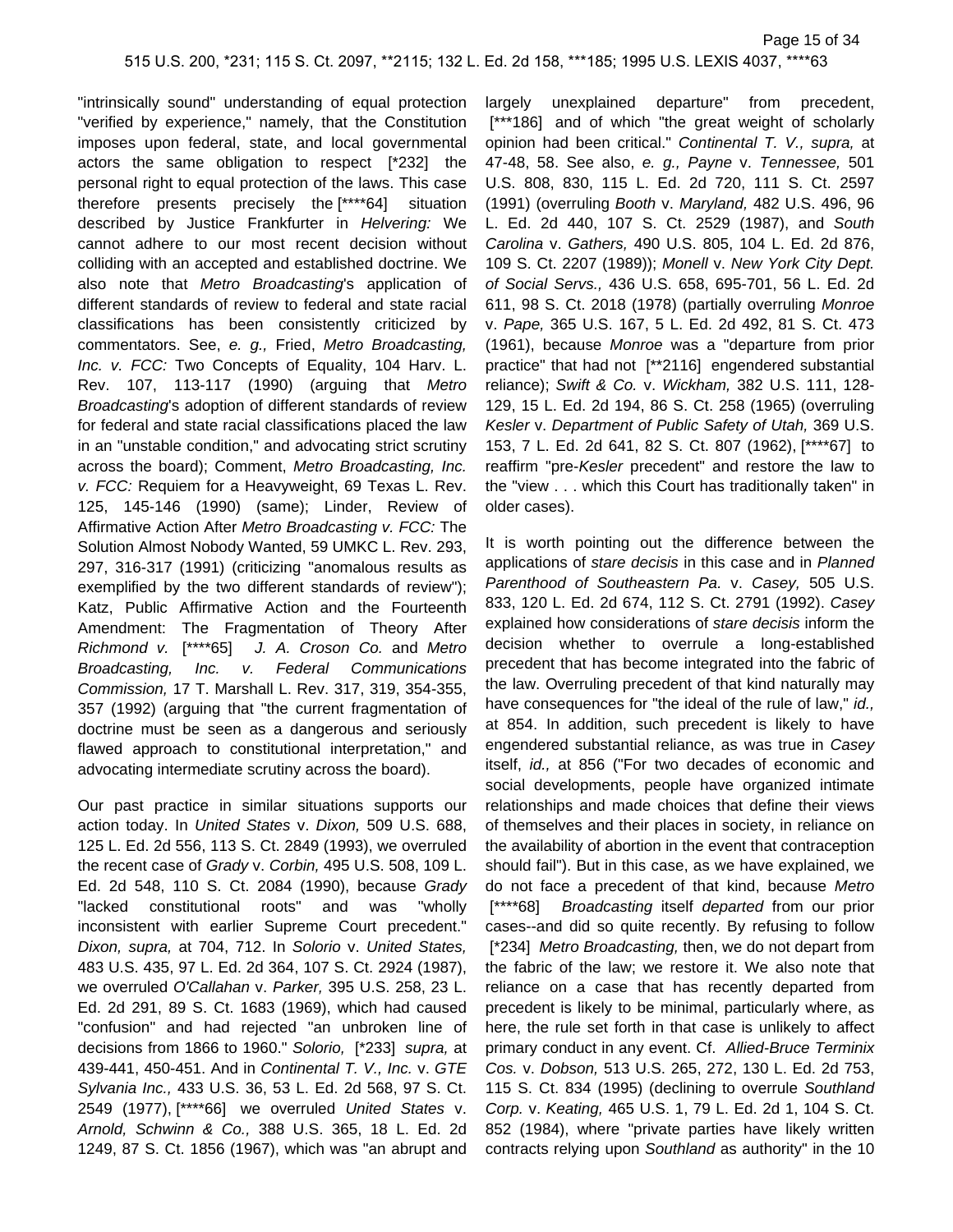years since Southland was decided).

JUSTICE STEVENS takes us to task for what he perceives to be an erroneous application of the doctrine of stare decisis. But again, he misunderstands our position. We have acknowledged that, after Croson, "some uncertainty persisted with respect to the standard of review for federal racial classifications," supra, at 223, and we therefore do not say that we "merely restore [\*\*\*\*69] the status quo ante" today, post, at 257. But as we have described supra, at 213-227, we think that well-settled legal principles pointed toward a conclusion different from that reached in Metro [\*\*\*187] Broadcasting, and we therefore disagree with JUSTICE STEVENS that "the law at the time of that decision was entirely open to the result the Court reached," post, at 257. We also disagree with JUSTICE STEVENS that Justice Stewart's dissenting opinion in Fullilove supports his "novelty" argument, see post, at 258-259, and n. 13. Justice Stewart said that "under our Constitution, any official action that treats a person differently on account of his race or ethnic origin is inherently suspect and presumptively invalid," and that "'equal protection analysis in the Fifth Amendment area is the same as that under the Fourteenth Amendment.'" Fullilove, 448 U.S. at 523, and n. 1. He took the view that "the hostility of the Constitution to racial classifications by government has been manifested in many cases decided by this Court," and that "our cases have made clear that the Constitution is [\*235] wholly neutral in forbidding such [\*\*\*\*70] racial discrimination, whatever the race may be of those who are its victims." Id., at 524. Justice Stewart gave no indication that he thought he was addressing a "novel" proposition, post, at 259. Rather, he relied on the fact that the text of the Fourteenth Amendment extends its guarantee to "persons," and on cases like Buckley, Loving, McLaughlin, Bolling, Hirabayashi, and Korematsu, see Fullilove, supra, at 524-526, as do we today. There is nothing new about the notion that Congress, like the States, may treat people differently because of their race only for compelling reasons.

"The real problem," Justice Frankfurter explained, "is whether a principle shall prevail over its later misapplications." Helvering, [\*\*2117] 309 U.S. at 122. Metro Broadcasting's untenable distinction between state and federal racial classifications lacks support in our precedent, and undermines the fundamental principle of equal protection as a personal right. In this case, as between that principle and "its later misapplications," the principle must prevail.

D

[1D] [\*\*\*\*71] Our action today makes explicit what Justice Powell thought implicit in the Fullilove lead opinion: Federal racial classifications, like those of a State, must serve a compelling governmental interest, and must be narrowly tailored to further that interest. See Fullilove, 448 U.S. at 496 (concurring opinion). (Recall that the lead opinion in Fullilove "did not adopt... . the formulas of analysis articulated in such cases as [Bakke]." Id., at 492 (opinion of Burger, C. J.).) Of course, it follows that to the extent (if any) that Fullilove held federal racial classifications to be subject to a less rigorous standard, it is no longer controlling. But we need not decide today whether the program upheld in Fullilove would survive strict scrutiny as our more recent cases have defined it.

Page 16 of 34

 [\*236] Some have questioned the importance of debating the proper standard of review of race-based legislation. See, e. g., post, at 247 (STEVENS, J., dissenting); Croson, 488 U.S. at 514-515, and n. 5 (STEVENS, J., concurring [\*\*\*\*72] in [\*\*\*188] part and concurring in judgment); cf. Metro Broadcasting, 497 U.S. at 610 (O'CONNOR, J., dissenting) ("This dispute regarding the appropriate standard of review may strike some as a lawyers' quibble over words"). But we agree with JUSTICE STEVENS that, "because racial characteristics so seldom provide a relevant basis for disparate treatment, and because classifications based on race are potentially so harmful to the entire body politic, it is especially important that the reasons for any such classification be clearly identified and unquestionably legitimate," and that "racial classifications are simply too pernicious to permit any but the most exact connection between justification and classification." Fullilove, supra, at 533-535, 537 (dissenting opinion) (footnotes omitted). We think that requiring strict scrutiny is the best way to ensure that courts will consistently give racial classifications that kind of detailed examination, both as to ends and as to means. Korematsu demonstrates vividly that even "the most rigid scrutiny" can sometimes fail to detect an illegitimate racial classification, compare Korematsu, 323 U.S. at 223 [\*\*\*\*73] ("To cast this case into outlines of racial prejudice, without reference to the real military dangers which were presented, merely confuses the issue. Korematsu was not excluded from the Military Area because of hostility to him or his race "), with Pub. L. 100-383, § 2(a), 102 Stat. 903-904 ("These actions [of relocating and interning civilians of Japanese ancestry] were carried out without adequate security reasons . . . and were motivated largely by racial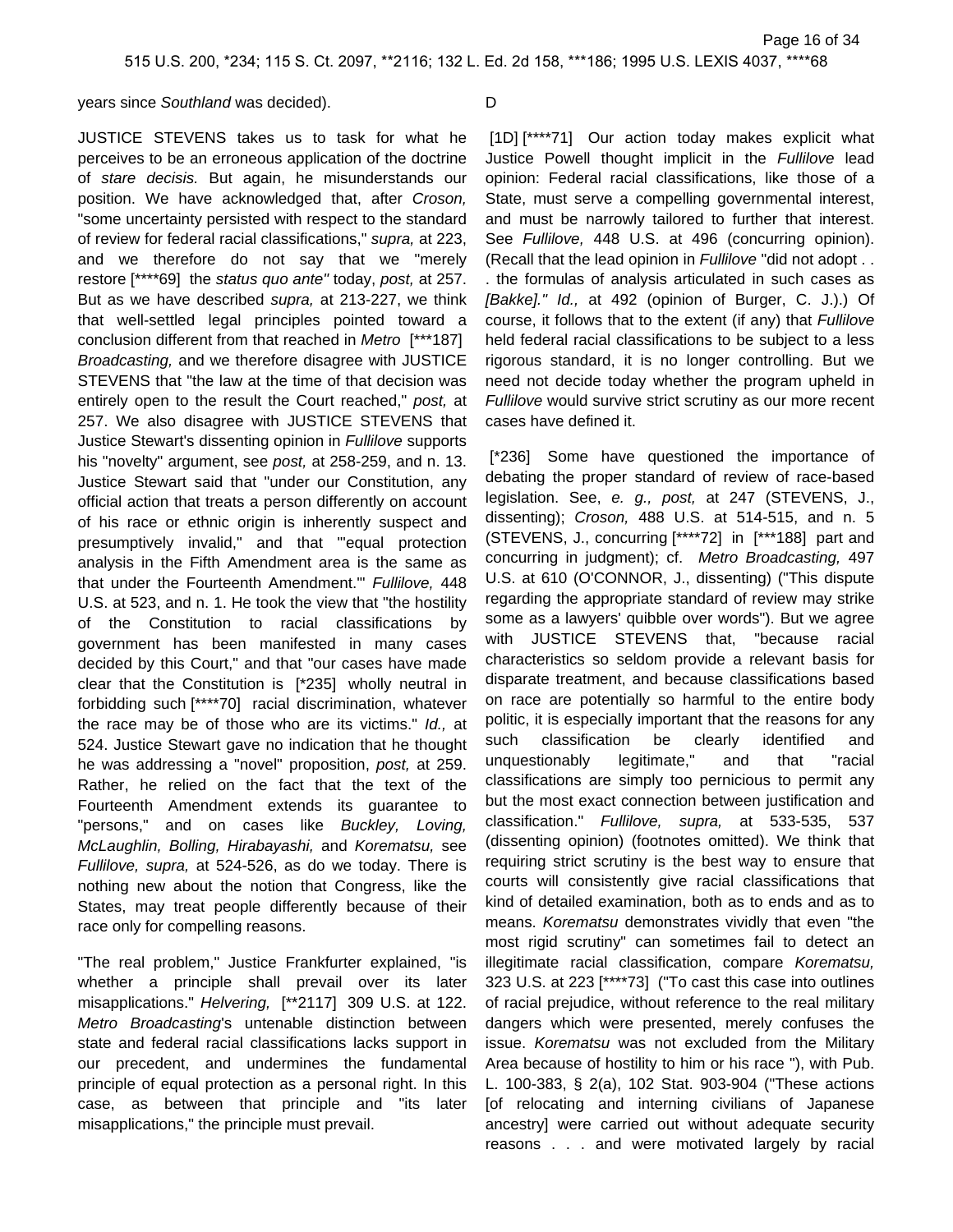prejudice, wartime hysteria, and a failure of political leadership"). Any retreat from the most searching judicial inquiry can only increase the risk of another such error occurring in the future.

 [\*237] [7A]Finally, we wish to dispel the notion that strict scrutiny is "strict in theory, but fatal in fact." Fullilove, supra, at 519 (Marshall, J., concurring in judgment). The unhappy persistence of both the practice and the lingering effects of racial discrimination against minority groups in this country is an unfortunate reality, and government is not disqualified from acting in response to it. As recently as 1987, for [\*\*\*\*74] example, every Justice of this Court agreed that the Alabama Department of Public Safety's "pervasive, systematic, and obstinate discriminatory conduct" justified a narrowly tailored race-based remedy. See United States v. Paradise, 480 U.S. at 167 (plurality opinion of Brennan, J.); id., at 190 (STEVENS, J., concurring in judgment); id., at 196 (O'CONNOR, J., dissenting). When race-based action is necessary to further a compelling interest, such action is within constitutional constraints if it satisfies the "narrow tailoring" test this Court has set out in previous cases.

[\*\*2118] IV

[1E][2B]Because our decision today alters the playing field in some important respects, we think it best to remand the case to the lower courts for further consideration in light of the principles we have announced. [\*\*\*189] The Court of Appeals, following Metro Broadcasting and Fullilove, [\*\*\*\*75] analyzed the case in terms of intermediate scrutiny. It upheld the challenged statutes and regulations because it found them to be "narrowly tailored to achieve [their] significant governmental purpose of providing subcontracting opportunities for small disadvantaged business enterprises." 16 F.3d at 1547 (emphasis added). The Court of Appeals did not decide the question whether the interests served by the use of subcontractor compensation clauses are properly described as "compelling." It also did not address the question of narrow tailoring in terms of our strict scrutiny cases, by asking, for example, whether there was "any consideration of the use of [\*238] race-neutral means to increase minority business participation" in government contracting, Croson, supra, at 507, or whether the program was appropriately limited such that

it "will not last longer than the discriminatory effects it is designed to eliminate," Fullilove, supra, at 513 (Powell, J., concurring).

Moreover, unresolved questions remain concerning the details of the complex regulatory regimes implicated by the use of subcontractor compensation clauses. [\*\*\*\*76] For example, the SBA's 8(a) program requires an individualized inquiry into the economic disadvantage of every participant, see 13 CFR § 124.106(a) (1994), whereas the DOT's regulations implementing STURAA § 106(c) do *not* require certifying authorities to make such individualized inquiries, see 49 CFR § 23.62 (1994); 49 CFR pt. 23, subpt. D, App. C (1994). And the regulations seem unclear as to whether 8(d) subcontractors must make individualized showings, or instead whether the race-based presumption applies both to social and economic disadvantage, compare 13 CFR § 124.106(b) (1994) (apparently requiring 8(d) participants to make an individualized showing), with 48 CFR § 19.703(a)(2) (1994) (apparently allowing 8(d) subcontractors to invoke the race-based presumption for social and economic disadvantage). See generally Part I, supra. We also note an apparent discrepancy between the definitions of which socially disadvantaged individuals qualify as economically disadvantaged for the 8(a) and 8(d) programs; the former requires a showing that such individuals' [\*\*\*\*77] ability to compete has been impaired "as compared to others in the same or similar line of business who are not socially disadvantaged," 13 CFR § 124.106(a)(1)(i) (1994) (emphasis added), while the latter requires that showing only "as compared to others in the same or similar line of business," § 124.106(b)(1). The question whether any of the ways in which the Government uses subcontractor compensation clauses can survive strict scrutiny, and any relevance distinctions such as these may have to that question, [\*239] should be addressed in the first instance by the lower courts.

Accordingly, the judgment of the Court of Appeals is vacated, and the case is remanded for further proceedings consistent with this opinion.

It is so ordered.

**Concur by:** SCALIA(In Part); THOMAS (In Part)

# **Concur**

JUSTICE SCALIA, concurring in part and concurring in the judgment.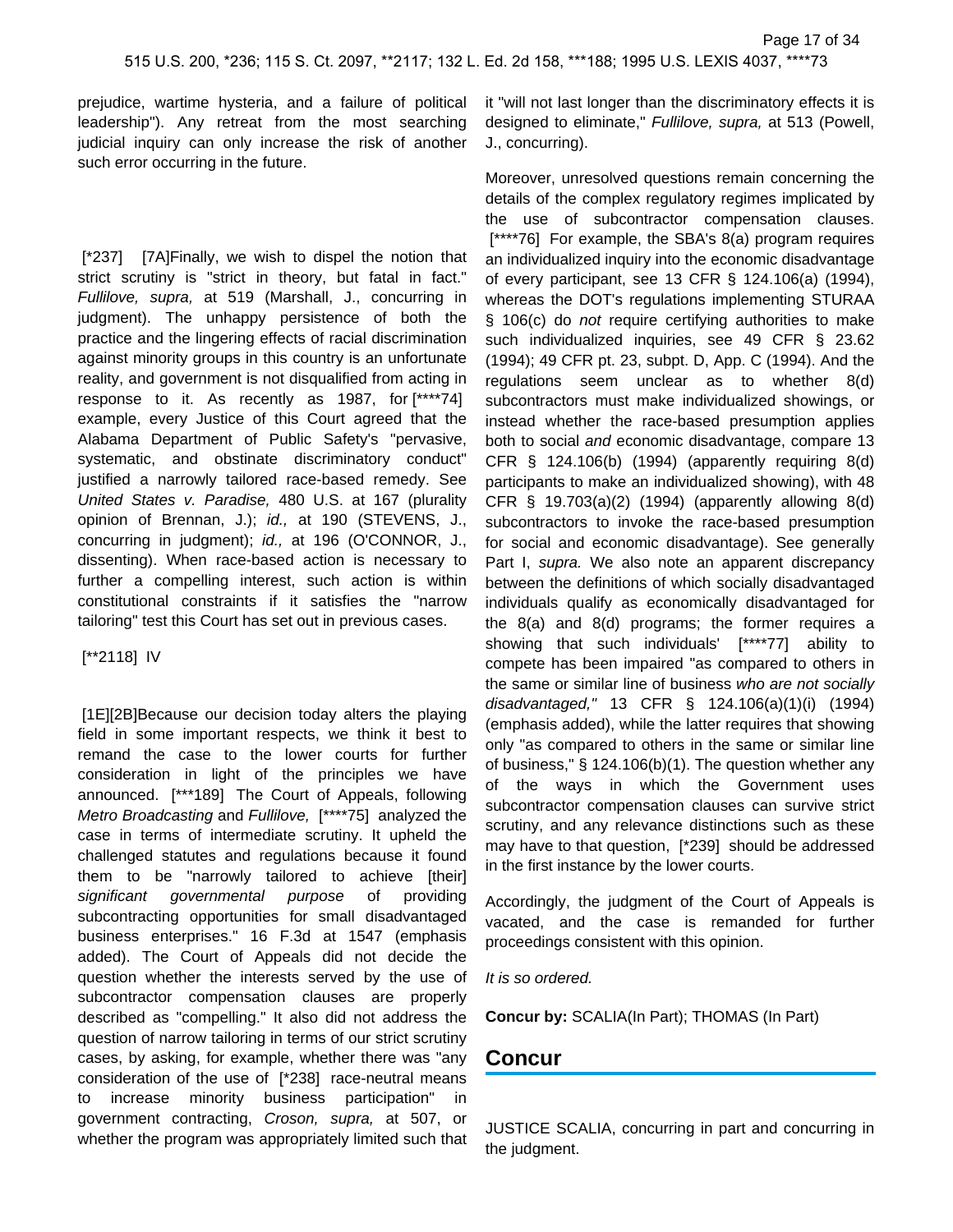[1F] [2C]I join the opinion of the Court, except Part III-C, and except insofar as it may be inconsistent [\*\*\*190] [\*\*\*\*78] with the following: In my view, government can never have a "compelling interest" in discriminating on the basis of race in order to "make up" for past racial discrimination in the opposite direction. See Richmond v. J. A. Croson Co., 488 U.S. 469, 520, 102 L. Ed. 2d 854, 109 S. Ct. 706 (1989) (SCALIA, J., concurring in judgment). Individuals who have been wronged by unlawful racial discrimination should be made whole; but under our Constitution there can be no such thing as either a creditor or a debtor race. That concept is alien to the Constitution's focus upon the individual, see Amdt. 14,  $\S$  1 ("Nor shall any State . . . deny to any person" the equal protection of the laws) (emphasis added), and its rejection of dispositions based on race, see Amdt. 15, § 1 (prohibiting abridgment of the right to vote "on account of race"), or based on blood, see Art. III,§ 3 ("No Attainder of Treason [\*\*2119] shall work Corruption of Blood"); Art. I, § 9, cl. 8 ("No Title of Nobility shall be granted by the United States"). To pursue the concept of racial entitlement--even for the most admirable and benign of purposes--is to reinforce and preserve for future mischief [\*\*\*\*79] the way of thinking that produced race slavery, race privilege and race hatred. In the eyes of government, we are just one race here. It is American.

It is unlikely, if not impossible, that the challenged program would survive under this understanding of strict scrutiny, but I am content to leave that to be decided on remand.

 [\*240] JUSTICE THOMAS, concurring in part and concurring in the judgment.

I agree with the majority's conclusion that strict scrutiny applies to all government classifications based on race. I write separately, however, to express my disagreement with the premise underlying JUSTICE STEVENS' and JUSTICE GINSBURG'S dissents: that there is a racial paternalism exception to the principle of equal protection. I believe that there is a "moral [and] constitutional equivalence," post, at 243, (STEVENS, J., dissenting), between laws designed to subjugate a race and those that distribute benefits on the basis of race in order to foster some current notion of equality. Government cannot make us equal; it can only recognize, respect, and protect us as equal before the law.

That these programs may have been motivated, in part, by good intentions cannot [\*\*\*\*80] provide refuge from the principle that under our Constitution, the government may not make distinctions on the basis of race. As far as the Constitution is concerned, it is irrelevant whether a government's racial classifications are drawn by those who wish to oppress a race or by those who have a sincere desire to help those thought to be disadvantaged. There can be no doubt that the paternalism that appears to lie at the heart of this program is at war with the principle of inherent equality that underlies and infuses our Constitution. See Declaration of Independence ("We hold these truths to be self-evident, that all men are created equal, that they are endowed by their Creator with certain unalienable Rights, that among these are Life, Liberty, and the pursuit of Happiness").

These programs not only raise grave constitutional questions, they also undermine the moral basis of the equal protection principle. Purchased at the price of immeasurable human suffering, the equal protection [\*\*\*191] principle reflects our Nation's understanding that such classifications ultimately have a destructive impact on the individual and our society. Unquestionably, "invidious [racial] discrimination [\*\*\*\*81] is an engine [\*241] of oppression," post, at 243 (STEVENS, J., dissenting). It is also true that "remedial" racial preferences may reflect "a desire to foster equality in society," *ibid*. But there can be no doubt that racial paternalism and its unintended consequences can be as poisonous and pernicious as any other form of discrimination. So-called "benign" discrimination teaches many that because of chronic and apparently immutable handicaps, minorities cannot compete with them without their patronizing indulgence. Inevitably, such programs engender attitudes of superiority or, alternatively, provoke resentment among those who believe that they have been wronged by the government's use of race. These programs stamp minorities with a badge of inferiority and may cause them to develop dependencies or to adopt an attitude that they are "entitled" to preferences. Indeed, JUSTICE STEVENS once recognized the real harms stemming from seemingly "benign" discrimination. See Fullilove v. Klutznick, 448 U.S. 448, 545, 65 L. Ed. 2d 902, 100 S. Ct. 2758 (1980) (STEVENS, J., dissenting) (noting that " remedial" race legislation "is perceived by many as resting [\*\*\*\*82] on an assumption that those who are granted this special preference are less qualified in some respect that is identified purely by their race").

In my mind, government-sponsored racial discrimination based on benign prejudice is just as noxious as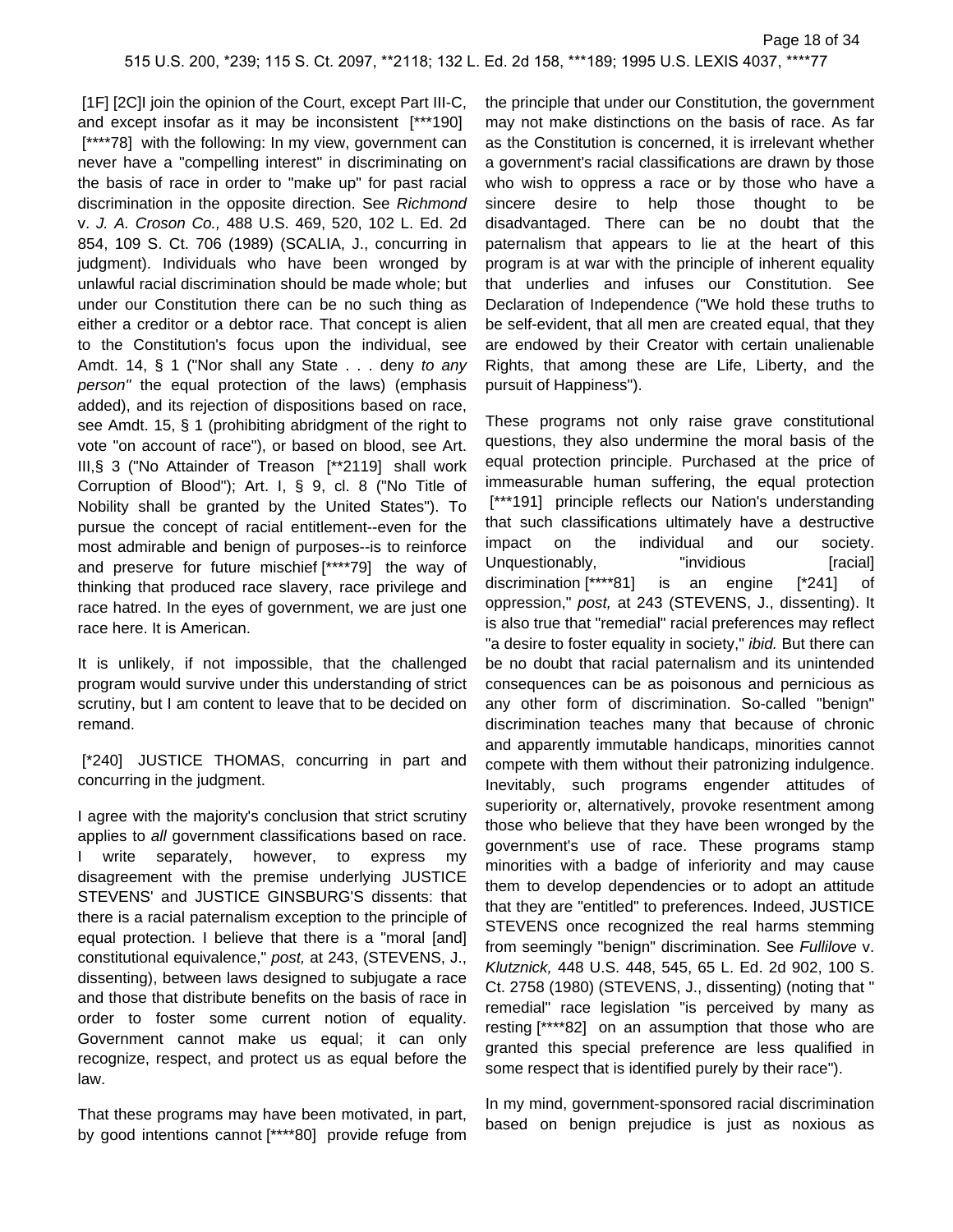discrimination inspired by malicious prejudice. \* In each instance, it is racial discrimination, plain and simple.

[\*\*\*\*83] [\*\*2120]

**Dissent by:** STEVENS; SOUTER; GINSBURG

## **Dissent**

 [\*242] JUSTICE **STEVENS**, with whom JUSTICE GINSBURG joins, dissenting.

Instead of deciding this case in accordance with controlling precedent, the Court today delivers a disconcerting lecture about the evils of governmental racial classifications. For its text the Court has selected three propositions, represented by the bywords "skepticism," "consistency," and "congruence." See ante, at 223-224. I shall comment on each of these propositions, then add a few words about stare decisis, and finally explain why I believe this Court has a duty to affirm the judgment of the Court of Appeals.

I

The Court's concept of skepticism is, at least in principle, a good statement of law and of common sense. Undoubtedly, a court should be wary of a governmental decision that relies upon a racial classification. "Because racial characteristics so seldom provide a relevant basis for disparate treatment, and because classifications based on race are potentially [\*\*\*192] so harmful to the entire body politic," a reviewing court must satisfy itself that the reasons for any such classification [\*\*\*\*84] are "clearly identified and unquestionably legitimate." Fullilove v. Klutznick, 448 U.S. 448, 533-535, 65 L. Ed. 2d 902, 100 S. Ct. 2758 (1980) (STEVENS, J., dissenting). This principle is explicit in Chief Justice Burger's opinion, id., at 480; in

Justice Powell's concurrence, id., at 496; and in my dissent in Fullilove, id., at 533-534. I welcome its renewed endorsement by the Court today. But, as the opinions in Fullilove demonstrate, substantial agreement on the standard to be applied in deciding difficult cases does not necessarily lead to agreement on how those cases actually should or will be resolved. In my judgment, because uniform standards are often anything but uniform, we should evaluate the Court's comments on "consistency," "congruence," and stare decisis with the same type of skepticism that the Court advocates for the underlying issue.

Page 19 of 34

### [\*243] II

The Court's concept of "consistency" assumes that there is no significant difference between a decision by the majority to impose a special burden on the members of a minority race and a decision by the majority to provide a benefit to [\*\*\*\*85] certain members of that minority notwithstanding its incidental burden on some members of the majority. In my opinion that assumption is untenable. There is no moral or constitutional equivalence between a policy that is designed to perpetuate a caste system and one that seeks to eradicate racial subordination. Invidious discrimination is an engine of oppression, subjugating a disfavored group to enhance or maintain the power of the majority. Remedial race-based preferences reflect the opposite impulse: a desire to foster equality in society. No sensible conception of the Government's constitutional obligation to "govern impartially," Hampton v. Mow Sun Wong, 426 U.S. 88, 100, 48 L. Ed. 2d 495, 96 S. Ct. 1895 (1976), should ignore this distinction. <sup>1</sup>

Even if this is so, however, I think it is unfortunate that the majority insists on applying the label "strict scrutiny" to benign race-based programs. That label has usually been understood to spell the death of any governmental action to which a court

<sup>\*</sup> It should be obvious that every racial classification helps, in a narrow sense, some races and hurts others. As to the races benefited, the classification could surely be called "benign." Accordingly, whether a law relying upon racial taxonomy is "benign" or "malign," post, at 275 (GINSBURG, J., dissenting); see also post, at 247 (STEVENS, J., dissenting) (addressing differences between "invidious" and "benign" discrimination), either turns on "'whose ox is gored," Regents of Univ. of Cal. v. Bakke, 438 U.S. 265, 295, n. 35, 57 L. Ed. 2d 750, 98 S. Ct. 2733 (1978) (Powell, J.) (quoting, A. Bickel, The Morality of Consent 133 (1975)), or on distinctions found only in the eye of the beholder.

<sup>1</sup>As JUSTICE GINSBURG observes, post, at 275-276, the majority's "flexible" approach to "strict scrutiny" may well take into account differences between benign and invidious programs. The majority specifically notes that strict scrutiny can accommodate "relevant differences," ante, at 228; surely the intent of a government actor and the effects of a program are relevant to its constitutionality. See Missouri v. Jenkins, ante, at 112 (O'CONNOR, J., concurring) ("Time and again, we have recognized the ample authority legislatures possess to combat racial injustice . . . . It is only by applying strict scrutiny that we can distinguish between unconstitutional discrimination and narrowly tailored remedial programs that legislatures may enact to further the compelling governmental interest in redressing the effects of past discrimination").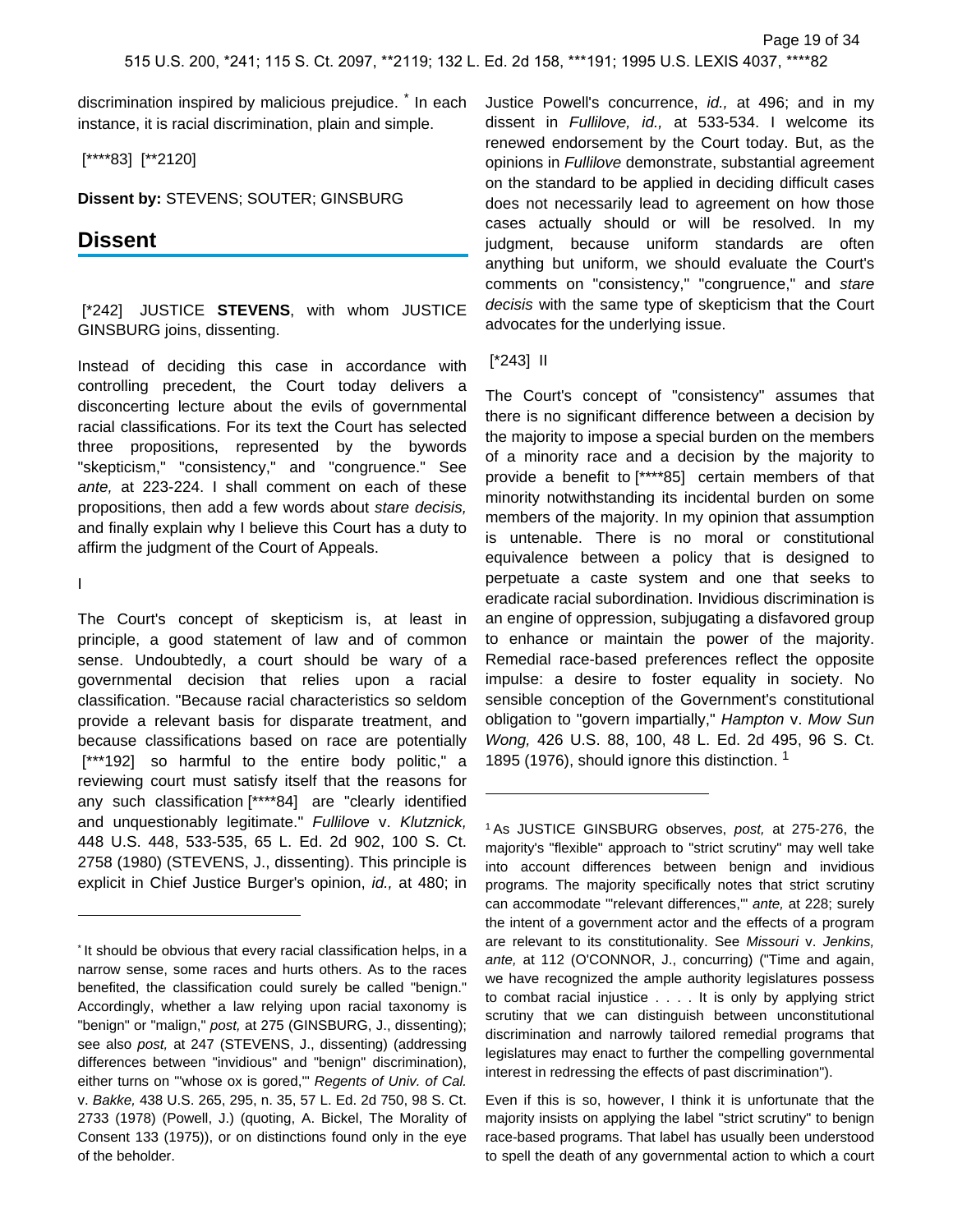[\*\*\*\*86] [\*244] [\*\*2121] To illustrate the point, consider our cases addressing the Federal [\*\*\*193] Government's discrimination against Japanese Americans during World War II, Hirabayashi v. United States, 320 U.S. 81, 87 L. Ed. 1774, 63 S. Ct. 1375 (1943), and Korematsu v. United States, 323 U.S. 214, 89 L. Ed. 194, 65 S. Ct. 193 (1944). The discrimination at issue in those cases was invidious because the Government imposed special burdens--a curfew and exclusion from certain areas on the West Coast <sup>2</sup> --on the members of a minority class defined by racial and ethnic characteristics. Members of the same racially defined class exhibited exceptional heroism in the service of our country during that war. Now suppose Congress decided to reward that service with a federal program that gave all Japanese-American veterans an extraordinary preference in Government employment. Cf. Personnel Administrator of Mass. v. Feeney, 442 U.S. 256, 60 L. Ed. 2d 870, 99 S. Ct. 2282 (1979). If Congress had done so, the same racial characteristics that motivated the discriminatory burdens in Hirabayashi and Korematsu would [\*\*\*\*87] have defined the preferred class of veterans. Nevertheless, "consistency" surely would not require us to describe the incidental burden on everyone else in the country as "odious" or "invidious" as those terms were used in those cases. We should reject a concept of "consistency" that would view the special preferences that the National Government has provided to Native Americans since 1834  $3$  [\*245] as comparable to the official

may apply it. The Court suggests today that "strict scrutiny" means something different--something less strict--when applied to benign racial classifications. Although I agree that benign programs deserve different treatment than invidious programs, there is a danger that the fatal language of "strict scrutiny" will skew the analysis and place well-crafted benign programs at unnecessary risk.

<sup>2</sup>These were, of course, neither the sole nor the most shameful burdens the Government imposed on Japanese Americans during that War. They were, however, the only such burdens this Court had occasion to address in Hirabayashi and Korematsu. See Korematsu, 323 U.S. at 223 ("Regardless of the true nature of the assembly and relocation centers . . . we are dealing specifically with nothing but an exclusion order").

<sup>3</sup>See Morton v. Mancari, 417 U.S. 535, 541, 41 L. Ed. 2d 290, 94 S. Ct. 2474 (1974). To be eligible for the preference in 1974, an individual had to "'be one fourth or more degree Indian blood and be a member of a Federally-recognized tribe.'" Id., at 553, n. 24, quoting 44 BIAM 335, 3.1 (1972). We concluded that the classification was not "racial" because it did not encompass all Native Americans. 417 U.S. at 553-554. In discrimination against African Americans that was prevalent for much of our history.

[\*\*\*\*88] The consistency that the Court espouses would disregard the difference between a "No Trespassing" sign and a welcome mat. It would treat a Dixiecrat Senator's decision to vote against Thurgood Marshall's confirmation in order to keep African Americans off the Supreme Court as on a par with President Johnson's evaluation of his nominee's race as a positive factor. It would equate a law that made black citizens ineligible for military service with a program aimed at recruiting black soldiers. An attempt by the majority to exclude members of a minority race from a regulated market is fundamentally different from a subsidy that enables a relatively small group of newcomers to enter that market. An interest in "consistency" does not justify treating differences as though they were similarities.

The Court's explanation for treating dissimilar racebased decisions as [\*\*\*194] though they were equally objectionable is a supposed inability to differentiate between "invidious" and "benign" discrimination. Ante, at 225-226. But the term "affirmative action" is common and well understood. Its presence in everyday parlance shows that people understand the difference between good intentions [\*\*\*\*89] and bad. As with any legal concept, some cases [\*\*2122] may be difficult to classify, <sup>4</sup> but our equal protection jurisprudence has identified a critical difference between state action that imposes burdens on a [\*246] disfavored few and state action that benefits the few "in spite of" its adverse effects on the many. Feeney, 442 U.S. at 279.

Indeed, our jurisprudence has made the standard to be applied in cases of invidious discrimination turn on whether the discrimination is "intentional," or whether, by contrast, it merely has a discriminatory "effect." Washington v. Davis, 426 U.S. 229, 48 L. Ed. 2d 597, 96 S. Ct. 2040 (1976). Surely this distinction is at least

upholding it, we relied in part on the plenary power of Congress to legislate on behalf of Indian tribes. Id., at 551- 552. In this case respondents rely, in part, on the fact that not all members of the preferred minority groups are eligible for the preference, and on the special power to legislate on behalf of minorities granted to Congress by § 5 of the Fourteenth Amendment.

<sup>4</sup>For example, in Richmond v. J. A. Croson Co., 488 U.S. 469, 102 L. Ed. 2d 854, 109 S. Ct. 706 (1989), a majority of the members of the city council that enacted the race-based setaside were of the same race as its beneficiaries.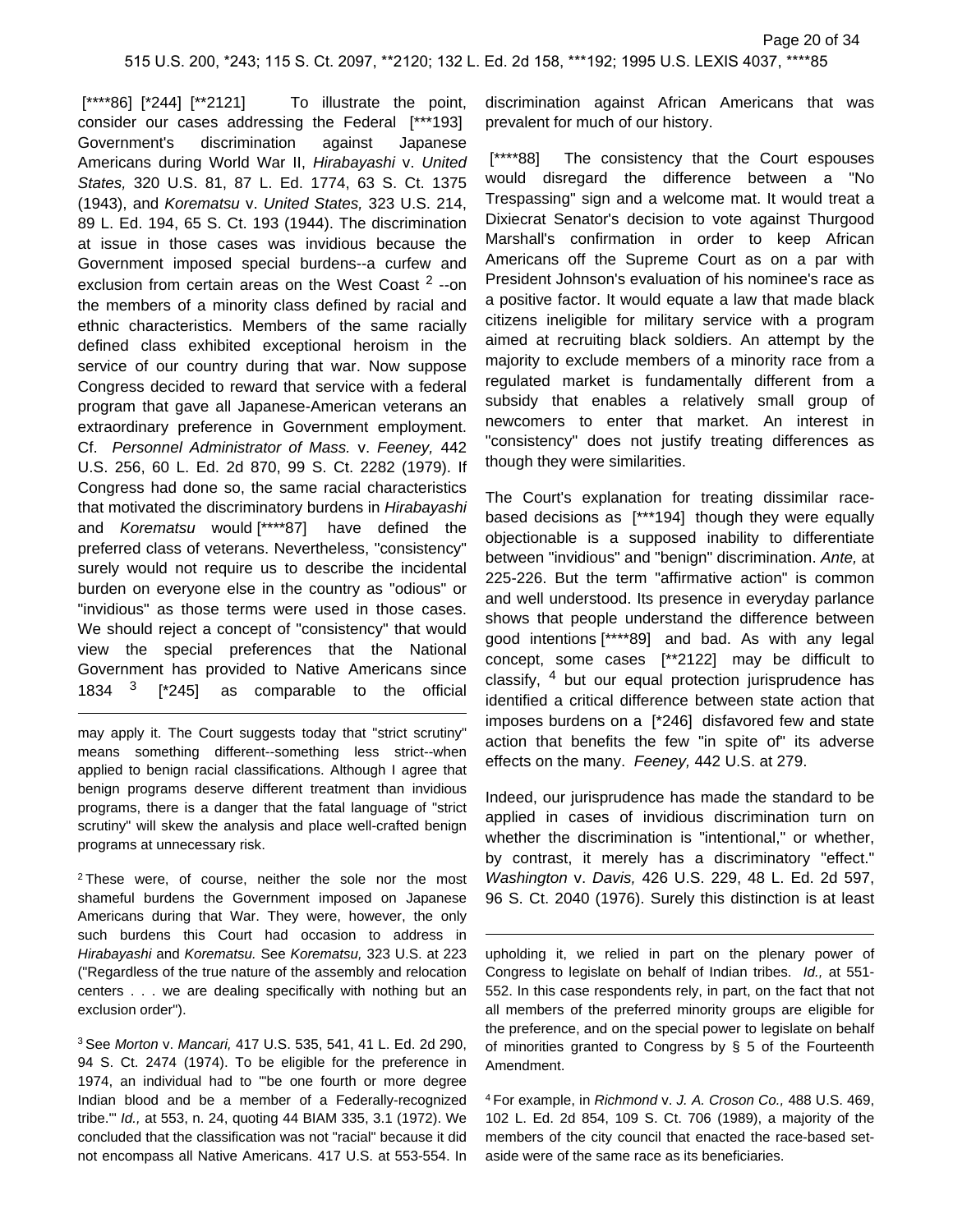as subtle, and at least as difficult to apply, [\*\*\*\*90] see id., at 253-254 (concurring opinion), as the usually obvious distinction between a measure intended to benefit members of a particular minority race and a measure intended to burden a minority race. A state actor inclined to subvert the Constitution might easily hide bad intentions in the guise of unintended "effects"; but I should think it far more difficult to enact a law intending to preserve the majority's hegemony while casting it plausibly in the guise of affirmative action for minorities.

Nothing is inherently wrong with applying a single standard to fundamentally different situations, as long as that standard takes relevant differences into account. For example, if the Court in all equal protection cases were to insist that differential treatment be justified by relevant characteristics of the members of the favored and disfavored classes that provide a legitimate basis for disparate treatment, such a standard would treat dissimilar cases differently while still recognizing that there is, after all, only one Equal Protection Clause. See Cleburne v. Cleburne Living Center, Inc., 473 U.S. 432, 451-455, 87 L. Ed. 2d 313, 105 S. Ct. 3249 (1985) [\*\*\*\*91] (STEVENS, J., concurring); San Antonio Independent School Dist. v. Rodriguez, 411 U.S. 1, 98- 110, 36 L. Ed. 2d 16, 93 S. Ct. 1278 (1973) (Marshall, J., dissenting). Under such a standard, subsidies for disadvantaged businesses may be constitutional though special taxes on such businesses would be invalid. But a single standard that purports to equate remedial preferences with invidious discrimination cannot be defended in the name of "equal protection."

[\*247] Moreover, the Court may find that its new "consistency" approach to race-based classifications is difficult to square with its insistence upon rigidly separate categories for discrimination against different classes of individuals. For example, as the law currently stands, the Court will apply "intermediate scrutiny" to cases of invidious gender discrimination and "strict scrutiny" to cases of invidious race discrimination, while [\*\*\*195] applying the same standard for benign classifications as for invidious ones. If this remains the law, then today's lecture about "consistency" will produce the anomalous result that the Government can more easily enact affirmative-action programs to remedy discrimination [\*\*\*\*92] against women than it can enact affirmative-action programs to remedy discrimination against African Americans--even though the primary purpose of the Equal Protection Clause was to end discrimination against the former slaves. See Associated General Contractors of Cal., Inc. v. San

Francisco, 813 F.2d 922 (CA9 1987) (striking down racial preference under strict scrutiny while upholding gender preference under intermediate scrutiny). When a court becomes preoccupied with abstract standards, it risks sacrificing common sense at the altar of formal consistency.

Page 21 of 34

 [7B]As a matter of constitutional and democratic principle, a decision by representatives of the majority to discriminate against the members of a minority race is fundamentally different from those same representatives' decision to impose incidental costs on the majority of their constituents in order to provide a benefit to a disadvantaged minority. <sup>5</sup> [\*\*\*\*94] Indeed,

<sup>5</sup> In his concurrence, JUSTICE THOMAS argues that the most significant cost associated with an affirmative-action program is its adverse stigmatic effect on its intended beneficiaries. Ante, at 240-241. Although I agree that this cost may be more significant than many people realize, see Fullilove v. Klutznick, 448 U.S. 448, 545, 65 L. Ed. 2d 902, 100 S. Ct. 2758 (1980) (STEVENS, J., dissenting), I do not think it applies to the facts of this case. First, this is not an argument that petitioner Adarand, a white-owned business, has standing to advance. No beneficiaries of the specific program under attack today have challenged its constitutionality--perhaps because they do not find the preferences stigmatizing, or perhaps because their ability to opt out of the program provides them all the relief they would need. Second, even if the petitioner in this case were a minority-owned business challenging the stigmatizing effect of this program, I would not find JUSTICE THOMAS' extreme proposition--that there is a moral and constitutional equivalence between an attempt to subjugate and an attempt to redress the effects of a caste system, ante, at 240--at all persuasive. It is one thing to question the wisdom of affirmative-action programs: There are many responsible arguments against them, including the one based upon stigma, that Congress might find persuasive when it decides whether to enact or retain race-based preferences. It is another thing altogether to equate the many well-meaning and intelligent lawmakers and their constituents--whether members of majority or minority races--who have supported affirmative action over the years, to segregationists and bigots.

Finally, although JUSTICE THOMAS is more concerned about the potential effects of these programs than the intent of those who enacted them (a proposition at odds with this Court's jurisprudence, see Washington v. Davis, 426 U.S. 229, 48 L. Ed. 2d 597, 96 S. Ct. 2040 (1976), but not without a strong element of common sense, see id., at 252-256 (STEVENS, J., concurring); id., at 256-270 (Brennan, J., dissenting)), I am not persuaded that the psychological damage brought on by affirmative action is as severe as that engendered by racial subordination. That, in any event, is a judgment the political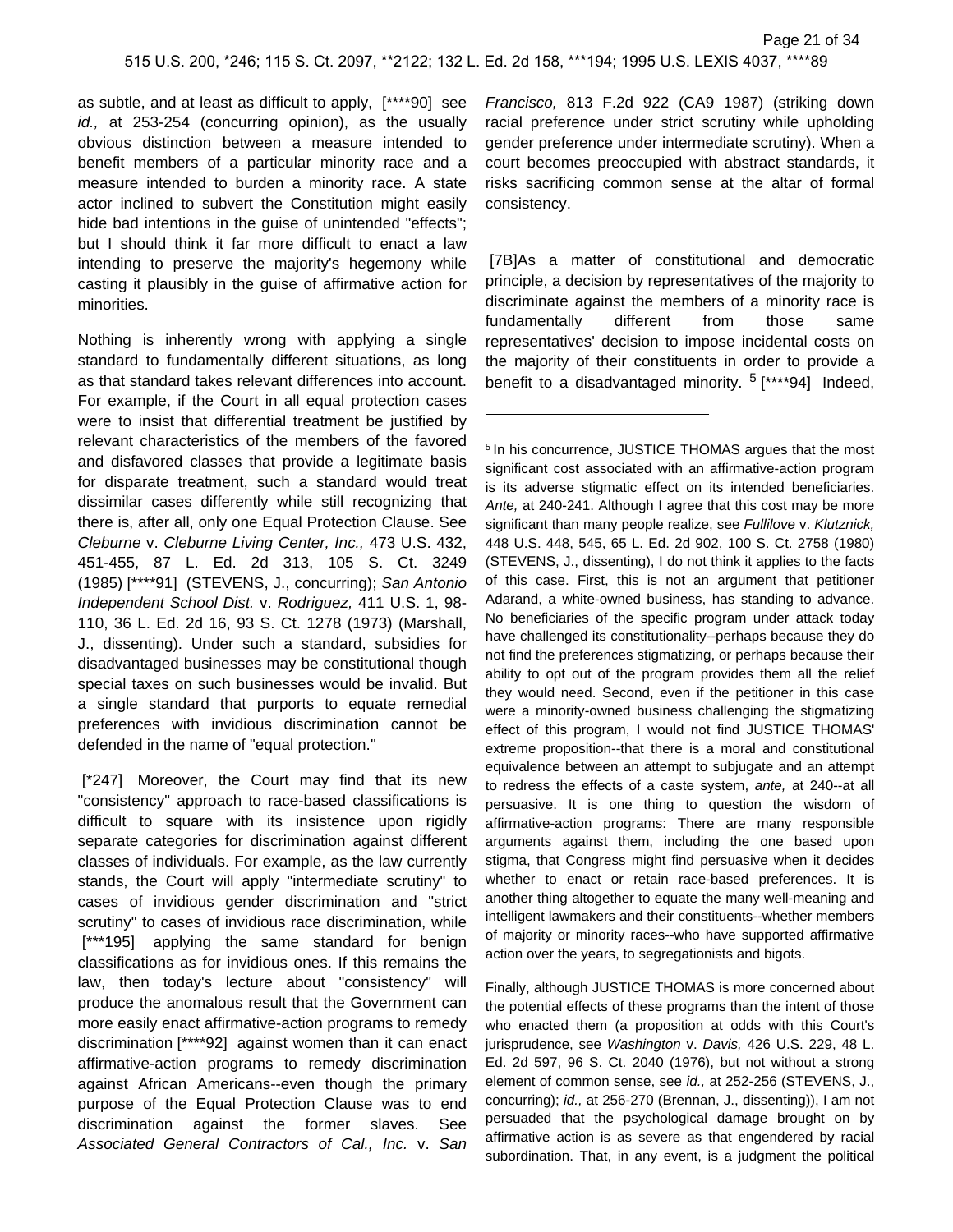[\*248] as I have previously argued, the former is virtually always repugnant to [\*\*2123] the principles of a free and democratic society, whereas the latter is, [\*\*\*\*93] in some circumstances, entirely consistent with the ideal of equality. [\*\*\*196] Wygant v. Jackson Bd. of Ed., 476 U.S. 267, 316-317, 90 L. Ed. 2d 260, 106 S. Ct. 1842 (1986) (STEVENS, J., dissenting). <sup>6</sup>

[\*249] By insisting on a doctrinaire notion of "consistency" in the standard applicable to all racebased governmental actions, the Court obscures this essential dichotomy.

branches can be trusted to make. In enacting affirmative action programs, a legislature intends to remove obstacles that have unfairly placed individuals of equal qualifications at a competitive disadvantage. See Fullilove, 448 U.S. at 521 (Marshall, J., concurring in judgment). I do not believe such action, whether wise or unwise, deserves such an invidious label as "racial paternalism," ante, at 240 (opinion of THOMAS, J.). If the legislature is persuaded that its program is doing more harm than good to the individuals it is designed to benefit, then we can expect the legislature to remedy the problem. Significantly, this is not true of a government action based on invidious discrimination.

<sup>6</sup> As I noted in Wygant:

"There is . . . a critical difference between a decision to exclude a member of a minority race because of his or her skin color and a decision to include more members of the minority in a school faculty for that reason.

"The exclusionary decision rests on the false premise that differences in race, or in the color of a person's skin, reflect real differences that are relevant to a person's right to share in the blessings of a free society. As noted, that premise is 'utterly irrational,' Cleburne v. Cleburne Living Center, 473 U.S. 432, 452, 87 L. Ed. 2d 313, 105 S. Ct. 3249 (1985), and repugnant to the principles of a free and democratic society. Nevertheless, the fact that persons of different races do, indeed have differently colored skin, may give rise to a belief that there is some significant difference between such persons. The inclusion of minority teachers in the educational process inevitably tends to dispel that illusion whereas their exclusion could only tend to foster it. The inclusionary decision is consistent with the principle that all men are created equal; the exclusionary decision is at war with that principle. One decision accords with the Equal Protection Clause of the Fourteenth Amendment; the other does not. Thus, consideration of whether the consciousness of race is exclusionary or inclusionary plainly distinguishes the Board's valid purpose in this case from a race-conscious decision that would reinforce assumptions of inequality." 476 U.S. at 316- 317 ((STEVENS, J., dissenting).

The Court's concept of "congruence" assumes that there is no significant difference between a decision by the Congress of the United States to adopt an affirmative-action program and such a decision by a State or a municipality. In my opinion that assumption is untenable. It ignores important practical and legal differences between federal and state or local decisionmakers.

These differences have been identified repeatedly and consistently both in opinions of the Court and in separate opinions authored by Members of today's majority. Thus, in Metro Broadcasting, Inc. v. FCC, 497 U.S. 547, 111 L. Ed. 2d 445, 110 S. Ct. 2997 (1990), in which we upheld a federal program designed [\*\*2124] to foster racial diversity in broadcasting, we identified the special "institutional [\*250] competence" of our National Legislature. Id., at 563. "It is of overriding significance in these cases," we were careful to emphasize, "that the FCC's minority ownership programs have been specifically approved--indeed, mandated--by Congress." Ibid. We recalled the several opinions in Fullilove that admonished this Court to "'approach our task [\*\*\*\*96] with appropriate deference to the Congress, a co-equal branch charged by the Constitution with the power to "provide for the . . . general Welfare of the United States" and "to enforce, by appropriate legislation," the equal protection guarantees of the Fourteenth Amendment.' [Fullilove, 448 U.S.], at 472; see also id., at 491; id., at 510, and 515-516, n. 14 (Powell, J., concurring); id., at 517-520 (MARSHALL, J., concurring in judgment)." 497 U.S. at 563. We recalled that the opinions of Chief Justice Burger and Justice Powell in Fullilove had "explained that deference was appropriate in light of Congress' institutional competence as the National Legislature, as well as Congress' [\*\*\*197] powers under the Commerce Clause, the Spending Clause, and the Civil War Amendments." 497 U.S. at 563 (citations and footnote omitted).

The majority in Metro Broadcasting and the plurality in Fullilove were not alone in relying upon a critical distinction between federal and state programs. In his separate opinion in Richmond v. J.A. Croson Co., 488 U.S. 469, 520-524, 102 L. Ed. 2d 854, 109 S. Ct. 706 (1989), JUSTICE [\*\*\*\*97] SCALIA discussed the basis for this distinction. He observed that "it is one thing to permit racially based conduct by the Federal Government--whose legislative powers concerning matters of race were explicitly enhanced by the Fourteenth Amendment, see U.S. Const., Amdt. 14, § 5- -and quite another to permit it by the precise entities

 <sup>[\*\*\*\*95]</sup> III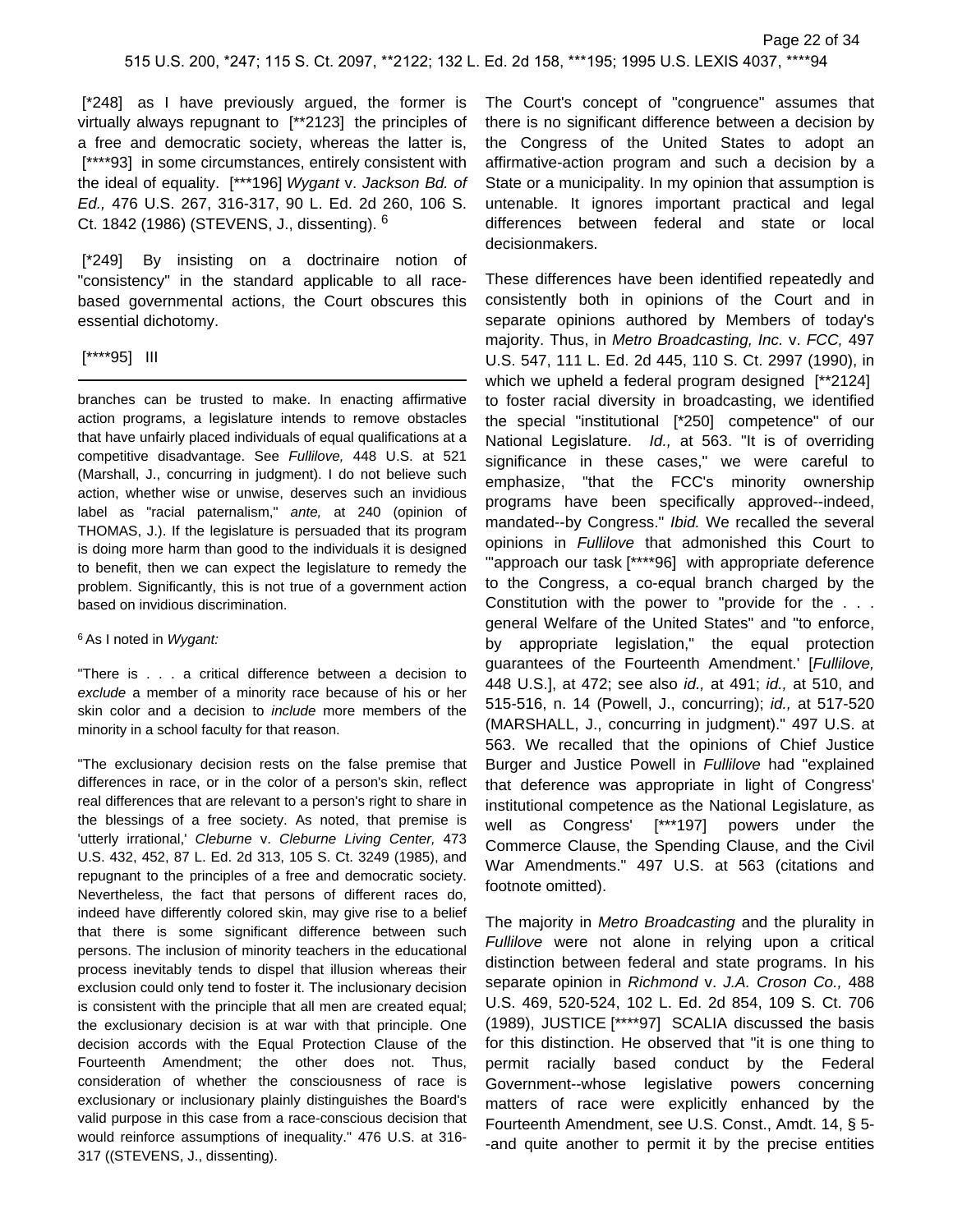against whose conduct in matters of race that Amendment was specifically directed, see Amdt. 14, § 1." Id., at 521-522. Continuing, JUSTICE SCALIA explained why a "sound distinction between federal and state (or local) action based on race rests not only upon the substance of the [\*251] Civil War Amendments, but upon social reality and governmental theory." Id., at 522.

"What the record shows, in other words, is that racial discrimination against any group finds a more ready expression at the state and local than at the federal level. To the children of the Founding Fathers, this should come as no surprise. An acute awareness of the heightened danger of oppression from political factions in small, rather than large, political units dates to the very beginning of our national history. See G. Wood, The [\*\*\*\*98] Creation of the American Republic, 1776-1787, pp. 499-506 (1969). As James Madison observed in support of the proposed Constitution's enhancement of national powers:

"'The smaller the society, the fewer probably will be the distinct parties and interests composing it; the fewer the distinct parties and interests, the more frequently will a majority be found of the same party; and the smaller the number of individuals composing a majority, and the smaller the compass within which they are placed, the more easily will they concert and execute their plan of oppression. Extend the sphere and you take in a greater variety of parties and interests; you make it less probable that a majority of the whole will have a common motive to invade the rights of other citizens; or if such a common motive exists, it will be more difficult for all who feel it to discover their own strength and to act in unison with each other.' The Federalist No. 10, pp. 82-84 (C. Rossiter ed. 1961)." Id., at 523 (opinion concurring in judgment).

In her plurality opinion in Croson, JUSTICE O'CONNOR also emphasized the importance of this distinction when she responded to the city's [\*\*\*\*99] argument that Fullilove was controlling. She wrote:

[\*252] "What appellant ignores is that Congress, unlike any State or political subdivision, has a specific constitutional mandate to enforce the dictates of the Fourteenth Amendment. The power to 'enforce' may at times also include the power to define [\*\*2125] situations which Congress determines [\*\*\*198] threaten principles of equality and to adopt prophylactic rules to deal with those situations. The Civil War Amendments themselves worked a dramatic change in the balance between congressional and state power over matters of race." 488 U.S. at 490 (plurality opinion of O'CONNOR, J., joined by REHNQUIST, C.J., and White, J.) (citations omitted.).

An additional reason for giving greater deference to the National Legislature than to a local law-making body is that federal affirmative-action programs represent the will of our entire Nation's elected representatives, whereas a state or local program may have an impact on nonresident entities who played no part in the decision to enact it. Thus, in the state or local context, individuals who were unable to vote for the local representatives [\*\*\*\*100] who enacted a race-conscious program may nonetheless feel the effects of that program. This difference recalls the goals of the Commerce Clause, U.S. Const., Art. I, § 8, cl. 3, which permits Congress to legislate on certain matters of national importance while denying power to the States in this area for fear of undue impact upon out-of-state residents. See Southern Pacific Co. v. Arizona ex rel. Sullivan, 325 U.S. 761, 767-768, n. 2, 89 L. Ed. 1915, 65 S. Ct. 1515 (1945) ("[T]o the extent that the burden of state regulation falls on interests outside the state, it is unlikely to be alleviated by the operation of those political restraints normally exerted when interests within the state are affected").

Ironically, after all of the time, effort, and paper this Court has expended in differentiating between federal and state affirmative action, the majority today virtually ignores the issue. See ante, at 230-231. It provides not a word of direct explanation for its sudden and enormous departure from [\*253] the reasoning in past cases. Such silence, however, cannot erase the difference between Congress' institutional competence and constitutional [\*\*\*\*101] authority to overcome historic racial subjugation and the States' lesser power to do so.

Presumably, the majority is now satisfied that its theory of "congruence" between the substantive rights provided by the Fifth and Fourteenth Amendments disposes of the objection based upon divided constitutional powers. But it is one thing to say (as no one seems to dispute) that the Fifth Amendment encompasses a general guarantee of equal protection as broad as that contained within the Fourteenth Amendment. It is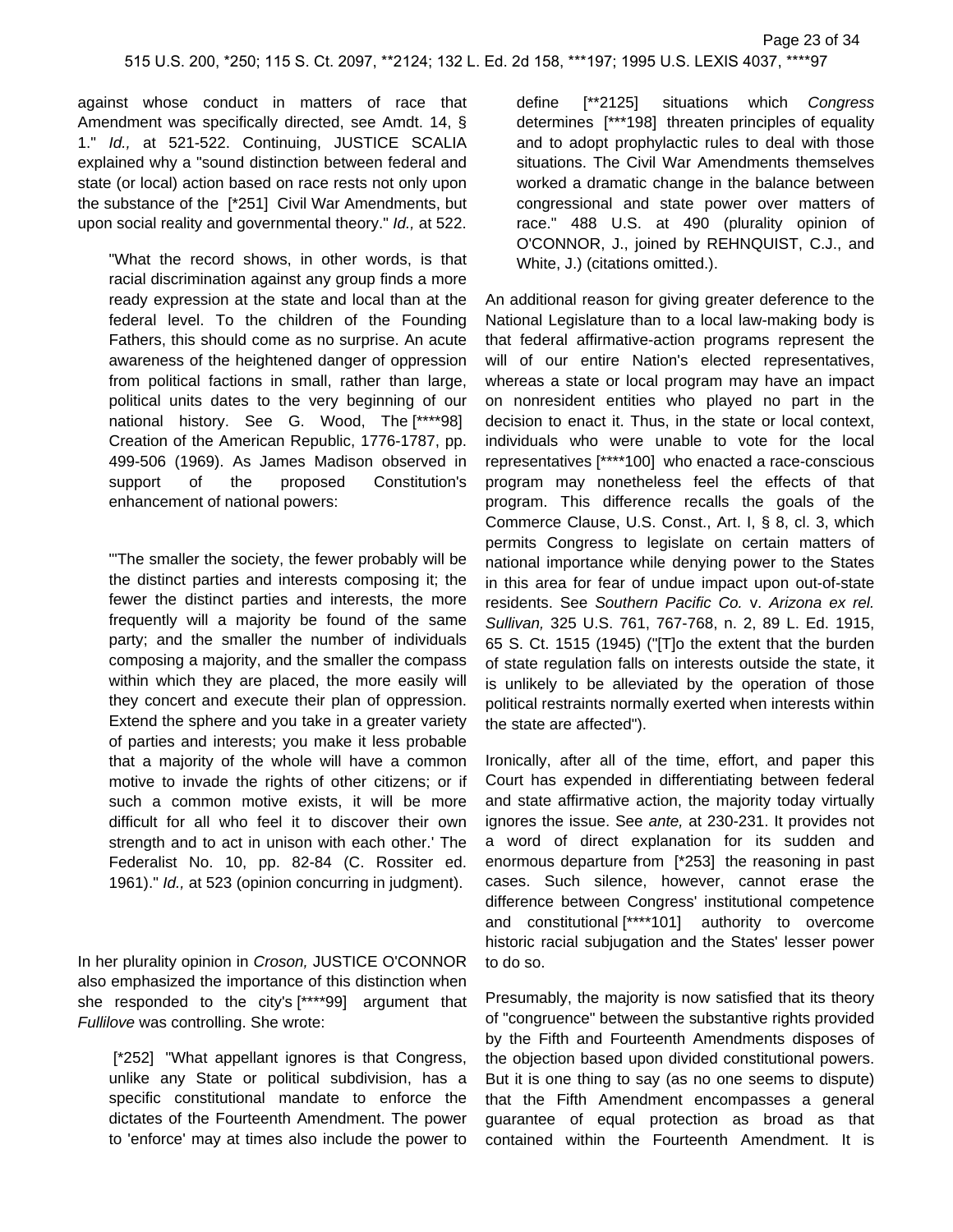another thing entirely to say that Congress' institutional competence and constitutional authority entitles it to no greater deference when it enacts a program designed to foster equality than the deference due a state legislature.  $7$  [\*\*\*\*102] The latter is an extraordinary proposition; and, as the foregoing discussion demonstrates, [\*\*\*199] our precedents have rejected it explicitly and repeatedly. <sup>8</sup>

[\*\*\*\*103] [\*254] [\*\*2126] Our opinion in Metro Broadcasting relied on several constitutional provisions to justify the greater deference we owe to Congress when it acts with respect to private individuals. 497 U.S. at 563. In the programs challenged in this case, Congress has acted both with respect to private individuals and, as in Fullilove, with respect to the States themselves. <sup>9</sup> [\*\*\*\*105] When Congress does

<sup>8</sup> We have rejected this proposition outside of the affirmativeaction context as well. In Hampton V. Mow Sun Wong, 426 U.S. 88, 100, 48 L. Ed. 2d 495, 96 S. Ct. 1895 (1976), we held:

"The federal sovereign, like the States, must govern impartially. The concept of equal justice under law is served by the Fifth Amendment's guarantee of due process, as well as by the Equal Protection Clause of the Fourteenth Amendment. Although both Amendments require the same type of analysis, see Buckley v. Valeo, 424 U.S. 1, 93, 46 L. Ed. 2d 659, 96 S. Ct. 612 [(1976)], the Court of Appeals correctly stated that the two protections are not always coextensive. Not only does the language of the two Amendments differ, but more importantly, there may be overriding national interests which justify selective federal legislation that would be unacceptable for an individual State. On the other hand, when a federal rule is applicable to only a limited territory, such as the District of Columbia, or an insular possession, and when there is no special national interest involved, the Due Process Clause has been construed as having the same significance as the Equal Protection Clause."

<sup>9</sup>The funding for the preferences challenged in the challenged in this case comes from the Surface Transportation and this, it draws its power directly from § 5 of the Fourteenth Amendment. <sup>10</sup> That section reads: [\*255] "The Congress shall have power to enforce, by appropriate legislation, the provisions of this article." One of the "provisions of this article" that Congress is thus empowered to enforce reads: "No State shall make or enforce any law which shall abridge the privileges or immunities of citizens of the United States; nor shall any State deprive any person of life, liberty, or property, without due process of law; nor deny to any person within its jurisdiction the equal protection of the laws." U.S. Const., Amdt. 14, § 1. The Fourteenth Amendment directly empowers Congress at the same time it expressly limits the States. <sup>11</sup> This is no accident. It

Uniform Relocation Assistance Act of 1987 (STURAA), 101 Stat. 132, in which Congress has granted funds to the States in exchange for a commitment to foster subcontracting by disadvantaged business enterprises, or "DBE's." STURAA is also the source of funding for DBE preferences in federal highway contracting. Approximately 98% of STURAA's funding is allocated to the States. Brief for Respondents 38, n. 34. Moreover, under STURAA States are empowered to certify businesses as "disadvantaged" for purposes of receiving subcontracting preferences in both state and federal contracts. STURAA § 106(c)(4), 101 Stat. 146.

In this case, Adarand has sued only the federal officials responsible for implementing federal highway contracting policy; it has not directly challenged DBE preferences granted in state contracts funded by STURAA. It is not entirely clear, then, whether the majority's "congruence" rationale would apply to federally regulated state contracts, which may conceivably be within the majority's view of Congress' § 5 authority even if the federal contracts are not. See Metro Broadcasting, 497 U.S. at 603-604 (O'CONNOR, J., dissenting). As I read the majority's opinion, however, it draws no distinctions between direct federal preferences and federal preferences achieved through subsidies to States. The extent to which STURAA intertwines elements of direct federal regulations with elements of federal conditions on grants to the States would make such a distinction difficult to sustain.

<sup>10</sup> Because Congress has acted with respect to the States in enacting STURAA, we need not revisit today the difficult question of § 5's application to pure federal regulation of individuals.

 $11$  We have read § 5 as a positive grant of authority to Congress, not just to punish violations, but also to define and expand the scope of the Equal Protection Clause. Katzenbach v. Morgan, 384 U.S. 641, 16 L. Ed. 2d 828, 86 S. Ct. 1717 (1966). In Katzenbach, this meant that Congress under  $\S$  5 could require the States to allow non-English-speaking citizens to vote, even if denying such citizens a vote would not have been an independent violation of § 1. Id. at 648-651.

<sup>&</sup>lt;sup>7</sup> Despite the majority's reliance on Korematsu v. United States, 323 U.S. 214, 89 L. Ed. 194, 65 S. Ct. 193 (1944), ante, at 214-215, that case does not stand for the proposition that federal remedial programs are subject to strict scrutiny. Instead, Korematsu specifies that "all legal restrictions which curtail the civil rights of a single racial group are immediately suspect." 323 U.S. at 216, quoted ante, at 214 (emphasis added). The programs at issue in this case (as in most affirmative-action cases) do not "curtail the civil rights of a single racial group"; they benefit certain racial groups and impose an indirect burden on the majority.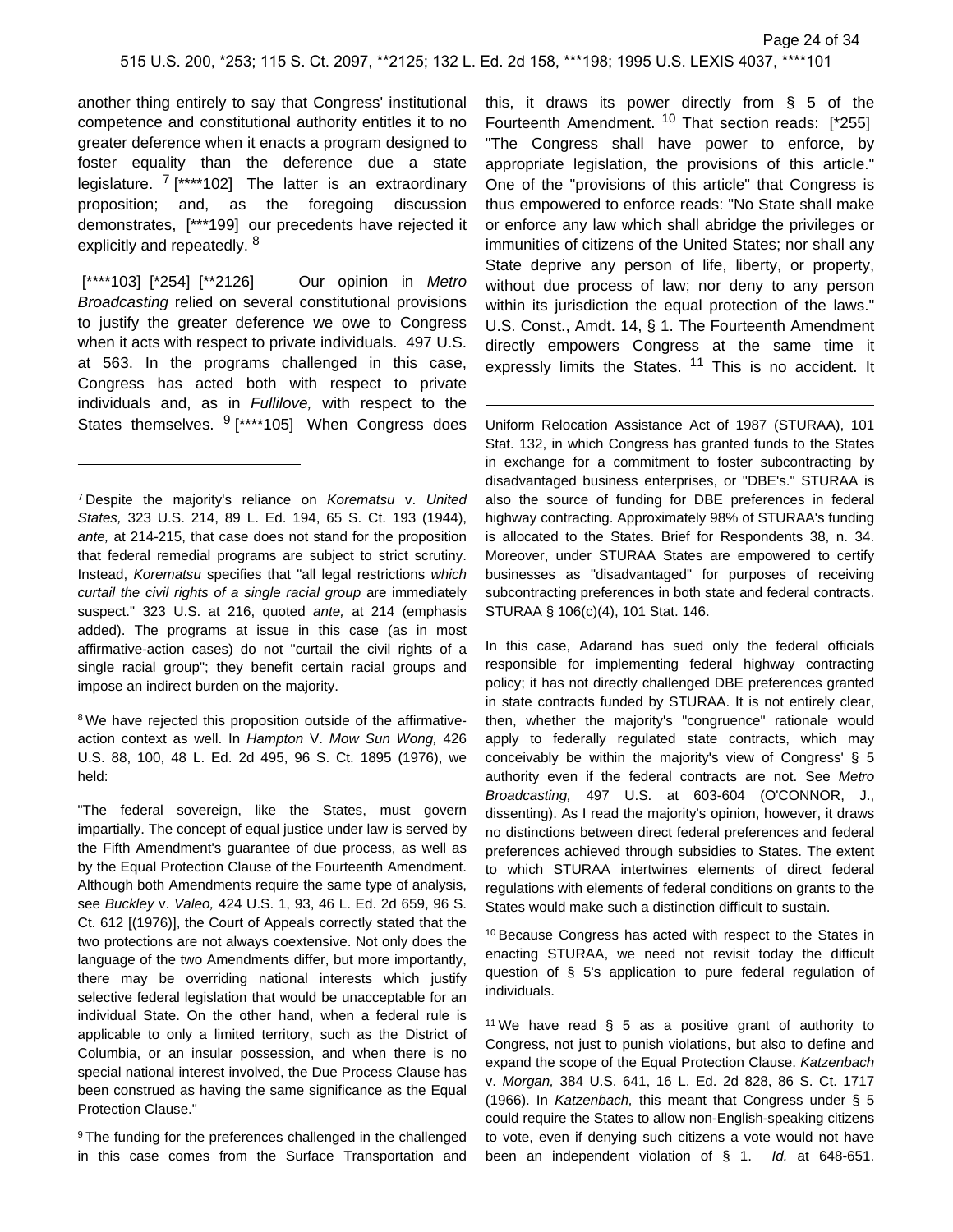represents [\*\*\*\*104] our Nation's consensus, achieved after hard [\*\*\*200] experience throughout our sorry history of race relations, that the Federal Government must be the primary defender of racial minorities against the States, some of which may be inclined to oppress such minorities. A rule of "congruence" that ignores a purposeful "incongruity" so fundamental to our system of government is unacceptable.

 In my judgment, the Court's novel doctrine of "congruence" is seriously misguided. Congressional deliberations about a matter as [\*\*\*\*106] important as affirmative action should be accorded far greater deference than those of a State or municipality.

#### IV

The Court's concept of stare decisis treats some of the language we have used in explaining our decisions as though it [\*256] were more important than our actual holdings. In my opinion that treatment is incorrect.

This is the third time in the Court's entire history that it has considered the constitutionality of a federal affirmative-action program. On each of the two prior occasions, the first in 1980, Fullilove v. Klutznick, 448 U.S. 448, 65 L. Ed. 2d 902, 100 S. Ct. 2758, and the second in 1990, Metro Broadcasting, Inc. v. FCC, 497 U.S. 547, 111 [\*\*2127] L. Ed. 2d 445, 110 S. Ct. 2997, the Court upheld the program. Today the Court explicitly overrules Metro Broadcasting (at least in part), ante, at 227, and undermines Fullilove by recasting the standard on which it rested and by calling even its holding into question, ante, at 235. By way of explanation, JUSTICE O'CONNOR advises the federal agencies and private parties that have made countless decisions in reliance on those cases that "we [\*\*\*\*107] do not depart from the fabric of the law; we restore it." Ante, at 234. A skeptical observer might ask whether this pronouncement is a faithful application of the doctrine of stare decisis.  $12$  A brief comment on each of the two

ailing cases may provide the answer.

In the Court's view, our decision in Metro Broadcasting was inconsistent with the rule announced in Richmond v. J. A. Croson Co., 488 U.S. 469, 102 L. Ed. 2d 854, 109 S. Ct. 706 (1989). Ante, at 225-226. But two decisive distinctions separate those two cases. First, Metro Broadcasting involved a federal program, whereas Croson involved a city ordinance. Metro Broadcasting thus drew primary [\*\*\*\*108] support from Fullilove, which predated Croson and which Croson distinguished on the grounds of the federal-state dichotomy that the majority today discredits. Although Members of today's majority trumpeted the importance of that distinction in Croson, they now reject it in the name of "congruence." It is [\*\*\*201] therefore [\*257] quite wrong for the Court to suggest today that overruling Metro Broadcasting merely restores the status quo ante, for the law at the time of that decision was entirely open to the result the Court reached. Today's decision is an unjustified departure from settled law.

Second, Metro Broadcasting's holding rested on more than its application of "intermediate scrutiny." Indeed, I have always believed that, labels notwithstanding, the Federal Communications Commission (FCC) program we upheld in that case would have satisfied any of our various standards in affirmative-action cases--including the one the majority fashions today. What truly distinguishes Metro Broadcasting from our other affirmative-action precedents is the distinctive goal of the federal program in that case. Instead of merely seeking to remedy past [\*\*\*\*109] discrimination, the FCC program was intended to achieve future benefits in the form of broadcast diversity. Reliance on race as a legitimate means of achieving diversity was first endorsed by Justice Powell in Regents of Univ. of Cal. v. Bakke, 438 U.S. 265, 311-319, 57 L. Ed. 2d 750, 98 S. Ct. 2733 (1978). Later, in Wygant v. Jackson Bd. of Ed., 476 U.S. 267, 90 L. Ed. 2d 260, 106 S. Ct. 1842 (1986), I also argued that race is not always irrelevant to governmental decisionmaking, see id., at 314-315 (STEVENS, J., dissenting); in response, JUSTICE O'CONNOR correctly noted that, although the school board had relied on an interest in providing black teachers to serve as role models for black students, that interest "should not be confused with the very different goal of promoting racial diversity among the faculty." Id., at 288, n. She then added that, because the school board had not relied on an interest in diversity, it was not "necessary to discuss the magnitude of that interest or its applicability in this case." Ibid.

Congress, then, can expand the coverage of § 1 by exercising its power under § 5 when it acts to foster equality. Congress has done just that here; it has decided that granting certain preferences to minorities best serves the goals of equal protection.

<sup>12</sup>Our skeptical observer might also notice that JUSTICE O'CONNOR's explanation for departing from settled precedent is joined only by JUSTICE KENNEDY. Ante, at 204. Three Members of the majority thus provide no explanation whatsoever for their unwillingness to adhere to the doctrine of stare decisis.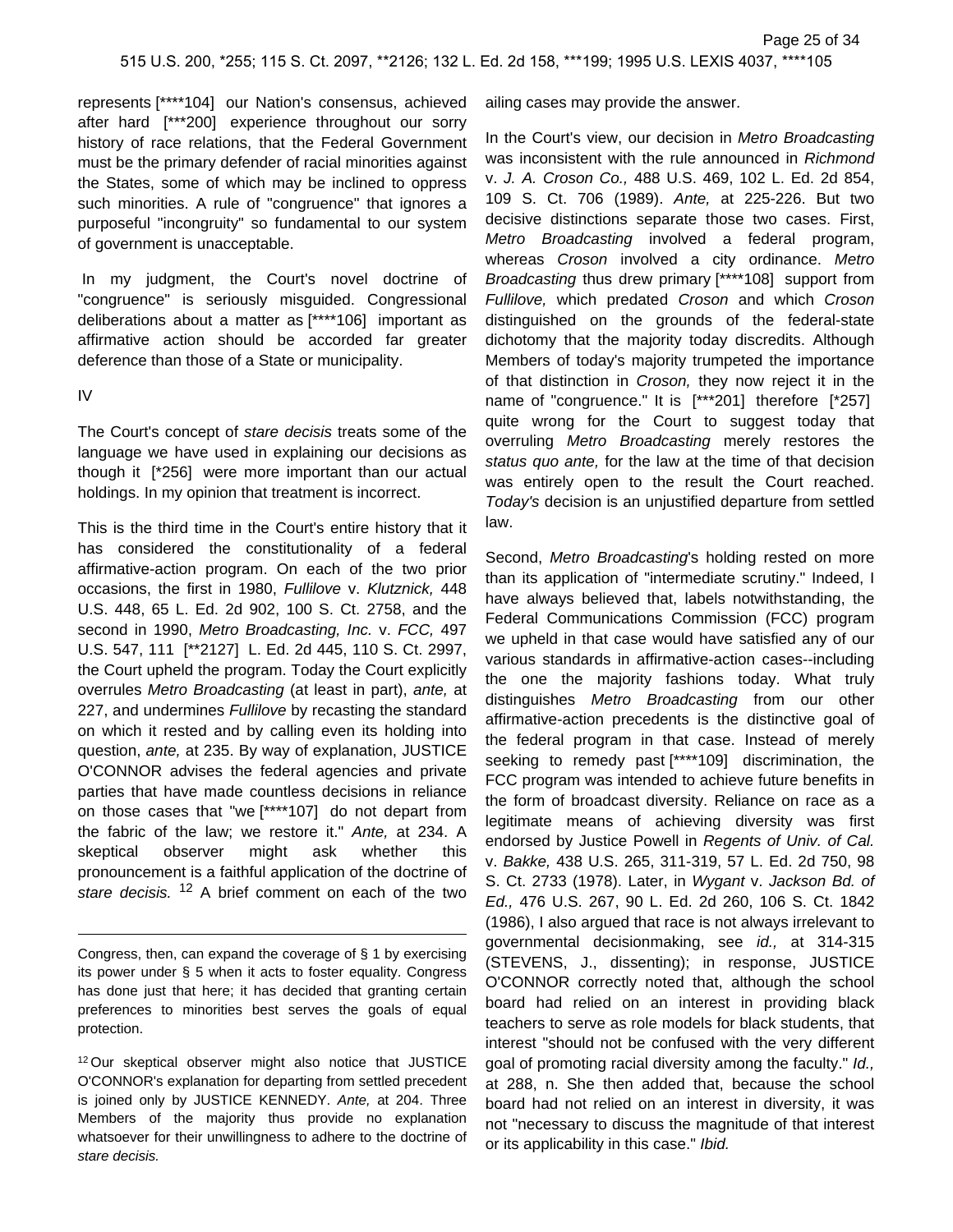Thus, prior to Metro Broadcasting, the interest in diversity had been mentioned [\*\*\*\*110] in a few opinions, but it is perfectly clear that the Court had not yet decided whether that interest had sufficient magnitude to justify a racial classification. Metro Broadcasting, of course, answered that question in the [\*258] affirmative. The majority today overrules Metro Broadcasting only insofar as it is "inconsistent with [the] holding" that strict scrutiny applies to "benign" racial classifications promulgated by the Federal Government. Ante, at 227. The proposition that fostering diversity may provide a sufficient interest to justify such a program is not inconsistent with the Court's holding today--indeed, the question is not remotely presented in this case--and I do not take the Court's [\*\*2128] opinion to diminish that aspect of our decision in Metro Broadcasting.

The Court's suggestion that it may be necessary in the future to overrule Fullilove in order to restore the fabric of the law, ante, at 235, is even more disingenuous than its treatment of Metro Broadcasting. For the Court endorses the "strict scrutiny" standard that Justice Powell applied in Bakke, see ante, at 224, and acknowledges that he applied that [\*\*\*\*111] standard in Fullilove as well, ante, at 218-219. Moreover, Chief Justice Burger also expressly concluded that the program we considered in Fullilove was valid under any of the [\*\*\*202] tests articulated in Bakke, which of course included Justice Powell's. 448 U.S. at 492. The Court thus adopts a standard applied in Fullilove at the same time it questions that case's continued vitality and accuses it of departing from prior law. I continue to believe that the Fullilove case was incorrectly decided, see id., at 532-554 (STEVENS, J., dissenting), but neither my dissent nor that filed by Justice Stewart, id., at 522-532, contained any suggestion that the issue the Court was resolving had been decided before. <sup>13</sup> As was true [\*259] of Metro Broadcasting, the Court in Fullilove decided an important, novel, and difficult

question. Providing a different answer to a similar question today cannot fairly be characterized as merely "restoring" previously settled law.

### [\*\*\*\*112] V

The Court's holding in Fullilove surely governs the result in this case. The Public Works Employment Act of 1977 (1977 Act), 91 Stat. 116, which this Court upheld in Fullilove, is different in several critical respects from the portions of the Small Business Act (SBA), 72 Stat. 384, as amended, 15 U.S.C. § 631 et seq., and STURAA, 101 Stat. 132, challenged in this case. Each of those differences makes the current program designed to provide assistance to DBE's significantly less objectionable than the 1977 categorical grant of \$ 400 million in exchange for a 10% set-aside in public contracts to "a class of investors defined solely by racial characteristics." Fullilove, 448 U.S. at 532 (STEVENS, J., dissenting). In no meaningful respect is the current scheme more objectionable than the 1977 Act. Thus, if the 1977 Act was constitutional, then so must be the SBA and STURAA. Indeed, even if my dissenting views in Fullilove had prevailed, this program would be valid.

Unlike the 1977 Act, the present statutory scheme does not make race the sole criterion of eligibility for participation in the program. Race does give rise [\*\*\*\*113] to a rebuttable [\*\*\*203] presumption of social disadvantage which, at least under STURAA, <sup>14</sup> gives rise to a second rebuttable presumption [\*260] of economic disadvantage. 49 CFR § 23.62 (1994). But a small business may qualify as a DBE, by showing that it is both socially and economically disadvantaged, even if it receives neither of these presumptions. 13 CFR §§ 124.105(c), 124.106 (1995); 48 CFR § 19.703 (1994); 49 CFR pt. 23, subpt. D., Apps. A and C (1994). Thus, the current [\*\*2129] preference is more inclusive than the 1977 Act because it does not make race a necessary qualification.

[\*\*\*\*114] More importantly, race is not a sufficient

<sup>&</sup>lt;sup>13</sup> Of course, Justice Stewart believed that his view, disapproving of racial classifications of any kind, was consistent with this Court's precedents. See ante, at 234-235, citing 448 U.S. at 523-526. But he did not claim that the question whether the Federal Government could engage in race-conscious affirmative action had been decided before Fullilove. The fact that a Justice dissents from an opinion means that he disagrees with the result; it does not usually mean that he believes the decision so departs from the fabric of the law that its reasoning ought to be repudiated at the next opportunity. Much less does a dissent bind or authorize a later majority to reject a precedent with which it disagrees.

<sup>14</sup>STURAA accords a rebuttable presumption of both social and economic disadvantage to members of racial minority groups. 49 CFR § 23.62 (1994). In contrast, § 8(a) of the SBA accords a presumption only of social disadvantage, 13 CFR § 124.105(b) (1995); the applicant has the burden of demonstrating economic disadvantage, id., § 124.106. Finally, § 8(d) of the SBA accords at least a presumption of social disadvantage, but it is ambiguous as to whether economic disadvantage is presumed or must be shown. See 15 U.S.C. § 637(d)(3) (1988 ed. and Supp. V); 13 CFR § 124.601 (1995).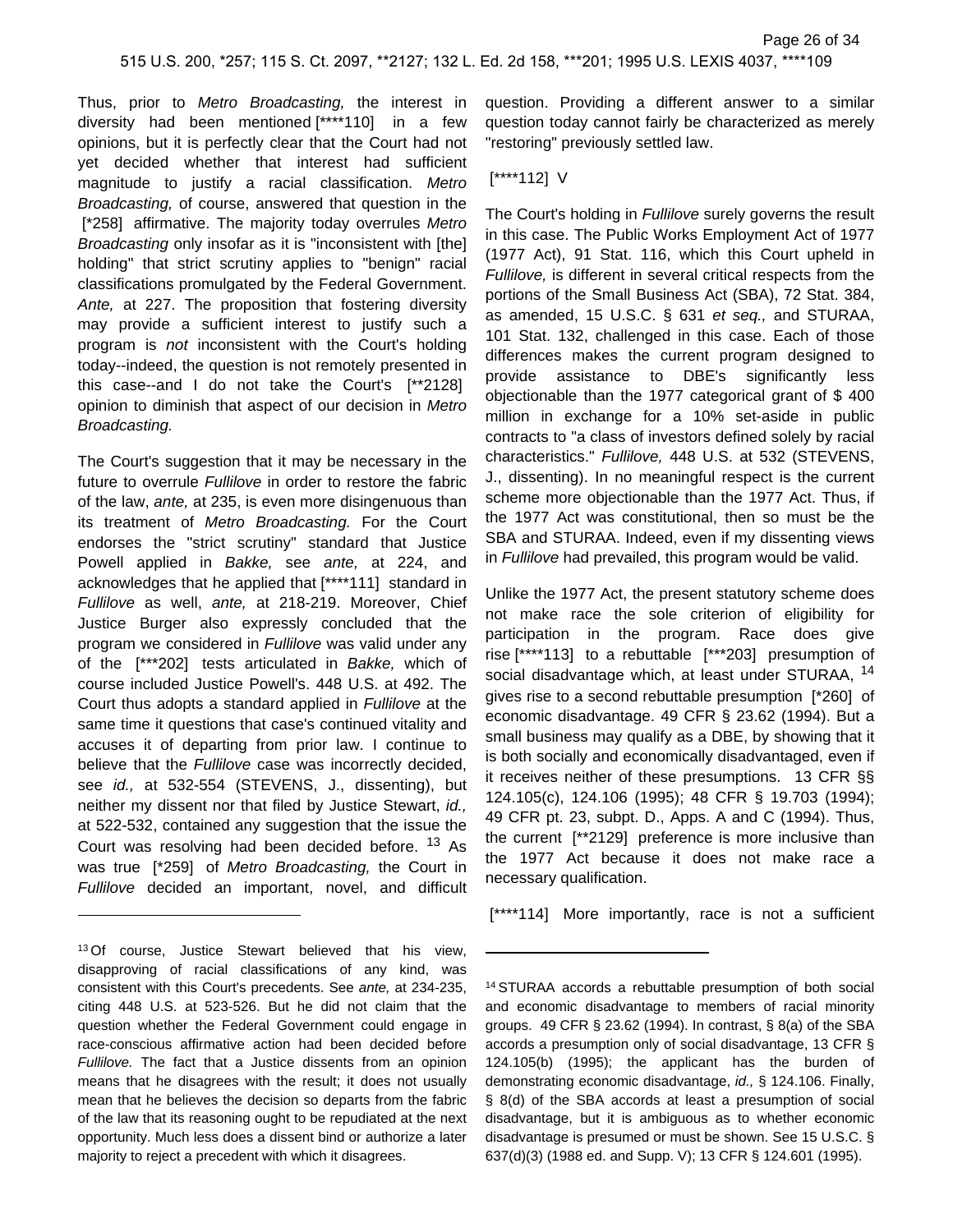qualification. Whereas a millionaire with a long history of financial successes, who was a member of numerous social clubs and trade associations, would have qualified for a preference under the 1977 Act merely because he was an Asian American or an African American, see Fullilove, 448 U.S. at 537-538, 540, 543- 544, and n. 16, 546 (STEVENS, J., dissenting), neither the SBA nor STURAA creates any such anomaly. The DBE program excludes members of minority races who are not, in fact, socially or economically disadvantaged. <sup>15</sup> 13 CFR § 124.106(a)(ii) (1995); 49 CFR § 23.69 (1994). The presumption of social disadvantage reflects the unfortunate fact that irrational racial prejudice--along with its lingering effects--still survives. <sup>16</sup> The presumption of economic disadvantage [\*261] embodies a recognition that success in the private sector of the economy is often attributable, in part, to social skills and relationships. Unlike the 1977 setasides, the current preference is designed to overcome the social and economic disadvantages that are often associated with racial [\*\*\*\*115] characteristics. If, in a particular case, these disadvantages are not present, the presumptions can be rebutted. 13 CFR §§ 124.601- -124.610 (1995); 49 CFR § 23.69 (1994). The program is thus designed to allow race to play a part in the decisional process only when there is a meaningful basis for assuming its relevance. In this connection, I think it is particularly significant that the current program targets the negotiation of subcontracts between private firms. The 1977 Act applied entirely to the award of public contracts, an area of the economy in which social relationships should be irrelevant and in which proper supervision of government contracting officers should preclude any discrimination against particular bidders on

account of their race. In this case, in contrast, the program seeks to overcome barriers of prejudice between private parties--specifically, between general contractors and subcontractors. The SBA and STURAA embody Congress' recognition that such barriers may actually handicap minority [\*\*\*204] firms seeking business as subcontractors from established leaders in the industry that have a history of [\*\*\*\*116] doing business with their golfing partners. Indeed, minority subcontractors may face more obstacles than direct, intentional racial prejudice: They may face particular barriers simply because they are more likely to be new in the business and less likely to know others in the business. Given such difficulties, Congress could reasonably find that a minority subcontractor is less likely to receive favors from the entrenched business persons who award subcontracts only to people with whom--or with whose friends--they have an existing relationship. This program, then, if in part a remedy for past discrimination, is most importantly a [\*262] forward-looking response to practical problems faced by minority subcontractors.

[\*\*\*\*117] The current program contains another forward-looking component that the 1977 set-asides did not share. Section 8(a) of the SBA provides for periodic review of the status of DBE's, 15 U.S.C. §§ 637(a)(B)- (C) (1988 ed., Supp. V); 13 CFR § 124.602(a) (1995), <sup>17</sup> and DBE status can be challenged [\*\*2130] by a competitor at any time under any of the routes to certification. 13 CFR § 124.603 (1995); 49 CFR § 23.69 (1994). Such review prevents ineligible firms from taking part in the program solely because of their minority ownership, even when those firms were once disadvantaged but have since become successful. The emphasis on review also indicates the Administration's anticipation that after their presumed disadvantages have been overcome, firms will "graduate" into a status in which they will be able to compete for business, including prime contracts, on an equal basis. 13 CFR § 124.208 (1995). As with other phases of the statutory policy of encouraging the formation and growth of small business enterprises, this program is intended to facilitate [\*\*\*\*118] entry and increase competition in the free market.

<sup>&</sup>lt;sup>15</sup> The Government apparently takes this exclusion seriously. See Autek Systems Corp. v. United States, 835 F. Supp. 13 (DC 1993) (upholding Small Business Administration decision that minority business owner's personal income disqualified him from DBE status under § 8(a) program), aff'd, 310 U.S. App. D.C. 61, 43 F.3d 712 (CADC 1994).

<sup>&</sup>lt;sup>16</sup> "The unhappy persistence of both the practice and the lingering effects of racial discrimination against minority groups in this country is an unfortunate reality, and government is not disqualified from acting in response to it." Ante, at 237.

<sup>&</sup>quot;Our findings clearly state that groups such as black Americans, Hispanic Americans, and Native Americans, have been and continue to be discriminated against and that this discrimination has led to the social disadvantagement of persons identified by society as members of those groups." 124 Cong. Rec. 34097 (1978)

<sup>&</sup>lt;sup>17</sup> The Department of Transportation strongly urges States to institute periodic review of businesses certified as DBE's under STURAA, 49 CFR pt. 23, subpt. D, App. A (1994), but it does not mandate such review. Respondents point us to no provisions for review of § 8(d) certification, although such review may be derivative for those businesses that receive § 8(d) certification as a result of § 8(a) or STURAA certification.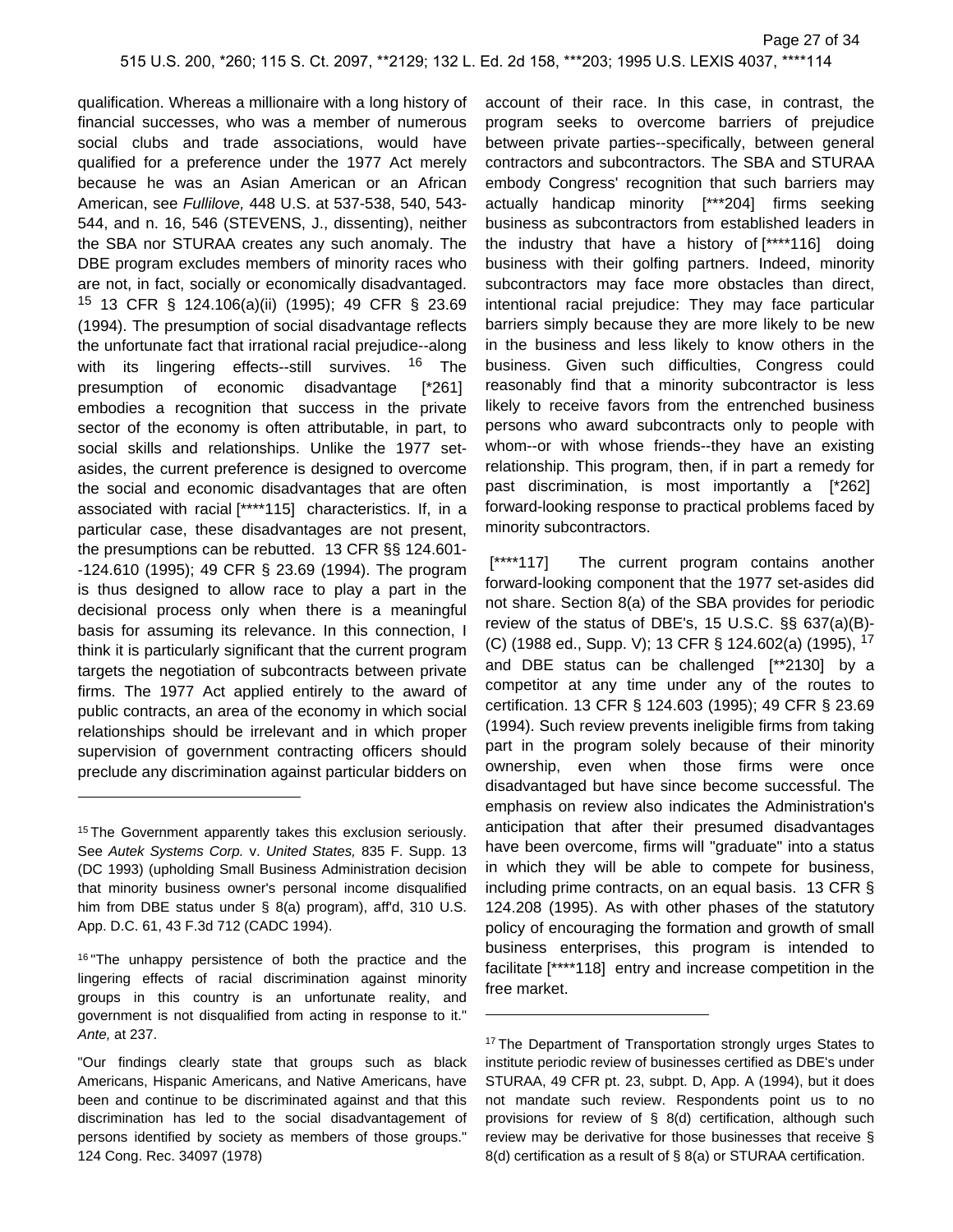Significantly, the current program, unlike the 1977 setaside, does not establish any requirement--numerical or otherwise--that a general contractor must hire DBE subcontractors. The program we upheld in Fullilove required that 10% of the federal grant for every federally funded project be expended on minority business enterprises. In contrast, the current program contains no quota. Although it provides monetary incentives to general contractors to hire DBE subcontractors, it does not require them to hire DBE's, [\*263] and they [\*\*\*\*119] do not lose their contracts if they fail to do so. The importance of this incentive to general contractors (who always seek to offer the lowest bid) should not be underestimated; but the preference here is far less rigid, and thus more narrowly tailored, than the 1977 Act. Cf. Bakke, 438 U.S. at 319-320 (opinion of Powell, J.) (distinguishing between numerical set-asides and consideration of race as a factor).

Finally, the record shows a dramatic [\*\*\*205] contrast between the sparse deliberations that preceded the 1977 Act, see Fullilove, 448 U.S. at 549-550 (STEVENS, J., dissenting), and the extensive hearings conducted in several Congresses before the current program was developed.  $18$  However we might [\*264]

evaluate the benefits and costs--both fiscal and social- of this or any other affirmative-action program, our obligation to give deference to Congress' policy choices is much more demanding in this case than it was in Fullilove. If the 1977 program of race-based set-asides satisfied the strict scrutiny dictated by Justice Powell's vision of the Constitution--a vision the Court expressly endorses today--it must follow as night follows the [\*\*\*\*120] day that the Court of Appeals' judgment upholding this more carefully crafted program should be affirmed.

# [\*\*\*\*121] [\*\*2131] VI

My skeptical scrutiny of the Court's opinion leaves me in dissent. The majority's concept of "consistency" ignores a difference, fundamental to the idea of equal protection, between oppression and assistance. The majority's concept of "congruence" ignores a difference, fundamental to our constitutional system, between the Federal Government and the States. And the majority's concept of stare decisis ignores the force of binding precedent. I would affirm the judgment of the Court of Appeals.

## JUSTICE SOUTER, with whom JUSTICE GINSBURG and JUSTICE BREYER join, dissenting.

As this case worked its way through the federal courts prior to the grant of certiorari that brought it here, petitioner Adarand Constructors, Inc., was understood to have raised only one significant claim: that before a federal agency may exceed the goals adopted by Congress in implementing a race-based remedial program, the Fifth and Fourteenth Amendments require the [\*\*\*206] agency to make specific findings of [\*265] discrimination, as under Richmond v. J. A. Croson Co., 488 U.S. 469, 102 L. Ed. 2d 854, 109 S. Ct. 706 (1989), sufficient to justify surpassing the [\*\*\*\*122] congressional objective. See 16 F.3d 1537, 1544 (CA10 1994) (" The gravamen of Adarand's argument is that the CFLHD must make particularized findings of past discrimination to justify its race-conscious SCC program

Barriers to Full Minority Participation in Federally Funded Highway Construction Projects: Hearing Before a Subcommittee of the House Committee on Government Operations, 100th Cong., 2d Sess. (1988); Surety Bonds and Minority Contractors: Hearing before the Subcommittee on Commerce, Consumer Protection, and Competitiveness of the House Committee on Energy and Commerce, 100th Cong., 2d Sess. (1988); Small Business Problems: Hearings before the House Committee on Small Business, 100th Cong., 1st Sess. (1987). See Brief for Respondents 9-10, n. 9.

<sup>18</sup> Respondents point us to the following legislative history:

H. R. 5612, To amend the Small Business Act to Extend the current SBA 8(a) Pilot Program: Hearing on H. R. 5612 before the Senate Select Committee on Small Business, 96th Cong., 2d Sess. (1980); Small and Minority Business in the Decade of the 1980's (Part 1): Hearings before the House Committee on Small Business, 97th Cong., 1st Sess. (1981); Minority Business and Its Contribution to the U.S. Economy: Hearing Before the Senate Committee on Small Business, 97th Cong., 2d Sess. (1982); Federal Contracting Opportunities for Minority and Women-Owned Businesses--An Examination of the 8(d) Subcontracting Program: Hearings before the Senate Committee on Small Business, 98th Cong., 1st Sess. (1983); Women Entrepreneurs--Their Success and Problems: Hearing before the Senate Committee on Small Business, 98th Cong., 2d Sess. (1984); State of Hispanic Small Business in America: Hearing Before the Subcommittee on SBA and SBIC Authority, Minority Enterprise, and General Small Business Problems of the House Committee on Small Business, 99th Cong., 1st Sess. (1985); Minority Enterprise and General Small Business Problems: Hearing before the Subcommittee on SBA and SBIC Authority, Minority Enterprise, and General Small Business Problems of the House Committee on Small Business, 99th Cong., 2d Sess. (1986); Disadvantaged Business Set-Asides in Transportation Construction Projects: Hearings before the Subcommittee on Procurement, Innovation, and Minority Enterprise Development of the House Committee on Small Business, 100th Cong., 2d Sess. (1988);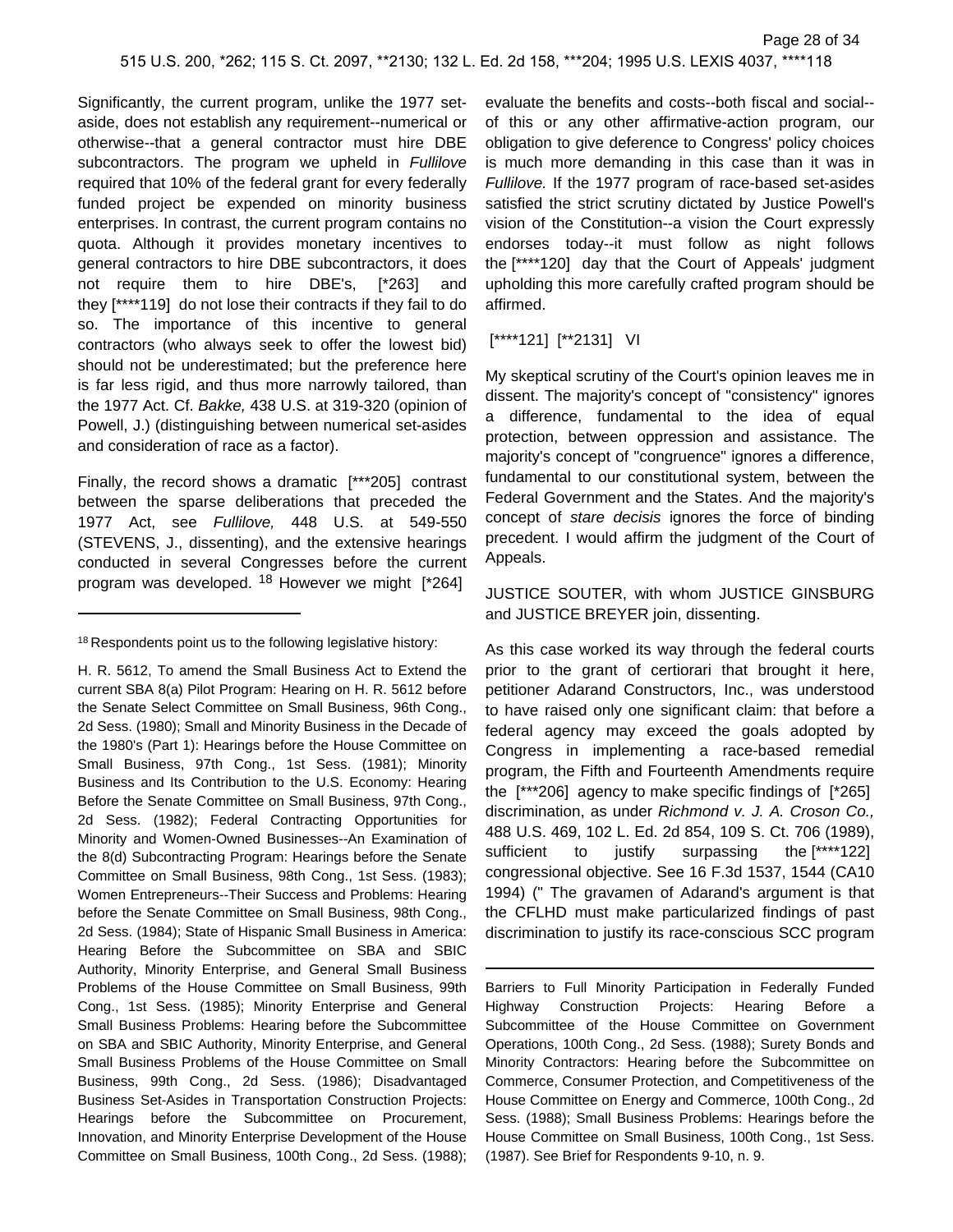under Croson because the precise goals of the challenged SCC program were fashioned and specified by an agency and not by Congress"); Adarand Constructors, Inc. v. Skinner, 790 F. Supp. 240, 242 (Colo. 1992) ("Plaintiff's motion for summary judgment seeks a declaratory judgment and permanent injunction against the DOT, the FHA and the CFLHD until specific findings of discrimination are made by the defendants as allegedly required by City of Richmond v. Croson"); cf. Complaint P 28, App. 20 (federal regulations violate the Fourteenth and Fifteenth Amendments by requiring "the use of racial and gender preferences in the award of federally financed highway construction contracts, without any findings of past discrimination in the award of such contracts").

Although the petition for certiorari added an antecedent question challenging the use, under the Fifth and Fourteenth Amendments, of any standard below strict scrutiny to judge the [\*\*\*\*123] constitutionality of the statutes under which respondents acted, I would not have entertained that question in this case. The statutory scheme must be treated as constitutional if Fullilove v. Klutznick, 448 U.S. 448, 65 L. Ed. 2d 902, 100 S. Ct. 2758 (1980), is applied, and petitioner did not identify any of the factual premises on which Fullilove rested as having disappeared since that case was decided.

As the Court's opinion explains in detail, the scheme in question provides financial incentives to general contractors to hire subcontractors who have been certified as disadvantaged business enterprises (DBE's) on the basis of certain race-based presumptions. See generally ante, at 206-208. These statutes (or the originals, of which the current ones are reenactments) have previously been justified as providing [\*266] remedies for the continuing effects of past discrimination, see, e. g., Fullilove, supra, at 465-466 (citing legislative history describing SBA § 8(a) as remedial); S. Rep. No. 100-4, p. 11 (1987) (Committee Report stating that the DBE provision of STURAA was "necessary to remedy the discrimination faced by socially [\*\*\*\*124] and economically disadvantaged persons"), and the Government has so defended them in this case, Brief for Respondents 33. Since petitioner has not claimed the obsolescence of any particular fact on which the Fullilove Court upheld the statute, no issue has come up to us that might be resolved in a way that would render Fullilove inapposite. See, e. g., 16 F.3d at 1544 ("Adarand has stipulated that section 502 of the Small Business Act . . . satisfies the evidentiary requirements of Fullilove"); Memorandum of Points and

Authorities in Support of Plaintiff's Motion for Summary Judgment in No. 90-C-1413 (D. Colo.), p. 12 (Fullilove is not applicable to the case at bar because "first and foremost, Fullilove stands for only one proposition relevant [\*\*2132] here: the ability of the U.S. Congress, [\*\*\*207] under certain limited circumstances, to adopt a race-based remedy").

In these circumstances, I agree with JUSTICE STEVENS'S conclusion that stare decisis compels the application of Fullilove. Although Fullilove did not reflect doctrinal consistency, its several opinions produced a result on shared grounds that petitioner does [\*\*\*\*125] not attack: that discrimination in the construction industry had been subject to government acquiescence, with effects that remain and that may be addressed by some preferential treatment falling within the congressional power under § 5 of the Fourteenth Amendment. <sup>1</sup> Fullilove, 448 U.S. at 477-478 (opinion of Burger, [\*267] C. J.); id., at 503 (Powell, J., concurring); id., at 520-521 (Marshall, J., concurring in judgment). Once Fullilove is applied, as JUSTICE STEVENS points out, it follows that the statutes in question here (which are substantially better tailored to the harm being remedied than the statute endorsed in Fullilove, see ante, at 259-264 (STEVENS, J., dissenting)) pass muster under Fifth Amendment due process and Fourteenth Amendment equal protection.

[\*\*\*\*126] The Court today, however, does not reach the application of Fullilove to the facts of this case, and on remand it will be incumbent on the Government and petitioner to address anew the facts upon which statutes like these must be judged on the Government's remedial theory of justification: facts about the current effects of past discrimination, the necessity for a preferential remedy, and the suitability of this particular preferential scheme. Petitioner could, of course, have raised all of these issues under the standard employed by the Fullilove plurality, and without now trying to read the current congressional evidentiary record that may bear on resolving these issues I have to recognize the possibility that proof of changed facts might have rendered Fullilove's conclusion obsolete as judged

<sup>&</sup>lt;sup>1</sup> If the statutes are within the  $\S$  5 power, they are just as enforceable when the National Government makes a construction contract directly as when it funnels construction money through the States. In any event, as JUSTICE STEVENS has noted, see ante, at 247-248, n. 5, 248-249, n. 6, it is not clear whether the current challenge implicates only Fifth Amendment due process or Fourteenth Amendment equal protection as well.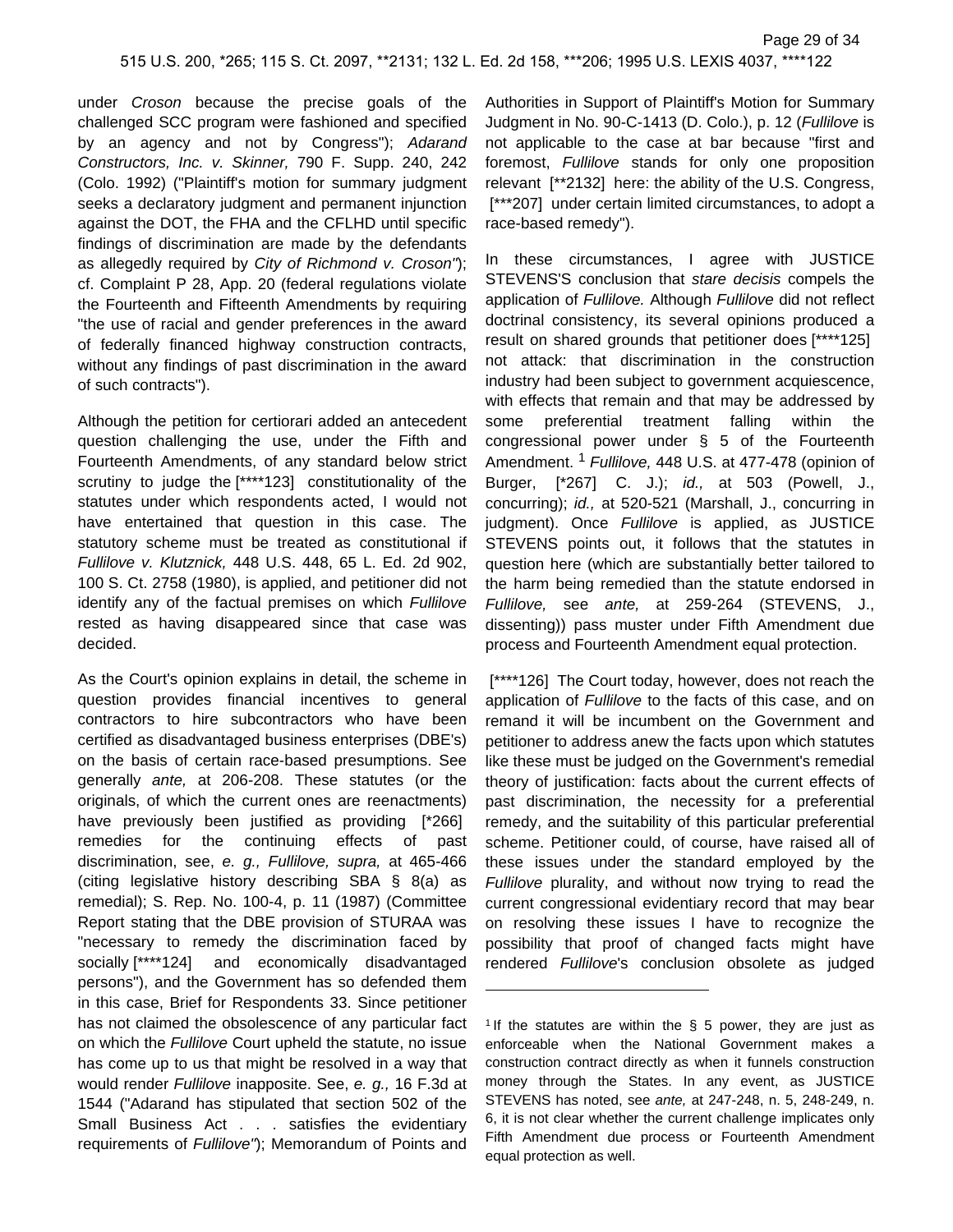under the Fullilove plurality's own standard. Be that as it may, it seems fair to ask whether the statutes will meet a different fate from what Fullilove would have decreed. The answer is, quite probably not, though of course there will be some interpretive forks in the road before the significance of strict scrutiny for congressional remedial statutes becomes entirely [\*\*\*\*127] clear.

The result in Fullilove was controlled by the plurality for whom Chief Justice Burger spoke in announcing the judgment. Although his opinion did not adopt any label for the standard it applied, and although it was later seen as calling for less than strict scrutiny, Metro Broadcasting, Inc. v. [\*268] FCC, 497 U.S. 547, 564, 111 L. Ed. 2d 445, 110 S. Ct. 2997 (1990), none other than Justice Powell joined the plurality opinion as comporting with his own view that a strict scrutiny standard should be applied to all injurious race-based classifications. Fullilove, supra, at 495-496 [\*\*\*208] (concurring opinion) ("Although I would place greater emphasis than THE CHIEF JUSTICE on the need to articulate judicial standards of review in conventional terms, I view his opinion announcing the judgment as substantially in accord with my views"). Chief Justice Burger's noncategorical approach is probably best seen not as more lenient than strict scrutiny but as reflecting his conviction that the treble-tiered scrutiny structure merely embroidered on a single standard of reasonableness whenever an equal protection challenge required a [\*\*\*\*128] balancing of justification against probable harm. See Cleburne v. Cleburne Living Center, Inc., 473 U.S. 432, 451, 87 L. Ed. 2d 313, 105 S. Ct. 3249 (1985) (STEVENS, J., concurring, joined by Burger, C. J.). Indeed, the Court's very recognition today that strict scrutiny can be compatible with the survival of a classification so reviewed demonstrates that our concepts of equal protection enjoy a greater elasticity than the standard categories might suggest. See ante, at 237 ("We wish to dispel the notion that strict scrutiny is 'strict in theory, [\*\*2133] but fatal in fact.' Fullilove, supra, at 519 (Marshall, J., concurring in judgment)"); see also Missouri v. Jenkins, ante, at 112 (O'CONNOR, J., concurring) ("But it is not true that strict scrutiny is 'strict in theory, but fatal in fact'").

In assessing the degree to which today's holding portends a departure from past practice, it is also worth noting that nothing in today's opinion implies any view of Congress's § 5 power and the deference due its exercise that differs from the views expressed by the Fullilove plurality. The Court simply notes the observation in Croson [\*\*\*\*129] "that the Court's "treatment of an exercise of congressional power in

Fullilove cannot be dispositive here,' because Croson's facts did not implicate Congress' broad power under § 5 of the Fourteenth Amendment," ante, at 222, and explains that there is disagreement [\*269] among today's majority about the extent of the § 5 power, ante, at 230-231. There is therefore no reason to treat the opinion as affecting one way or another the views of § 5 power, described as "broad," ante, at 269, "unique," Fullilove, supra, at 500 (Powell, J., concurring), and "unlike [that of] any state or political subdivision," Croson, 488 U.S. at 490 (opinion of O'CONNOR, J.). See also Jenkins, ante, at 113 (O'CONNOR, J., concurring) ("Congress … enjoys'" discretion in determining whether and what legislation is needed to secure the guarantees of the Fourteenth Amendment, "' Croson, at 488 U.S. at 490 (quoting Katzenbach v. Morgan, 384 U.S. at 651)"). Thus, today's decision should leave § 5 exactly where it is as the source of an interest of the national government sufficiently important to satisfy the [\*\*\*\*130] corresponding requirement of the strict scrutiny test.

 [7C]Finally, I should say that I do not understand that today's decision will necessarily have any effect on the resolution of an issue that was just as pertinent under Fullilove's unlabeled standard as it is under the standard of strict scrutiny now adopted by the Court. The Court has [\*\*\*209] long accepted the view that constitutional authority to remedy past discrimination is not limited to the power to forbid its continuation, but extends to eliminating those effects that would otherwise persist and skew the operation of public systems even in the absence of current intent to practice any discrimination. See Albemarle Paper Co. v. Moody, 422 U.S. 405, 418, 45 L. Ed. 2d 280, 95 S. Ct. 2362 (1975) ("Where racial discrimination is concerned, 'the [district] court has not merely the power but the duty to render a decree which will so far as possible eliminate the discriminatory effects of the past as well as bar like discrimination in the future'"), quoting Louisiana v. United States, 380 U.S. 145, 154, 13 L. Ed. 2d 709, 85 S. Ct. 817 (1965). [\*\*\*\*131] This is so whether the remedial authority is exercised by a court, see *ibid.; Green v.* School Bd. of New Kent Cty., 391 U.S. 430, 437, 20 L. Ed. 2d 716, 88 S. Ct. 1689 (1968), the Congress, see Fullilove, 448 U.S. at 502 (Powell, J., concurring), or some other legislature, see Croson, supra, at 491-492 (opinion [\*270] of O'CONNOR, J.). Indeed, a majority of the Court today reiterates that there are circumstances in which Government may, consistently with the Constitution, adopt programs aimed at remedying the effects of past invidious discrimination.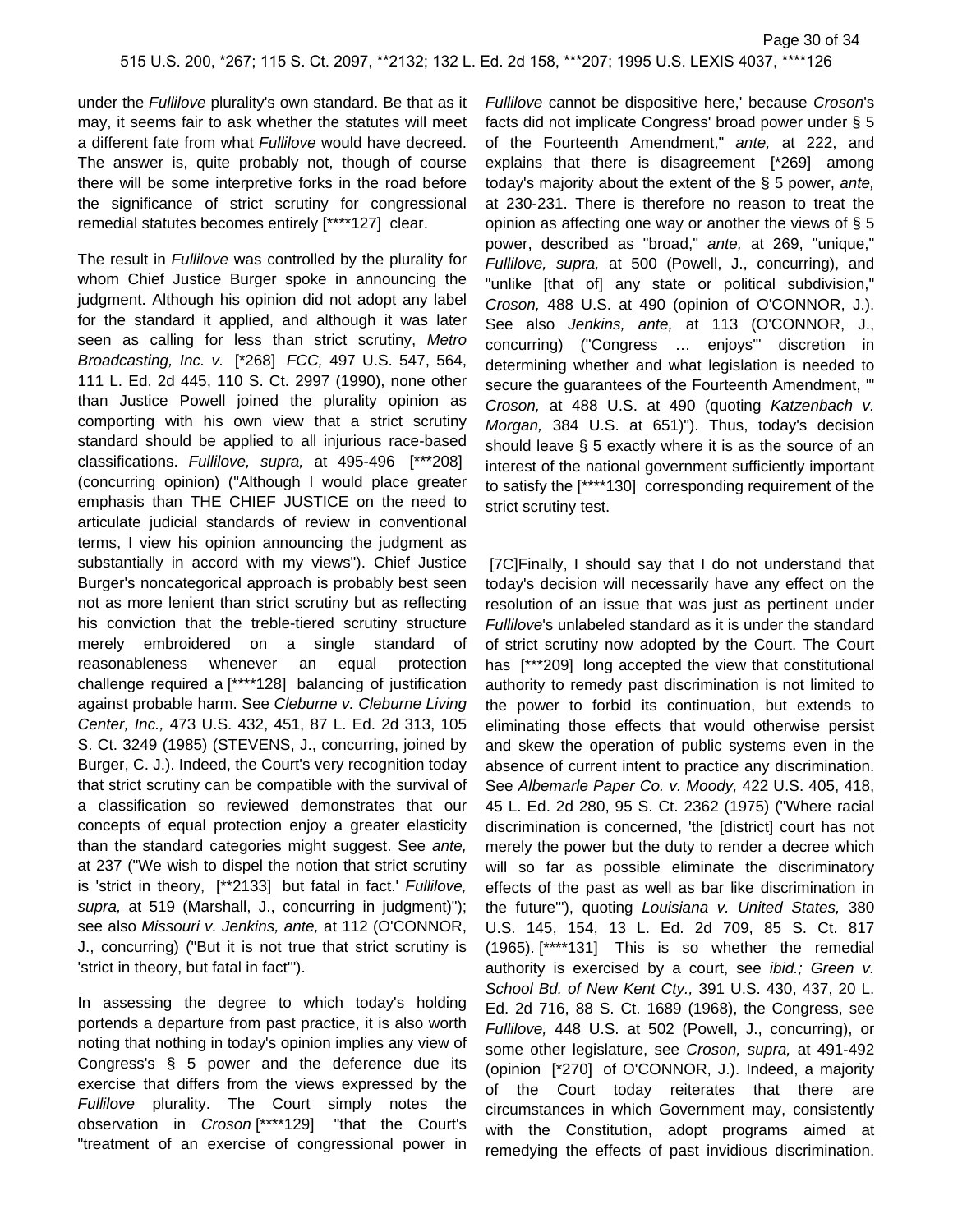See, e. g., ante, at 228-229, 237 (opinion of O'CONNOR, J.); ante, at 243 (STEVENS, J., with whom GINSBURG, J., joins, dissenting); post, at 273, 275-276 (GINSBURG, J., with whom BREYER, J., joins, dissenting); Jenkins, ante, at 112 (O'CONNOR, J., concurring) (noting the critical difference "between unconstitutional discrimination and narrowly tailored remedial programs that legislatures may enact to further the compelling governmental interest in redressing the effects of past discrimination").

When the extirpation of lingering discriminatory effects is thought [\*\*\*\*132] to require a catchup mechanism, like the racially preferential inducement under the statutes considered here, the result may be that some members of the historically favored race are hurt by that remedial mechanism, however innocent they may be of any personal responsibility for any discriminatory conduct. When this [\*\*2134] price is considered reasonable, it is in part because it is a price to be paid only temporarily; if the justification for the preference is eliminating the effects of a past practice, the assumption is that the effects will themselves recede into the past, becoming attenuated and finally disappearing. Thus, Justice Powell wrote in his concurring opinion in Fullilove that the "temporary nature of this remedy ensures that a race-conscious program will not last longer than the discriminatory effects it is designed to eliminate." 448 U.S. at 513; ante, at 237-238 (opinion of the Court).

Surely the transition from the Fullilove plurality view (in which Justice Powell joined) to today's strict scrutiny (which will presumably be applied as Justice Powell employed it) does not signal a change in the standard by which the burden of a remedial [\*\*\*\*133] racial preference is to be judged as reasonable or not at any given time. If in the District Court Adarand [\*271] had chosen to press a challenge to the reasonableness of the  $[^{***}210]$  burden of these statutes,  $^2$  more than a decade after Fullilove had examined such a burden, I doubt that the claim would have fared any differently from the way it will now be treated on remand from this Court.

JUSTICE GINSBURG, with whom JUSTICE BREYER

joins, dissenting.

For the reasons stated by JUSTICE SOUTER, and in view of the attention the political branches are currently giving the matter of affirmative action, I see no compelling cause for the intervention the Court has made in this case. [\*\*\*\*134] I further agree with JUSTICE STEVENS that, in this area, large deference is owed by the Judiciary to "Congress' institutional competence and constitutional authority to overcome historic racial subjugation." Ante, at 253 (STEVENS, J., dissenting); see *ante,* at 254-255. <sup>1</sup> I write separately to underscore not the differences the several opinions in this case display, but the considerable field of agreement--the common understandings and concerns- -revealed in opinions that together speak for a majority of the Court.

Page 31 of 34

### [\*\*\*\*135] [\*272] I

The statutes and regulations at issue, as the Court indicates, were adopted by the political branches in response to an "unfortunate reality": "the unhappy persistence of both the practice and the lingering effects of racial discrimination against minority groups in this country." Ante, at 237 (lead opinion). The United States suffers from those lingering effects because, for most of our Nation's history, the idea that "we are just one race," ante, at 239 (SCALIA, J., concurring in part and concurring in judgment), was not embraced. For generations, our lawmakers and judges were unprepared to say that there is in this land no superior race, no race inferior to any other. In Plessy v. Ferguson, 163 U.S. 537, 41 L. Ed. 256, 16 S. Ct. 1138 (1896), not only did this Court endorse the oppressive practice of race segregation, but even Justice Harlan, the advocate of a "color-blind" Constitution, stated:

"The white race deems itself to be the dominant

<sup>2</sup>I say "press a challenge" because petitioner's Memorandum in Support of Summary Judgment did include an argument challenging the reasonableness of the duration of the statutory scheme; but the durational claim was not, so far as I am aware, stated elsewhere, and, in any event, was not the gravamen of the complaint.

<sup>&</sup>lt;sup>1</sup> On congressional authority to enforce the equal protection principle, see, e. g., Heart of Atlanta Motel, Inc. v. United States, 379 U.S. 241, 286, 13 L. Ed. 2d 258, 85 S. Ct. 348 (1964) (Douglas, J., concurring) (recognizing Congress' authority, under § 5 of the Fourteenth Amendment, to "put an end to all obstructionist strategies and allow every person- whatever his race, creed, or color--to patronize all places of public accommodation without discrimination whether he travels interstate or intrastate."); id., at 291, 293 (Goldberg, J., concurring) ("primary purpose of the Civil Rights Act of 1964 … is the vindication of human dignity"; "Congress clearly had authority under both § 5 of the Fourteenth Amendment and the Commerce Clause" to enact the law); G. Gunther, Constitutional Law 147-151 (12th ed. 1991).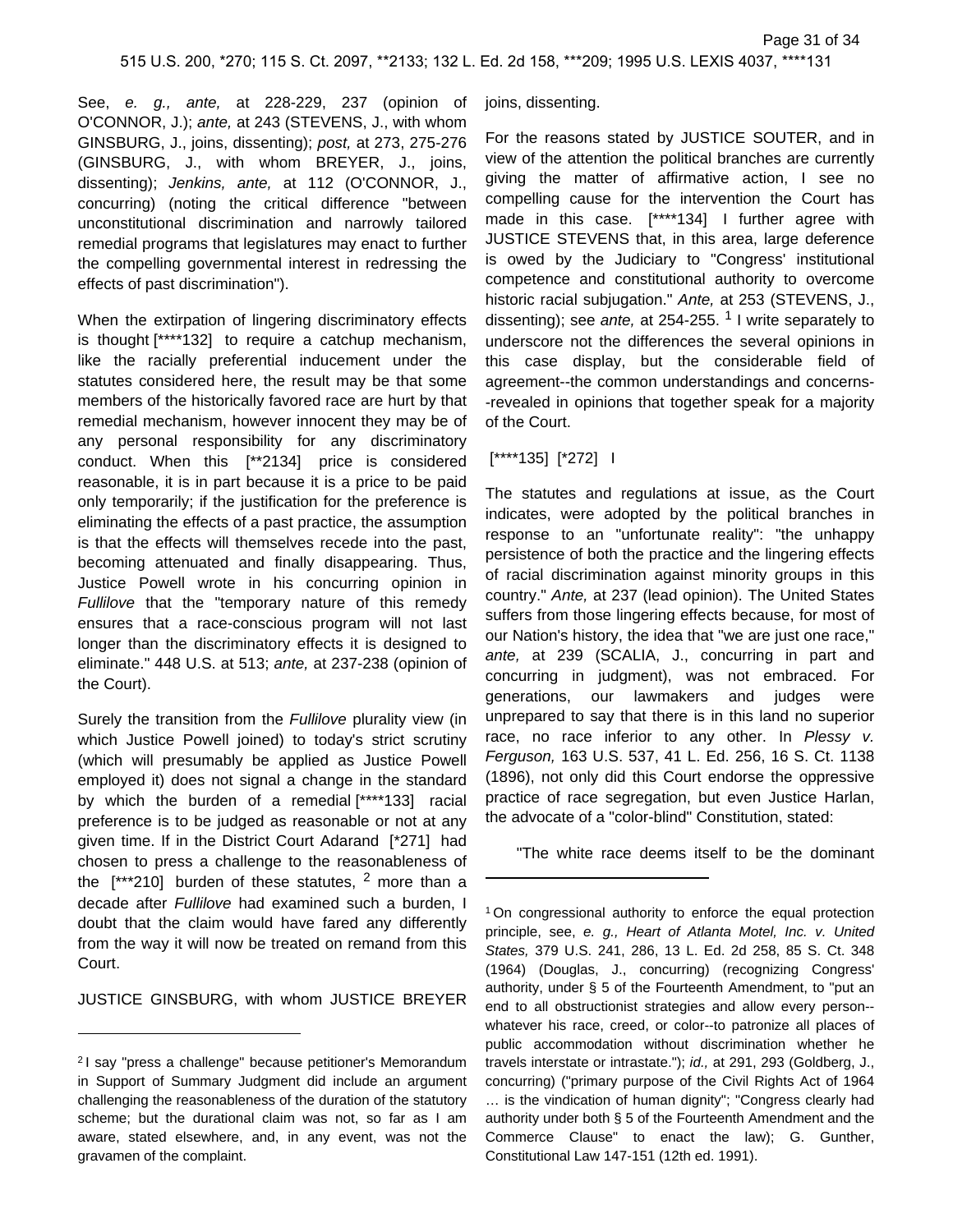race in this country. And so it is, in prestige, in achievements, in education, in wealth and in power. So, I doubt not, it will continue to be for all time, if it remains true to its great heritage [\*\*\*\*136] and holds fast to the principles of constitutional [\*\*2135] liberty." *ld.,* at 559 [\*\*\*211] (dissenting opinion).

Not until Loving v. Virginia, 388 U.S. 1, 18 L. Ed. 2d 1010, 87 S. Ct. 1817 (1967), which held unconstitutional Virginia's ban on interracial marriages, could one say with security that the Constitution and this Court would abide no measure "designed to maintain White Supremacy." Id., at 11. <sup>2</sup>

[\*\*\*\*137] [\*273] [7D]The divisions in this difficult case should not obscure the Court's recognition of the persistence of racial inequality and a majority's acknowledgment of Congress' authority to act affirmatively, not only to end discrimination, but also to counteract discrimination's lingering effects. Ante, at 237 (lead opinion); see also ante, at 269-270 (SOUTER, J., dissenting). Those effects, reflective of a system of racial caste only recently ended, are evident in our workplaces, markets, and neighborhoods. Job applicants with identical resumes, qualifications, and interview styles still experience different receptions, depending on their race. <sup>3</sup> White and African-American

<sup>3</sup>See, e. g., H. Cross, G. Kennedy, J. Mell, & W. Zimmermann, Employer Hiring Practices: Differential Treatment of Hispanic and Anglo Job Seekers 42 (Urban Institute Report 90-4, 1990) (e. g., Anglo applicants sent out by investigators received 52% more job offers than matched Hispanics); M. Turner, M. Fix, & R. Struyk, Opportunities Denied, Opportunities Diminished: Racial Discrimination in Hiring xi (Urban Institute Report 91-9, 1991) ("In one out of five audits, the white applicant was able to advance farther through the hiring process than his black counterpart. In one out of eight audits, the white was offered a job although his equally qualified black partner was not. In contrast, black auditors advanced farther than their white

consumers still encounter different deals. <sup>4</sup> [\*\*\*\*139] People of color looking for housing still face discriminatory treatment by landlords, real estate agents, and mortgage lenders. <sup>5</sup> [\*274] Minority entrepreneurs sometimes fail to gain contracts though they are the low bidders, and they are sometimes  $[$ \*\*\*212] refused work even after winning contracts.  $6$ Bias both conscious and unconscious, reflecting traditional and [\*\*\*\*138] unexamined habits of thought,  $7$  keeps up barriers that must come down if equal opportunity and nondiscrimination are ever genuinely to become this country's law and practice.

Page 32 of 34

[\*\*\*\*140] [\*\*2136] Given this history and its practical consequences, Congress surely can conclude that a carefully designed affirmative action program may help

counterparts only 7 percent of the time, and received job offers while their white partners did not in 5 percent of the audits.").

<sup>4</sup> See, e. g., Ayres, Fair Driving: Gender and Race Discrimination in Retail Car Negotiations, 104 Harv. L. Rev. 817, 821-822, 819, 828 (1991) ("blacks and women simply cannot buy the same car for the same price as can white men using identical bargaining strategies"; the final offers given white female testers reflected 40 percent higher markups than those given white male testers; final offer markups for black male testers were twice as high, and for black female testers three times as high as for white male testers).

<sup>5</sup> See, e. q., A Common Destiny: Blacks and American Society 50 (G. Jaynes & R. Williams eds. 1989) ("In many metropolitan areas one-quarter to one-half of all [housing] inquiries by blacks are met by clearly discriminatory responses."); M. Turner, R. Struyk, & J. Yinger, U.S. Dept. of Housing and Urban Development, Housing Discrimination Study: Synthesis i-vii (Sept. 1991) (1989 audit study of housing searches in 25 metropolitan areas; over half of African-American and Hispanic testers seeking to rent or buy experienced some form of unfavorable treatment compared to paired white testers); Leahy, Are Racial Factors Important for the Allocation of Mortgage Money?, 44 Am. J. Econ. & Soc. 185, 193 (1985) (controlling for socioeconomic factors, and concluding that "even when neighborhoods appear to be similar on every major mortgage-lending criterion except race, mortgagelending outcomes are still unequal").

 $6$  See, e. g., Associated General Contractors v. Coalition for Economic Equity, 950 F.2d 1401, 1415 (CA9 1991) (detailing examples in San Francisco).

<sup>2</sup>The Court, in 1955 and 1956, refused to rule on the constitutionality of antimiscegenation laws; it twice declined to accept appeals from the decree on which the Virginia Supreme Court of Appeals relied in Loving. See Naim v. Naim, 197 Va. 80, 87 S.E.2d 749, vacated and remanded, 350 U.S. 891 (1955), reinstated and aff'd, 197 Va. 734, 90 S.E.2d 849, appeal dism'd, 350 U.S. 985 (1956). Naim expressed the state court's view of the legislative purpose served by the Virginia law: "to preserve the racial integrity of [Virginia's] citizens"; to prevent "the corruption of blood," "a mongrel breed of citizens," and "the obliteration of racial pride." 197 Va. at 90, 87 S.E.2d at 756.

<sup>7</sup>Cf. Wygant v. Jackson Bd. of Ed., 476 U.S. 267, 318, 90 L. Ed. 2d 260, 106 S. Ct. 1842 (1986) (STEVENS, J., dissenting); Califano v. Goldfarb, 430 U.S. 199, 222-223, 51 L. Ed. 2d 270, 97 S. Ct. 1021 (1977) (STEVENS, J., concurring in judgment).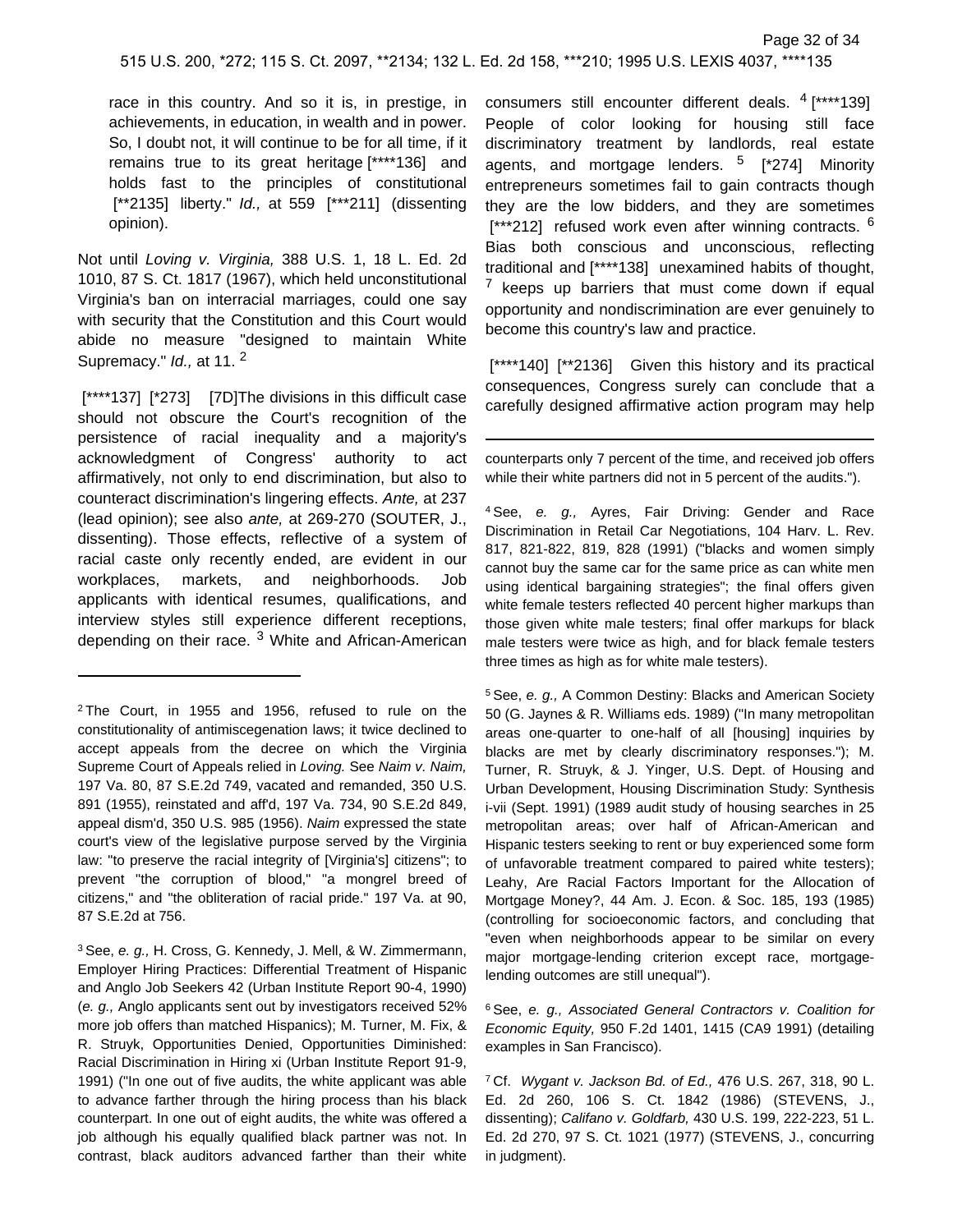to realize, finally, the "equal protection of the laws" the Fourteenth Amendment has promised since 1868. <sup>8</sup>

## [\*275] II

The lead opinion [\*\*\*\*141] uses one term, "strict scrutiny," to describe the standard of judicial review for all governmental classifications by race. Ante, at 235- 237. But that opinion's elaboration strongly suggests that the strict standard announced is indeed "fatal" for classifications burdening groups that have suffered discrimination in our society. That seems to me, and, I believe, to the Court, the enduring lesson one should draw from Korematsu v. United States, 323 U.S. 214, 89 L. Ed. 194, 65 S. Ct. 193 (1944); for in that case, scrutiny the Court described as "most rigid," *id.*, at 216, nonetheless yielded a pass for an odious, gravely injurious racial classification. See ante, at 214-215 (lead opinion). A Korematsu-type classification, as I read the opinions in this case, will never again survive scrutiny: Such a classification, history and precedent instruct, properly ranks as prohibited.

For a classification made to hasten the day when "we are just one race," ante, at 239 (SCALIA, J., concurring in part and concurring in judgment), however, the lead opinion has dispelled the notion that "strict scrutiny" is "'fatal in fact.'" Ante, at 237 (quoting [\*\*\*\*142] Fullilove v. Klutznick, 448 U.S. 448, 519, 65 L. Ed. 2d 902, 100 S. Ct. 2758 (1980) (Marshall, J., concurring in judgment)). Properly, a majority of the Court calls for review that is searching, in order to ferret out classifications in reality malign, but masquerading as benign. See ante, at 228-229 (lead opinion). The Court's once lax review of sex-based classifications demonstrates the need for such suspicion. See, e. g., Hoyt v. Florida, 368 U.S. 57, 60, 7 L. Ed. 2d 118, 82 S. Ct. 159 (1961) (upholding women's "privilege" of automatic exemption from jury service); Goesaert v. Cleary, 335 U.S. 464, 93 L. Ed. 163, 69 S. Ct. 198

[\*\*\*213] (1948) (upholding Michigan law barring women from employment as bartenders); see also Johnston & Knapp, Sex Discrimination by Law: A Study in Judicial Perspective, 46 N. Y. U. L. Rev. 675 (1971). Today's decision thus usefully reiterates that the purpose of strict scrutiny "is precisely to distinguish legitimate from [\*276] illegitimate uses of race in governmental decisionmaking," ante, at 228 (lead opinion), "to 'differentiate between' permissible and impermissible [\*\*\*\*143] governmental use of race," ibid., to distinguish "'between a "No Trespassing" sign and a welcome mat,'" ante, at 229.

Page 33 of 34

Close review also is in order for this further reason. As JUSTICE SOUTER points out, ante, at 270 (dissenting opinion), and as this very case shows, some members of the historically favored race can be hurt by catchup mechanisms designed to cope with the lingering effects of entrenched racial subjugation. Court review can ensure that preferences are not so large as to trammel unduly upon the opportunities of others or interfere too harshly with legitimate expectations of persons in oncepreferred groups. See, e. g., Bridgeport Guardians, Inc. v. Bridgeport Civil Service Comm'n, 482 F.2d 1333, 1341 (CA2 1973).

\* \* \*

While I would not disturb the programs challenged in this case, and would leave their improvement to the political branches, I see today's decision as one that allows our precedent to evolve, still to be informed by and responsive to changing conditions.

# **References**

Go to Oral Argument [\*\*\*\*144] Transcript

15 Am Jur 2d, Civil Rights 3, 5, 7; 16A Am Jur 2d, Constitutional Law 741, 750, 768, 817; 39 Am Jur 2d, Highways, Streets, and Bridges 96; 64 Am Jur 2d, Public Works and Contracts 91

10A Federal Procedure, L Ed, Economic Development and Stabilization 27:147-27:161

14 Am Jur Trials 437, Representing the Government **Contractor** 

USCS, Constitution, Amendments 5, 14

L Ed Digest, Appeal 1692.2, 1692.3; Civil Rights 1, 3, 4.5

L Ed Index, Affirmative Action; Highways and Streets; Public Works and Contracts

<sup>&</sup>lt;sup>8</sup>On the differences between laws designed to benefit a historically disfavored group and laws designed to burden such a group, see, e. g., Carter, When Victims Happen To Be Black, 97 Yale L. J. 420, 433-434 (1988) ("Whatever the source of racism, to count it the same as racialism, to say that two centuries of struggle for the most basic of civil rights have been mostly about freedom from racial categorization rather than freedom from racial oppression, is to trivialize the lives and deaths of those who have suffered under racism. To pretend ... that the issue presented in Bakke was the same as the issue in Brown is to pretend that history never happened and that the present doesn't exist.").